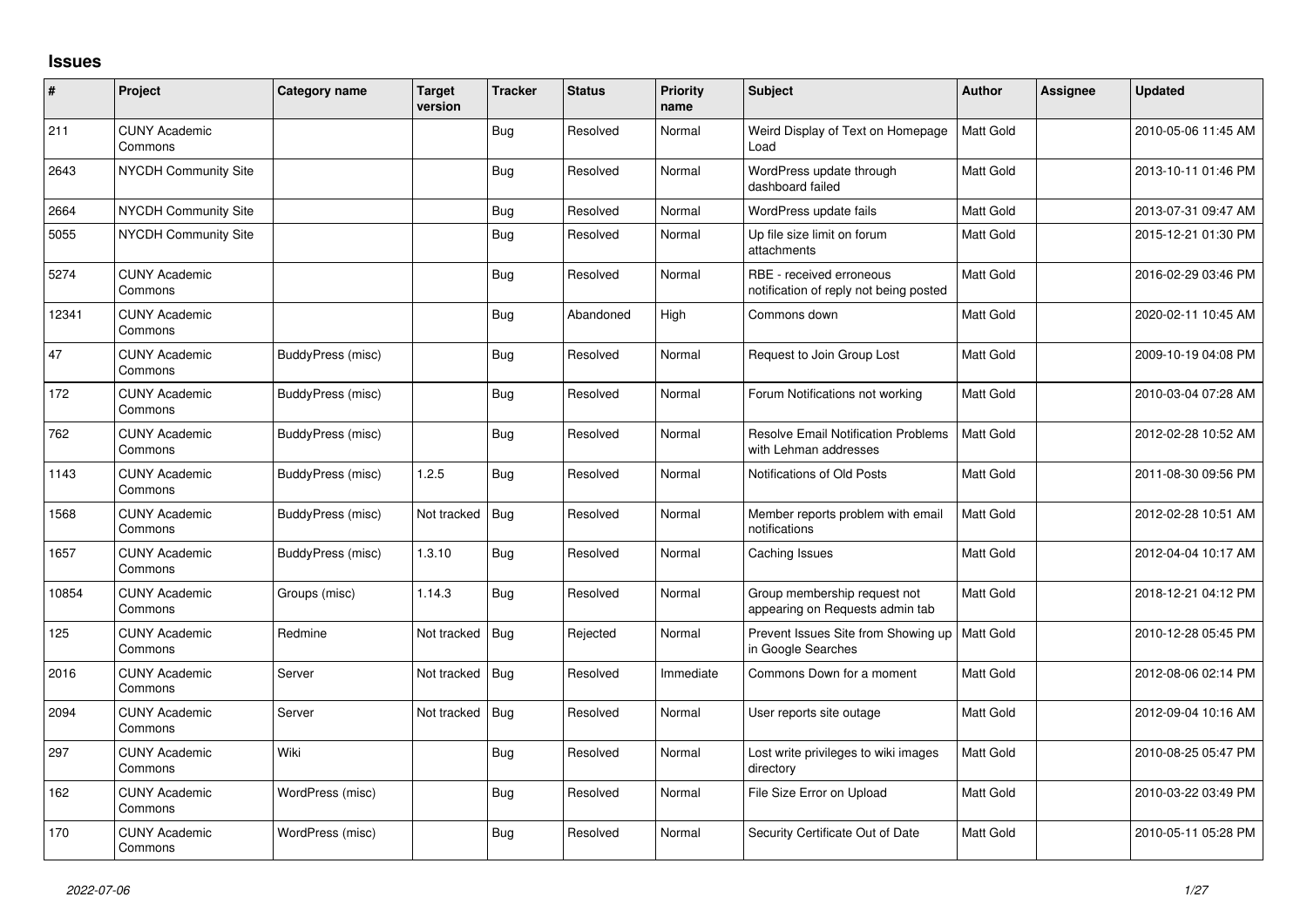| #    | Project                         | Category name            | <b>Target</b><br>version | <b>Tracker</b> | <b>Status</b> | <b>Priority</b><br>name | <b>Subject</b>                                                          | <b>Author</b>    | Assignee | <b>Updated</b>      |
|------|---------------------------------|--------------------------|--------------------------|----------------|---------------|-------------------------|-------------------------------------------------------------------------|------------------|----------|---------------------|
| 263  | <b>CUNY Academic</b><br>Commons | WordPress (misc)         |                          | <b>Bug</b>     | Resolved      | Normal                  | site is slooooooow                                                      | Matt Gold        |          | 2010-06-21 03:01 PM |
| 285  | <b>CUNY Academic</b><br>Commons | WordPress (misc)         | Not tracked              | Bug            | Rejected      | Normal                  | <b>Check Commons mailserver</b><br>configuration                        | Matt Gold        |          | 2010-12-21 11:58 AM |
| 298  | <b>CUNY Academic</b><br>Commons | WordPress (misc)         |                          | Bug            | Resolved      | Normal                  | User Reports Problem Uploading<br>Images to Blog                        | Matt Gold        |          | 2010-08-25 12:10 PM |
| 1116 | <b>CUNY Academic</b><br>Commons | WordPress (misc)         | Not tracked              | Bug            | Resolved      | High                    | Image Upload Error                                                      | Matt Gold        |          | 2011-08-27 08:44 AM |
| 1231 | <b>CUNY Academic</b><br>Commons | WordPress (misc)         | Not tracked              | Bug            | Duplicate     | High                    | Inaccessible Site on the Commons                                        | Matt Gold        |          | 2011-10-13 08:56 AM |
| 1362 | <b>CUNY Academic</b><br>Commons | WordPress (misc)         | Not tracked              | Bug            | Resolved      | High                    | Google Malware Warning                                                  | Matt Gold        |          | 2011-11-23 12:15 PM |
| 1853 | <b>CUNY Academic</b><br>Commons | WordPress (misc)         | Not tracked              | Bug            | Resolved      | Normal                  | CDev public?                                                            | Matt Gold        |          | 2012-04-24 06:20 PM |
| 1901 | <b>CUNY Academic</b><br>Commons | WordPress (misc)         | Not tracked              | Bug            | Rejected      | Normal                  | Commons Down                                                            | Matt Gold        |          | 2012-05-22 09:59 AM |
| 2051 | <b>CUNY Academic</b><br>Commons | WordPress (misc)         | Not tracked              | Bug            | Rejected      | Normal                  | User finds Commons blocked due to<br>virus warning                      | Matt Gold        |          | 2012-08-17 04:35 PM |
| 4010 | <b>CUNY Academic</b><br>Commons | <b>WordPress Plugins</b> | 1.7.20                   | Bug            | Resolved      | High                    | GC Digital Fellows site down                                            | Matt Gold        |          | 2015-04-22 10:30 AM |
| 68   | <b>CUNY Academic</b><br>Commons |                          |                          | Feature        | Resolved      | Normal                  | Email Addresses for the Commons                                         | Matt Gold        |          | 2010-03-01 12:18 PM |
| 1648 | <b>CUNY Academic</b><br>Commons | BuddyPress (misc)        | 1.3.9                    | Feature        | Resolved      | Urgent                  | <b>Add Password Protect WordPress</b><br>Plugin                         | Matt Gold        |          | 2012-02-24 10:22 AM |
| 260  | <b>CUNY Academic</b><br>Commons | Group Files              | Future<br>release        | Feature        | Rejected      | Normal                  | Possible synergy between Group<br>Docs plugin and Forum<br>Attachments? | <b>Matt Gold</b> |          | 2015-11-12 01:00 AM |
| 262  | <b>CUNY Academic</b><br>Commons | <b>Group Files</b>       |                          | Feature        | Deferred      | Normal                  | Ideas for Improvements to Group<br>Docs                                 | Matt Gold        |          | 2015-04-03 09:29 AM |
| 121  | <b>CUNY Academic</b><br>Commons | Upgrades                 |                          | Feature        | Resolved      | Normal                  | Create Domain Aliasing for<br><b>UserVoice Account</b>                  | Matt Gold        |          | 2010-03-01 12:34 PM |
| 52   | <b>CUNY Academic</b><br>Commons | Wiki                     |                          | Feature        | Deferred      | Low                     | Upgrade FCK Editor to Latest<br>version                                 | Matt Gold        |          | 2015-04-01 09:18 PM |
| 54   | <b>CUNY Academic</b><br>Commons | Wiki                     |                          | Feature        | Rejected      | Normal                  | Install MediaWiki Stat Extension                                        | Matt Gold        |          | 2015-04-01 09:19 PM |
| 1827 | <b>CUNY Academic</b><br>Commons | WordPress (misc)         | Not tracked              | Feature        | Resolved      | Normal                  | Domain mapping request                                                  | Matt Gold        |          | 2012-04-16 01:20 PM |
| 38   | <b>CUNY Academic</b><br>Commons | <b>WordPress Plugins</b> | Future<br>release        | Feature        | Deferred      | Normal                  | Possible Upgrade to Sitewide Tags<br>Plugin                             | Matt Gold        |          | 2015-04-01 09:18 PM |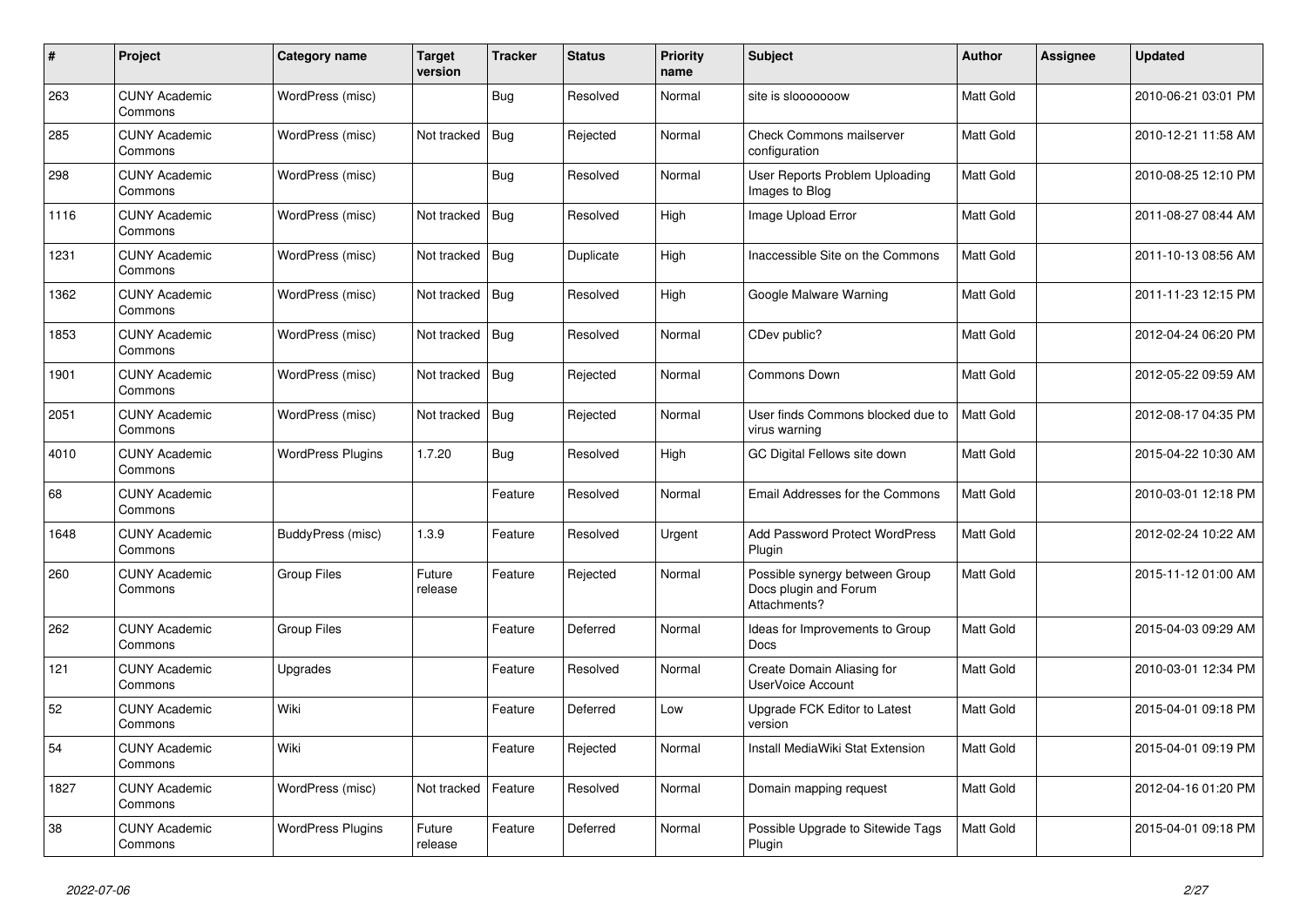| $\pmb{\#}$ | Project                         | Category name            | Target<br>version | <b>Tracker</b> | <b>Status</b> | <b>Priority</b><br>name | <b>Subject</b>                                                           | <b>Author</b> | Assignee     | <b>Updated</b>      |
|------------|---------------------------------|--------------------------|-------------------|----------------|---------------|-------------------------|--------------------------------------------------------------------------|---------------|--------------|---------------------|
| 364        | <b>CUNY Academic</b><br>Commons | <b>WordPress Plugins</b> | Future<br>release | Feature        | <b>New</b>    | Normal                  | <b>Bulletin Board</b>                                                    | Matt Gold     |              | 2015-01-05 08:50 PM |
| 2233       | <b>CUNY Academic</b><br>Commons |                          | Not tracked       | Support        | Resolved      | Normal                  | Slider plugin                                                            | Matt Gold     |              | 2013-03-01 11:06 AM |
| 1679       | <b>CUNY Academic</b><br>Commons | WordPress (misc)         | Not tracked       | Support        | Resolved      | Immediate               | Remove password-protection from<br><b>JITP</b>                           | Matt Gold     |              | 2012-03-06 09:48 AM |
| 2265       | <b>CUNY Academic</b><br>Commons |                          | Not tracked       | <b>Bug</b>     | Rejected      | Normal                  | "Need Support" widget in cbox<br>documentation                           | Matt Gold     | Boone Gorges | 2012-11-20 01:07 PM |
| 2267       | <b>CUNY Academic</b><br>Commons |                          |                   | Bug            | Resolved      | Normal                  | Change "Cbox" to "CBOX" in<br>Dashboard Menu                             | Matt Gold     | Boone Gorges | 2012-11-18 11:01 PM |
| 2268       | <b>CUNY Academic</b><br>Commons |                          |                   | Bug            | Rejected      | Normal                  | Add CBOX icon to dashboard menu?                                         | Matt Gold     | Boone Gorges | 2012-11-18 10:58 PM |
| 2618       | NYCDH Community Site            |                          |                   | <b>Bug</b>     | Assigned      | Low                     | Mark blogs as spam when created<br>by users marked as spam               | Matt Gold     | Boone Gorges | 2013-06-09 11:38 PM |
| 2651       | NYCDH Community Site            |                          |                   | <b>Bug</b>     | Rejected      | Normal                  | BP Doc save button returns users to<br>doc directory instead of to group | Matt Gold     | Boone Gorges | 2013-08-02 12:47 PM |
| 3642       | <b>CUNY Academic</b><br>Commons |                          |                   | Bug            | Rejected      | Normal                  | Group search hanging                                                     | Matt Gold     | Boone Gorges | 2014-11-10 12:50 PM |
| 4196       | <b>CUNY Academic</b><br>Commons |                          |                   | <b>Bug</b>     | Rejected      | High                    | News feed weirdness                                                      | Matt Gold     | Boone Gorges | 2015-06-25 03:41 PM |
| 4640       | <b>CUNY Academic</b><br>Commons |                          |                   | Bug            | Resolved      | Normal                  | Group forum problem                                                      | Matt Gold     | Boone Gorges | 2015-09-21 03:44 PM |
| 4641       | <b>CUNY Academic</b><br>Commons |                          | Not tracked       | <b>Bug</b>     | Resolved      | Normal                  | Reply by email going to the wrong<br>address                             | Matt Gold     | Boone Gorges | 2015-09-21 04:05 PM |
| 7689       | <b>CUNY Academic</b><br>Commons |                          |                   | Bug            | Duplicate     | Immediate               | <b>Commons in Blank State</b>                                            | Matt Gold     | Boone Gorges | 2017-02-15 10:19 PM |
| 8161       | <b>CUNY Academic</b><br>Commons |                          |                   | <b>Bug</b>     | Rejected      | Normal                  | Contact form info sent to Commons<br>email                               | Matt Gold     | Boone Gorges | 2017-05-21 10:52 PM |
| 9112       | <b>CUNY Academic</b><br>Commons |                          | Not tracked       | <b>Bug</b>     | Resolved      | High                    | GCDI site down                                                           | Matt Gold     | Boone Gorges | 2018-01-23 10:18 PM |
| 10538      | <b>CUNY Academic</b><br>Commons |                          |                   | <b>Bug</b>     | Resolved      | Normal                  | "This Site Can't be Reached"                                             | Matt Gold     | Boone Gorges | 2018-10-16 09:39 PM |
| 10563      | <b>CUNY Academic</b><br>Commons |                          | 1.13.12           | <b>Bug</b>     | Resolved      | Urgent                  | cllicking on links from site menu<br>leads to 500 error                  | Matt Gold     | Boone Gorges | 2018-10-23 10:48 AM |
| 11610      | <b>CUNY Academic</b><br>Commons |                          | 1.15.5            | <b>Bug</b>     | Resolved      | Normal                  | Homepage thumbnails not loading                                          | Matt Gold     | Boone Gorges | 2019-06-29 10:38 PM |
| 12185      | <b>CUNY Academic</b><br>Commons |                          | 1.16.1            | <b>Bug</b>     | Resolved      | Immediate               | Group links not working                                                  | Matt Gold     | Boone Gorges | 2019-12-10 10:35 AM |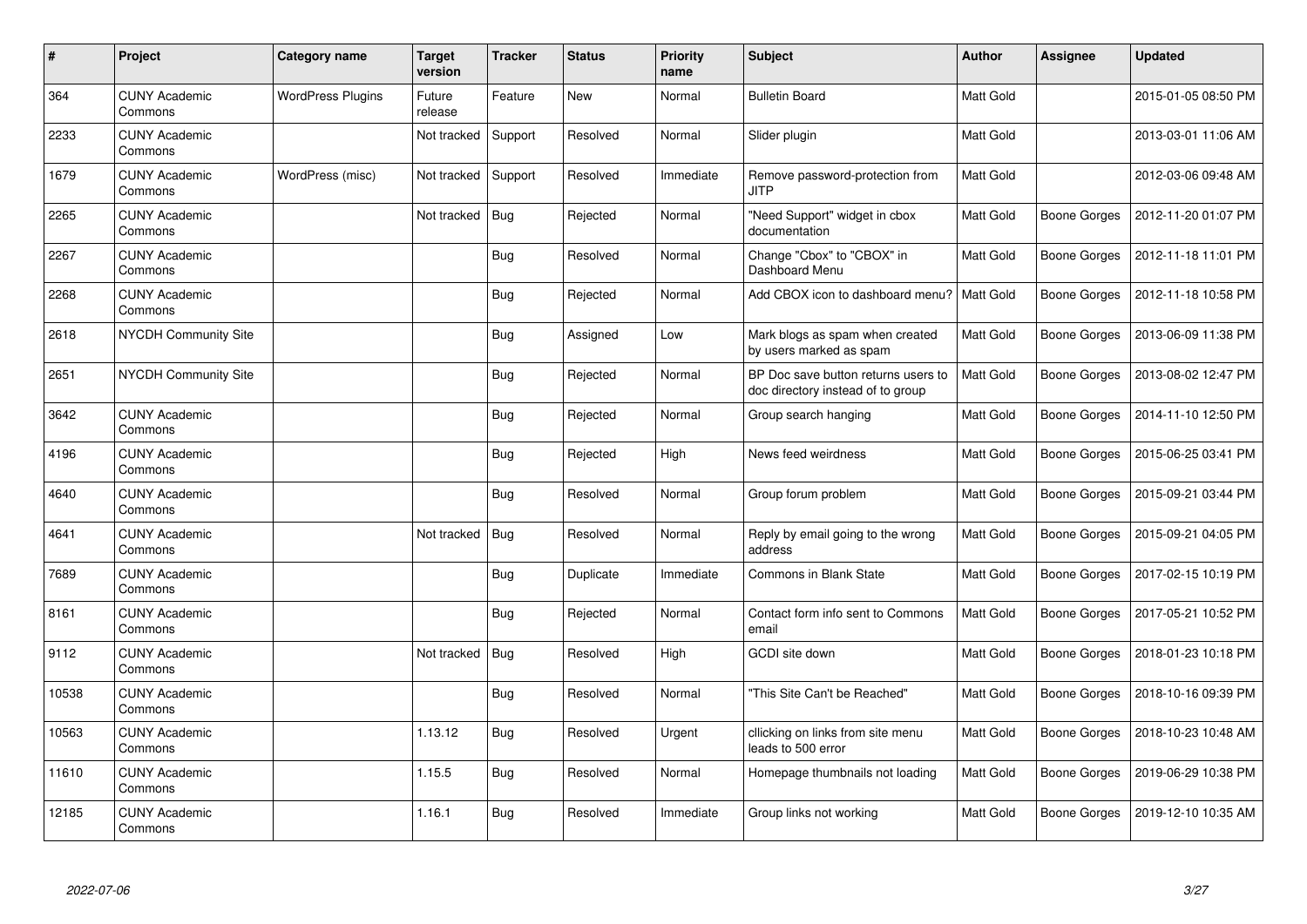| #     | Project                         | Category name             | Target<br>version | <b>Tracker</b> | <b>Status</b> | <b>Priority</b><br>name | <b>Subject</b>                                                        | <b>Author</b>    | Assignee            | <b>Updated</b>      |
|-------|---------------------------------|---------------------------|-------------------|----------------|---------------|-------------------------|-----------------------------------------------------------------------|------------------|---------------------|---------------------|
| 13862 | <b>CUNY Academic</b><br>Commons |                           |                   | <b>Bug</b>     | Resolved      | Normal                  | Under maintenance message                                             | Matt Gold        | <b>Boone Gorges</b> | 2021-01-28 08:56 PM |
| 13949 | <b>CUNY Academic</b><br>Commons |                           | Not tracked       | <b>Bug</b>     | New           | Normal                  | Continued debugging of runaway<br>MySQL connections                   | Matt Gold        | Boone Gorges        | 2021-09-14 10:42 AM |
| 14737 | <b>CUNY Academic</b><br>Commons |                           |                   | Bug            | Duplicate     | Normal                  | Final step of group/site clone reloads<br>page                        | Matt Gold        | Boone Gorges        | 2021-08-31 11:41 AM |
| 14896 | <b>CUNY Academic</b><br>Commons |                           |                   | <b>Bug</b>     | Resolved      | Urgent                  | site down for maintenance                                             | Matt Gold        | Boone Gorges        | 2021-10-26 11:01 AM |
| 14951 | <b>CUNY Academic</b><br>Commons |                           | Not tracked       | Bug            | Resolved      | Normal                  | Commons down                                                          | Matt Gold        | Boone Gorges        | 2021-11-23 04:21 PM |
| 16307 | <b>CUNY Academic</b><br>Commons |                           |                   | Bug            | <b>New</b>    | Normal                  | Add brief messaging to<br>accept/decline group membership<br>requests | Matt Gold        | Boone Gorges        | 2022-06-27 06:13 PM |
| 6350  | <b>CUNY Academic</b><br>Commons | <b>Blogs (BuddyPress)</b> | 1.9.31            | <b>Bug</b>     | Resolved      | Normal                  | Editing blog posts results in activity<br>items                       | Matt Gold        | Boone Gorges        | 2016-10-18 09:24 PM |
| 7     | <b>CUNY Academic</b><br>Commons | BuddyPress (misc)         |                   | Bug            | Resolved      | Normal                  | BuddyPress theme error on iPhone                                      | Matt Gold        | Boone Gorges        | 2009-09-15 07:39 PM |
| 30    | <b>CUNY Academic</b><br>Commons | BuddyPress (misc)         |                   | Bug            | Resolved      | Normal                  | Hidden Forum Activity Showing up in   Matt Gold<br>News Feed          |                  | Boone Gorges        | 2009-09-30 02:51 PM |
| 53    | <b>CUNY Academic</b><br>Commons | BuddyPress (misc)         |                   | <b>Bug</b>     | Resolved      | Normal                  | Search on Group Page Not Working,<br>Leads to Home Page               | <b>Matt Gold</b> | Boone Gorges        | 2009-10-22 10:51 AM |
| 69    | <b>CUNY Academic</b><br>Commons | BuddyPress (misc)         |                   | Bug            | Resolved      | Normal                  | UserName doesn't appear in News<br>Feed Wiki Edit                     | Matt Gold        | Boone Gorges        | 2009-12-03 09:33 AM |
| 130   | <b>CUNY Academic</b><br>Commons | BuddyPress (misc)         |                   | Bug            | Resolved      | Normal                  | Link to Blog on Group Pages leads<br>back to Group                    | Matt Gold        | Boone Gorges        | 2009-12-10 01:28 PM |
| 134   | <b>CUNY Academic</b><br>Commons | BuddyPress (misc)         |                   | <b>Bug</b>     | Resolved      | Low                     | Div Overflow Issue on Mail Interface                                  | Matt Gold        | <b>Boone Gorges</b> | 2009-12-13 06:28 PM |
| 138   | <b>CUNY Academic</b><br>Commons | BuddyPress (misc)         |                   | Bug            | Resolved      | Normal                  | Broken Links in Forum Notification<br>Emails                          | Matt Gold        | Boone Gorges        | 2010-03-02 07:59 PM |
| 143   | <b>CUNY Academic</b><br>Commons | BuddyPress (misc)         |                   | Bug            | Resolved      | Normal                  | Friendship Acceptance Error<br>Message                                | Matt Gold        | Boone Gorges        | 2010-05-11 04:44 PM |
| 145   | <b>CUNY Academic</b><br>Commons | BuddyPress (misc)         |                   | <b>Bug</b>     | Resolved      | Normal                  | Trackbacks are being attributed to<br>'ungooglable'                   | Matt Gold        | Boone Gorges        | 2010-05-20 03:07 PM |
| 148   | <b>CUNY Academic</b><br>Commons | BuddyPress (misc)         |                   | Bug            | Resolved      | Normal                  | TinyMCE Problem with URLs in<br>Posts                                 | Matt Gold        | Boone Gorges        | 2010-02-25 12:22 PM |
| 149   | <b>CUNY Academic</b><br>Commons | BuddyPress (misc)         |                   | Bug            | Resolved      | Normal                  | Email Notifications and TinyMCE                                       | Matt Gold        | Boone Gorges        | 2010-01-08 09:33 PM |
| 152   | <b>CUNY Academic</b><br>Commons | BuddyPress (misc)         |                   | <b>Bug</b>     | Resolved      | Normal                  | HTML Tags Added to Email<br>Notifications                             | Matt Gold        | Boone Gorges        | 2010-05-11 04:52 PM |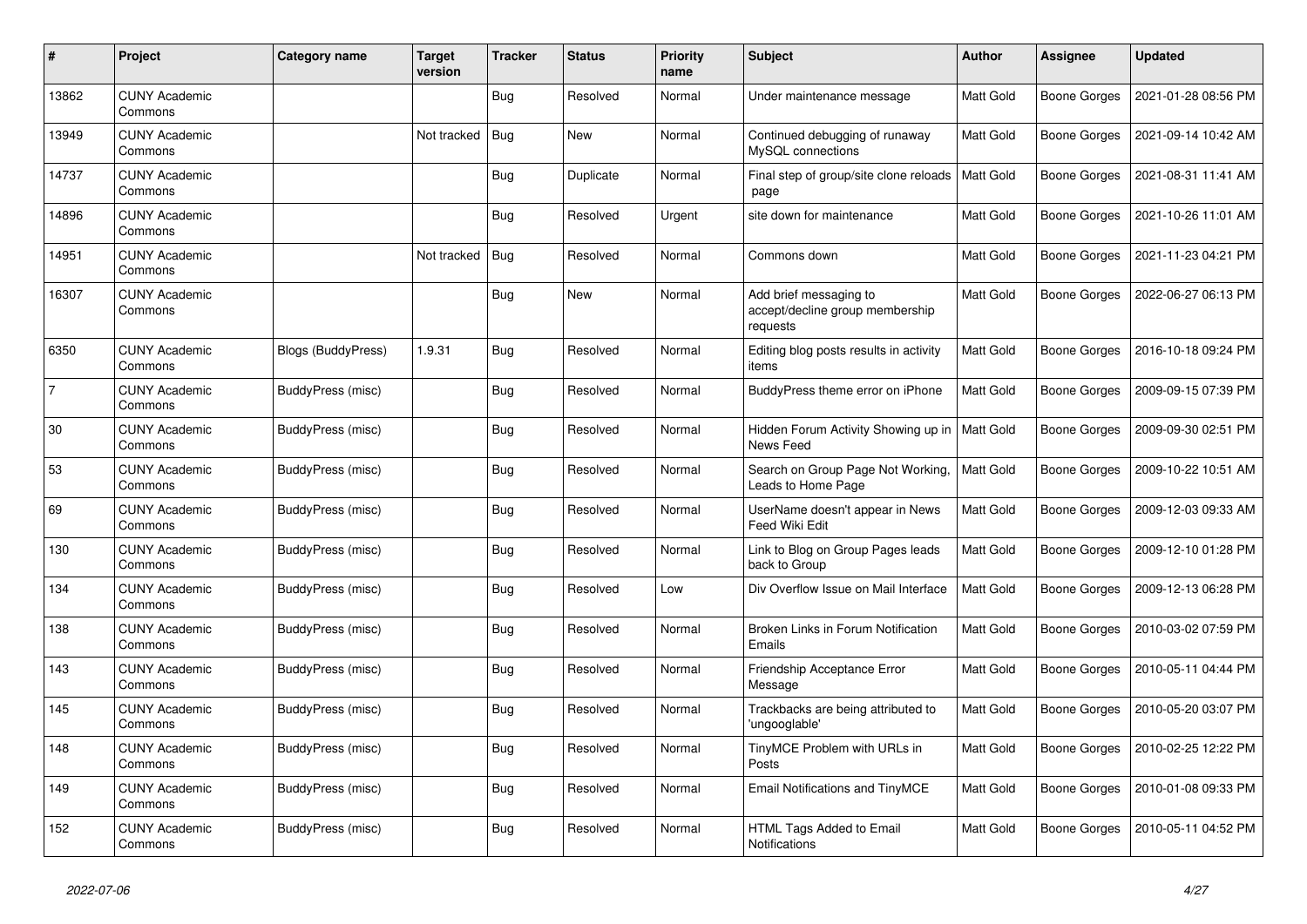| #   | Project                         | Category name            | Target<br>version | <b>Tracker</b> | <b>Status</b> | <b>Priority</b><br>name | <b>Subject</b>                                                       | <b>Author</b>    | Assignee            | <b>Updated</b>      |
|-----|---------------------------------|--------------------------|-------------------|----------------|---------------|-------------------------|----------------------------------------------------------------------|------------------|---------------------|---------------------|
| 153 | <b>CUNY Academic</b><br>Commons | BuddyPress (misc)        |                   | <b>Bug</b>     | Resolved      | Normal                  | User Asked to login again while<br>trying to submit wire post        | Matt Gold        | <b>Boone Gorges</b> | 2010-05-11 04:48 PM |
| 154 | <b>CUNY Academic</b><br>Commons | BuddyPress (misc)        |                   | <b>Bug</b>     | Resolved      | Low                     | Order of posts on Forum page                                         | Matt Gold        | Boone Gorges        | 2010-05-11 04:53 PM |
| 155 | <b>CUNY Academic</b><br>Commons | BuddyPress (misc)        |                   | Bug            | Resolved      | Normal                  | Problem with Group Blog<br><b>BuddyPress Plugin</b>                  | Matt Gold        | Boone Gorges        | 2010-01-23 07:19 AM |
| 156 | <b>CUNY Academic</b><br>Commons | BuddyPress (misc)        |                   | Bug            | Resolved      | Low                     | Sticky Posts and Recently Active<br><b>Topics List</b>               | Matt Gold        | Boone Gorges        | 2010-05-11 05:22 PM |
| 159 | <b>CUNY Academic</b><br>Commons | BuddyPress (misc)        |                   | Bug            | Resolved      | Normal                  | Member reports trouble with<br><b>Notification Settings</b>          | Matt Gold        | <b>Boone Gorges</b> | 2010-05-11 04:50 PM |
| 160 | <b>CUNY Academic</b><br>Commons | BuddyPress (misc)        |                   | <b>Bug</b>     | Resolved      | Low                     | <b>Sticky Posts and Recently Active</b><br><b>Topics List</b>        | Matt Gold        | Boone Gorges        | 2010-01-21 02:02 PM |
| 173 | <b>CUNY Academic</b><br>Commons | <b>BuddyPress (misc)</b> |                   | <b>Bug</b>     | Resolved      | Normal                  | Blockquote display cut off in mac<br>browsers                        | Matt Gold        | Boone Gorges        | 2010-05-11 04:58 PM |
| 174 | <b>CUNY Academic</b><br>Commons | BuddyPress (misc)        |                   | Bug            | Resolved      | Normal                  | College names no longer active links<br>on profiles                  | Matt Gold        | Boone Gorges        | 2010-05-11 05:00 PM |
| 180 | <b>CUNY Academic</b><br>Commons | BuddyPress (misc)        |                   | Bug            | Resolved      | Normal                  | Incorrect Link on Friendship Request  <br><b>Notification Issues</b> | <b>Matt Gold</b> | Boone Gorges        | 2010-03-13 08:47 AM |
| 181 | <b>CUNY Academic</b><br>Commons | BuddyPress (misc)        |                   | <b>Bug</b>     | Resolved      | Low                     | spam comments showing up in<br>activity stream                       | Matt Gold        | Boone Gorges        | 2010-06-22 06:53 PM |
| 185 | <b>CUNY Academic</b><br>Commons | <b>BuddyPress (misc)</b> |                   | <b>Bug</b>     | Resolved      | Immediate               | Private Group Info/Documents on<br><b>Activity Stream</b>            | Matt Gold        | Boone Gorges        | 2010-05-11 05:01 PM |
| 187 | <b>CUNY Academic</b><br>Commons | BuddyPress (misc)        |                   | Bug            | Resolved      | Normal                  | Group Member unable to be<br>promoted to admin status                | Matt Gold        | Boone Gorges        | 2010-04-02 09:26 PM |
| 189 | <b>CUNY Academic</b><br>Commons | BuddyPress (misc)        |                   | Bug            | Resolved      | Normal                  | <b>Trouble Uploading Document</b>                                    | Matt Gold        | Boone Gorges        | 2010-05-11 04:31 PM |
| 204 | <b>CUNY Academic</b><br>Commons | <b>BuddyPress (misc)</b> |                   | <b>Bug</b>     | Resolved      | Normal                  | Embiggen list of my groups                                           | Matt Gold        | Boone Gorges        | 2010-05-11 05:13 PM |
| 205 | <b>CUNY Academic</b><br>Commons | <b>BuddyPress (misc)</b> |                   | Bug            | Resolved      | High                    | <b>Cannot Create Account</b>                                         | Matt Gold        | Boone Gorges        | 2010-05-20 03:18 PM |
| 209 | <b>CUNY Academic</b><br>Commons | <b>BuddyPress (misc)</b> |                   | <b>Bug</b>     | Resolved      | High                    | Members Report that Forum<br>Attachments not working                 | Matt Gold        | <b>Boone Gorges</b> | 2010-05-14 12:13 PM |
| 215 | <b>CUNY Academic</b><br>Commons | BuddyPress (misc)        |                   | Bug            | Resolved      | Low                     | Inaccurate dates on group page`                                      | Matt Gold        | Boone Gorges        | 2010-05-12 12:11 PM |
| 220 | <b>CUNY Academic</b><br>Commons | <b>BuddyPress (misc)</b> |                   | <b>Bug</b>     | Resolved      | High                    | Hidden Groups showing up in<br>homepage group listing                | Matt Gold        | Boone Gorges        | 2010-05-07 10:30 AM |
| 222 | <b>CUNY Academic</b><br>Commons | BuddyPress (misc)        |                   | Bug            | Resolved      | High                    | No way for group admins to invite<br>new members                     | Matt Gold        | Boone Gorges        | 2010-05-11 09:02 PM |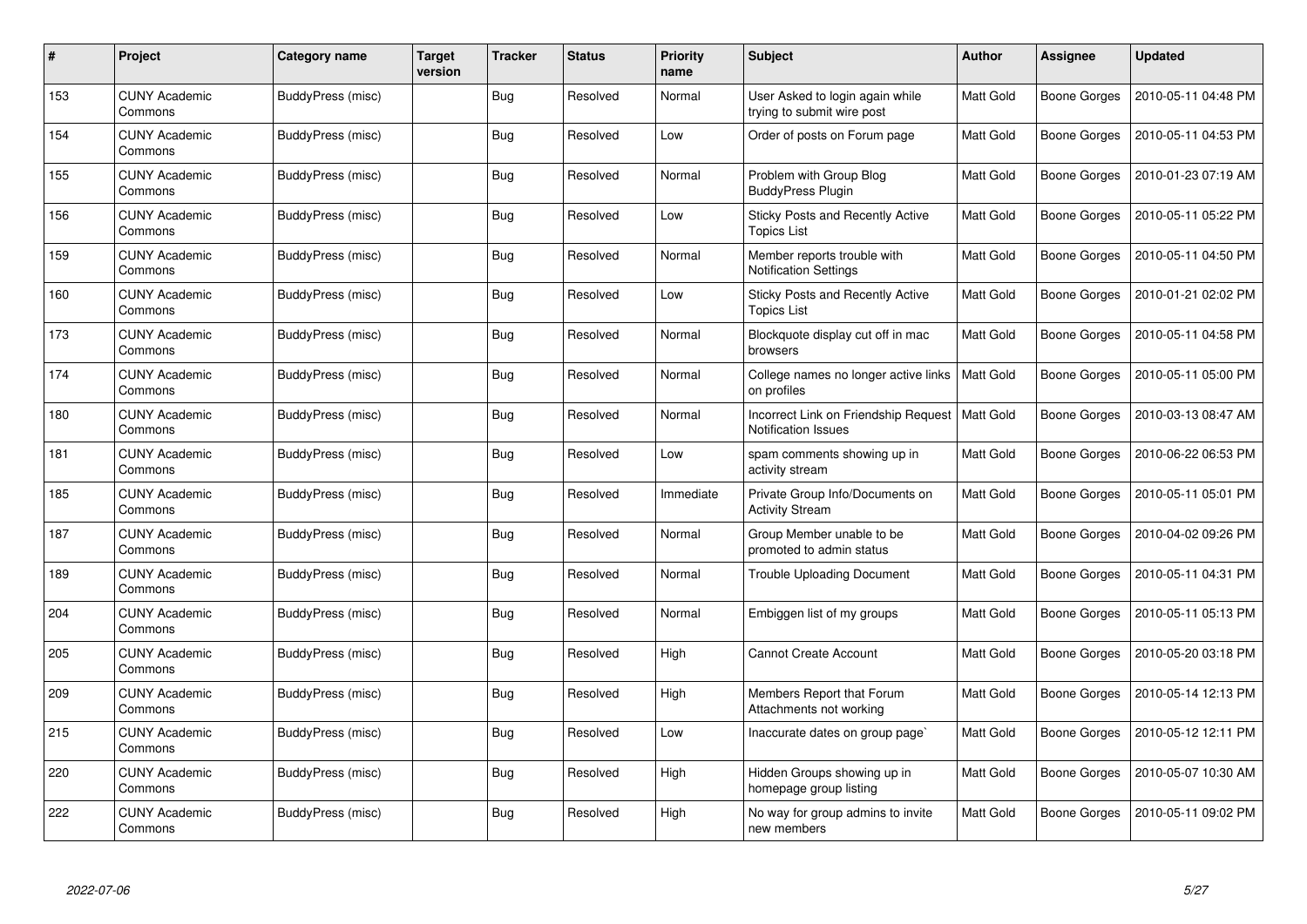| #   | Project                         | Category name            | Target<br>version | <b>Tracker</b> | <b>Status</b> | <b>Priority</b><br>name | <b>Subject</b>                                                               | <b>Author</b>    | Assignee            | <b>Updated</b>      |
|-----|---------------------------------|--------------------------|-------------------|----------------|---------------|-------------------------|------------------------------------------------------------------------------|------------------|---------------------|---------------------|
| 223 | <b>CUNY Academic</b><br>Commons | <b>BuddyPress (misc)</b> |                   | <b>Bug</b>     | Resolved      | Normal                  | Uploaded Group Document Failed to<br><b>Create Email Notification</b>        | <b>Matt Gold</b> | Boone Gorges        | 2010-05-11 10:12 PM |
| 235 | <b>CUNY Academic</b><br>Commons | <b>BuddyPress (misc)</b> |                   | Bug            | Resolved      | Normal                  | BP Admin Bar Not Appearing on<br>Help Blog                                   | Matt Gold        | Boone Gorges        | 2010-05-20 06:15 PM |
| 239 | <b>CUNY Academic</b><br>Commons | BuddyPress (misc)        |                   | Bug            | Resolved      | Normal                  | Forum Post Error                                                             | Matt Gold        | Boone Gorges        | 2010-05-12 11:48 AM |
| 240 | <b>CUNY Academic</b><br>Commons | BuddyPress (misc)        |                   | Bug            | Resolved      | Normal                  | Invite Anyone - CUNY email domain<br>produces error                          | Matt Gold        | Boone Gorges        | 2010-05-14 12:39 PM |
| 241 | <b>CUNY Academic</b><br>Commons | BuddyPress (misc)        |                   | Bug            | Resolved      | Normal                  | <b>Emailed Group Activity Updates</b><br><b>Contain Escape Characters</b>    | Matt Gold        | Boone Gorges        | 2010-08-25 01:30 PM |
| 244 | <b>CUNY Academic</b><br>Commons | <b>BuddyPress (misc)</b> |                   | Bug            | Rejected      | Low                     | Some notifications persist after being<br>clicked                            | Matt Gold        | Boone Gorges        | 2014-05-01 09:20 AM |
| 247 | <b>CUNY Academic</b><br>Commons | BuddyPress (misc)        |                   | Bug            | Resolved      | Normal                  | Email problem on signup                                                      | Matt Gold        | Boone Gorges        | 2010-05-18 03:09 PM |
| 249 | <b>CUNY Academic</b><br>Commons | BuddyPress (misc)        |                   | Bug            | Resolved      | Normal                  | New group contains activity stream<br>post from older group                  | Matt Gold        | Boone Gorges        | 2010-05-20 03:00 PM |
| 256 | <b>CUNY Academic</b><br>Commons | <b>BuddyPress (misc)</b> | Not tracked       | Bug            | Resolved      | High                    | Security warnings on site                                                    | Matt Gold        | Boone Gorges        | 2014-05-01 09:23 AM |
| 264 | <b>CUNY Academic</b><br>Commons | BuddyPress (misc)        |                   | Bug            | Resolved      | Normal                  | user reports receiving two<br>notifications for each new group<br>forum post | Matt Gold        | <b>Boone Gorges</b> | 2010-08-26 02:57 PM |
| 266 | <b>CUNY Academic</b><br>Commons | <b>BuddyPress (misc)</b> | 1.0.1             | <b>Bug</b>     | Resolved      | Normal                  | <b>Account Deletion Process</b>                                              | Matt Gold        | Boone Gorges        | 2010-07-19 11:07 AM |
| 278 | <b>CUNY Academic</b><br>Commons | BuddyPress (misc)        | 1.0.1             | Bug            | Resolved      | Normal                  | Group Blog plugin creates<br>subdirectory, not subdomain blogs               | Matt Gold        | Boone Gorges        | 2010-08-29 01:52 PM |
| 279 | <b>CUNY Academic</b><br>Commons | <b>BuddyPress (misc)</b> | 1.1               | <b>Bug</b>     | Rejected      | Normal                  | Members Report Problems with<br><b>Notifications</b>                         | Matt Gold        | Boone Gorges        | 2010-11-16 04:37 PM |
| 301 | CUNY Academic<br>Commons        | BuddyPress (misc)        |                   | Bug            | Resolved      | High                    | User unable to upload documents                                              | Matt Gold        | Boone Gorges        | 2010-08-25 12:06 PM |
| 306 | <b>CUNY Academic</b><br>Commons | BuddyPress (misc)        | 1.0.1             | <b>Bug</b>     | Rejected      | Low                     | Text on Group Page should be<br>darker                                       | Matt Gold        | Boone Gorges        | 2010-08-26 04:23 PM |
| 314 | <b>CUNY Academic</b><br>Commons | <b>BuddyPress (misc)</b> | 1.0.2             | Bug            | Resolved      | Normal                  | Changing Blog Title in BuddyPress<br>Menus                                   | Matt Gold        | Boone Gorges        | 2010-09-02 10:59 AM |
| 320 | <b>CUNY Academic</b><br>Commons | BuddyPress (misc)        | Not tracked       | Bug            | Resolved      | Normal                  | Multiple listings of account in BP<br>group                                  | Matt Gold        | <b>Boone Gorges</b> | 2010-09-01 07:37 AM |
| 323 | <b>CUNY Academic</b><br>Commons | BuddyPress (misc)        | 1.0.3             | <b>Bug</b>     | Resolved      | Normal                  | Multiple listings of member account<br>in BP group                           | <b>Matt Gold</b> | Boone Gorges        | 2010-09-08 02:40 PM |
| 340 | <b>CUNY Academic</b><br>Commons | <b>BuddyPress (misc)</b> | 1.1               | Bug            | Resolved      | High                    | BP Admin Bar Menu Mouseover<br>Areas Too Sensitive                           | Matt Gold        | Boone Gorges        | 2010-12-01 09:48 AM |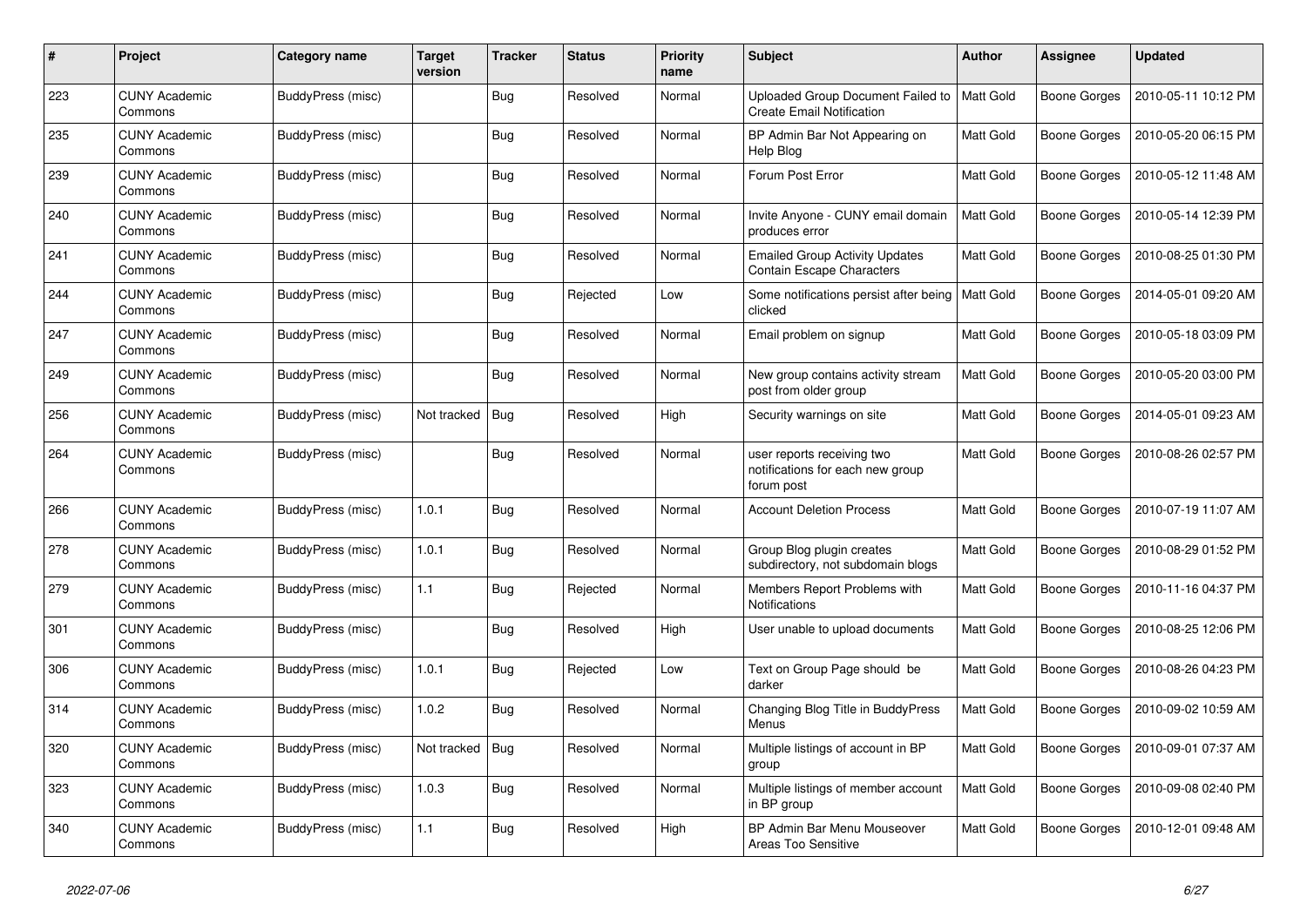| #   | Project                         | Category name            | Target<br>version | <b>Tracker</b> | <b>Status</b> | <b>Priority</b><br>name | <b>Subject</b>                                                       | <b>Author</b> | Assignee            | <b>Updated</b>      |
|-----|---------------------------------|--------------------------|-------------------|----------------|---------------|-------------------------|----------------------------------------------------------------------|---------------|---------------------|---------------------|
| 346 | <b>CUNY Academic</b><br>Commons | BuddyPress (misc)        | 1.0.3             | <b>Bug</b>     | Resolved      | High                    | News Nav Bar Link on Wiki Pages<br>Points to Wrong Page              | Matt Gold     | Boone Gorges        | 2010-09-20 05:28 PM |
| 351 | <b>CUNY Academic</b><br>Commons | BuddyPress (misc)        | Not tracked       | <b>Bug</b>     | Rejected      | Normal                  | <b>Invited Group Members Aren't</b><br>Automatically Added to Groups | Matt Gold     | Boone Gorges        | 2011-08-22 06:54 PM |
| 352 | <b>CUNY Academic</b><br>Commons | BuddyPress (misc)        | 1.1               | <b>Bug</b>     | Resolved      | Normal                  | Member reports problems with<br>avatar cropping                      | Matt Gold     | Boone Gorges        | 2010-11-16 05:07 PM |
| 360 | <b>CUNY Academic</b><br>Commons | BuddyPress (misc)        | 1.0.3             | Bug            | Resolved      | High                    | <b>Activity Feed Problems</b>                                        | Matt Gold     | Boone Gorges        | 2010-09-28 11:45 AM |
| 363 | <b>CUNY Academic</b><br>Commons | BuddyPress (misc)        | Not tracked       | Bug            | Resolved      | Normal                  | Member listed twice in group                                         | Matt Gold     | Boone Gorges        | 2010-10-06 10:35 AM |
| 387 | <b>CUNY Academic</b><br>Commons | BuddyPress (misc)        | 1.1               | Bug            | Resolved      | Normal                  | Disable activity replies for group<br>announcements                  | Matt Gold     | Boone Gorges        | 2010-11-16 04:20 PM |
| 436 | <b>CUNY Academic</b><br>Commons | <b>BuddyPress (misc)</b> | 1.1.1             | <b>Bug</b>     | Resolved      | Normal                  | Who's Online Widget                                                  | Matt Gold     | Boone Gorges        | 2010-12-07 08:14 AM |
| 450 | <b>CUNY Academic</b><br>Commons | BuddyPress (misc)        |                   | Bug            | Duplicate     | Normal                  | Email Notifications Summary vs. Full<br>Posts                        | Matt Gold     | Boone Gorges        | 2010-12-08 07:30 AM |
| 451 | <b>CUNY Academic</b><br>Commons | BuddyPress (misc)        | Not tracked       | Bug            | Resolved      | High                    | Members Unable to Upload<br>Documents to Groups                      | Matt Gold     | Boone Gorges        | 2010-12-09 12:32 PM |
| 456 | CUNY Academic<br>Commons        | BuddyPress (misc)        | Not tracked       | <b>Bug</b>     | Resolved      | Normal                  | <b>Check Sitewide Plugins</b>                                        | Matt Gold     | Boone Gorges        | 2010-12-21 12:31 PM |
| 457 | <b>CUNY Academic</b><br>Commons | <b>BuddyPress (misc)</b> | 1.1.2             | <b>Bug</b>     | Resolved      | High                    | Unable to Upload Documents as<br>Forum Attachments                   | Matt Gold     | Boone Gorges        | 2010-12-10 06:56 PM |
| 458 | <b>CUNY Academic</b><br>Commons | BuddyPress (misc)        | 1.1.3             | Bug            | Resolved      | Normal                  | Notifications Not Received for Own<br>Messages                       | Matt Gold     | <b>Boone Gorges</b> | 2010-12-13 08:28 PM |
| 466 | <b>CUNY Academic</b><br>Commons | BuddyPress (misc)        | Not tracked       | <b>Bug</b>     | Rejected      | Normal                  | Friendship Requests coming out of<br>nowhere                         | Matt Gold     | Boone Gorges        | 2011-08-22 06:52 PM |
| 467 | <b>CUNY Academic</b><br>Commons | <b>BuddyPress (misc)</b> | Not tracked       | Bug            | Resolved      | Low                     | CAC Blog no longer listed on<br>BP-Admin Bar "My Blogs" list         | Matt Gold     | Boone Gorges        | 2010-12-21 12:38 PM |
| 507 | <b>CUNY Academic</b><br>Commons | <b>BuddyPress (misc)</b> | 1.1.6             | Bug            | Resolved      | High                    | Invite Anyone Rejects CUNY Email<br>Addresses                        | Matt Gold     | Boone Gorges        | 2010-12-21 11:26 AM |
| 527 | <b>CUNY Academic</b><br>Commons | <b>BuddyPress (misc)</b> | 1.1.7             | <b>Bug</b>     | Resolved      | Low                     | BP Admin Bar Doesn't Show up on<br>Cityscape Theme                   | Matt Gold     | Boone Gorges        | 2011-01-04 03:39 PM |
| 531 | <b>CUNY Academic</b><br>Commons | BuddyPress (misc)        | 1.1.7             | Bug            | Resolved      | Low                     | Member reports problems with<br>avatar cropping                      | Matt Gold     | Boone Gorges        | 2011-01-04 05:10 PM |
| 533 | <b>CUNY Academic</b><br>Commons | <b>BuddyPress (misc)</b> | 1.1.8             | <b>Bug</b>     | Resolved      | Normal                  | Minor CSS issue on group page                                        | Matt Gold     | Boone Gorges        | 2011-02-02 09:44 AM |
| 538 | <b>CUNY Academic</b><br>Commons | BuddyPress (misc)        | 1.1.8             | Bug            | Resolved      | Normal                  | News feed assigns incorrect<br>trackback origins                     | Matt Gold     | Boone Gorges        | 2011-02-02 11:22 AM |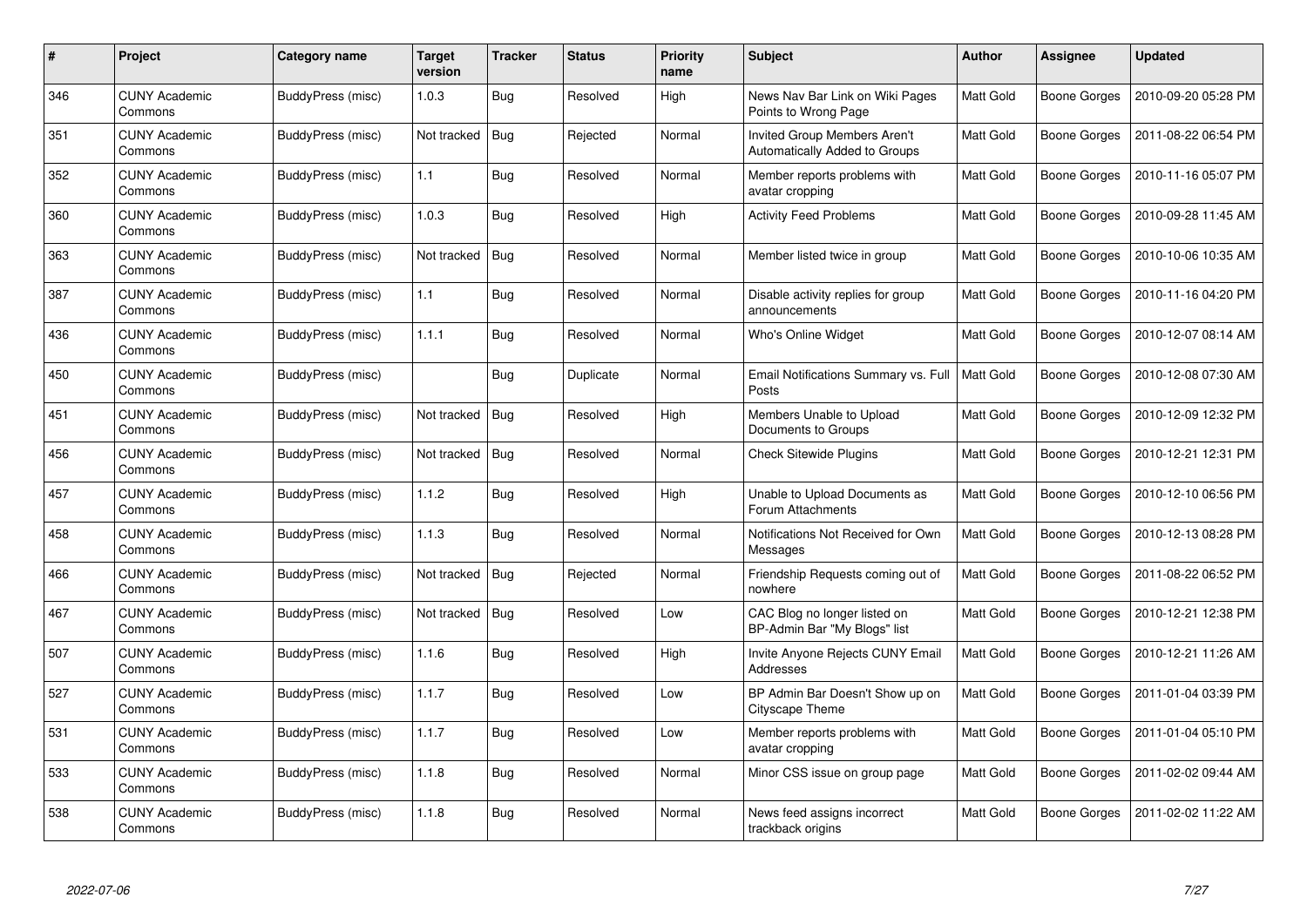| #   | Project                         | Category name            | <b>Target</b><br>version | <b>Tracker</b> | <b>Status</b> | <b>Priority</b><br>name | Subject                                                                                               | <b>Author</b> | Assignee            | <b>Updated</b>      |
|-----|---------------------------------|--------------------------|--------------------------|----------------|---------------|-------------------------|-------------------------------------------------------------------------------------------------------|---------------|---------------------|---------------------|
| 540 | <b>CUNY Academic</b><br>Commons | BuddyPress (misc)        | 1.1.8                    | <b>Bug</b>     | Resolved      | Normal                  | Long BP Group Doc Names Hide<br>Edit/Delete Options                                                   | Matt Gold     | <b>Boone Gorges</b> | 2011-02-02 10:58 AM |
| 546 | <b>CUNY Academic</b><br>Commons | BuddyPress (misc)        | 1.1.8                    | Bug            | Resolved      | Normal                  | Add Group/Group Blog Author<br>Syncing on an Automated Basis to<br>the Group Blog Plugin              | Matt Gold     | Boone Gorges        | 2011-02-03 08:44 AM |
| 568 | <b>CUNY Academic</b><br>Commons | BuddyPress (misc)        | 1.1.10                   | Bug            | Resolved      | High                    | Member reports trouble uploading<br>documents to groups                                               | Matt Gold     | <b>Boone Gorges</b> | 2011-02-10 02:33 PM |
| 574 | <b>CUNY Academic</b><br>Commons | <b>BuddyPress (misc)</b> | 1.1.10                   | Bug            | Resolved      | High                    | Members unable to read documents<br>posted to groups                                                  | Matt Gold     | <b>Boone Gorges</b> | 2011-02-10 03:01 PM |
| 590 | <b>CUNY Academic</b><br>Commons | BuddyPress (misc)        | Not tracked              | <b>Bug</b>     | Resolved      | Normal                  | Roadmap Discussion                                                                                    | Matt Gold     | <b>Boone Gorges</b> | 2011-08-22 06:51 PM |
| 605 | <b>CUNY Academic</b><br>Commons | BuddyPress (misc)        | 1.1.10                   | Bug            | Rejected      | Normal                  | Member search on Group Invite<br>Page Not Working                                                     | Matt Gold     | <b>Boone Gorges</b> | 2011-02-24 11:41 PM |
| 606 | <b>CUNY Academic</b><br>Commons | BuddyPress (misc)        | 1.1.10                   | Bug            | Rejected      | Low                     | Avatars don't show up in list of<br>members on group invite tool                                      | Matt Gold     | Boone Gorges        | 2011-02-24 11:47 PM |
| 612 | <b>CUNY Academic</b><br>Commons | BuddyPress (misc)        | 1.1.10                   | Bug            | Resolved      | Normal                  | Member reports trouble uploading<br>documents to groups                                               | Matt Gold     | <b>Boone Gorges</b> | 2011-03-07 10:12 PM |
| 613 | <b>CUNY Academic</b><br>Commons | BuddyPress (misc)        | 1.1.10                   | <b>Bug</b>     | Resolved      | Normal                  | Member reports group blog / group<br>member syncing                                                   | Matt Gold     | Boone Gorges        | 2011-03-03 09:26 AM |
| 614 | <b>CUNY Academic</b><br>Commons | BuddyPress (misc)        | 1.1.10                   | Bug            | Rejected      | Low                     | Log out button on BP Admin bar<br>covers logo                                                         | Matt Gold     | <b>Boone Gorges</b> | 2011-03-04 05:58 PM |
| 638 | <b>CUNY Academic</b><br>Commons | BuddyPress (misc)        | 1.1.11                   | Bug            | Resolved      | Normal                  | Email Notifications Include Odd<br>Characters                                                         | Matt Gold     | <b>Boone Gorges</b> | 2011-03-16 11:06 AM |
| 646 | <b>CUNY Academic</b><br>Commons | BuddyPress (misc)        | 1.2                      | <b>Bug</b>     | Resolved      | Low                     | Change Error Message Non<br>Logged-In Users See When<br>Authorized Page is Requested<br>Without Login | Matt Gold     | <b>Boone Gorges</b> | 2011-03-22 10:28 AM |
| 656 | <b>CUNY Academic</b><br>Commons | BuddyPress (misc)        | 1.2                      | Bug            | Resolved      | Low                     | <b>Conflicting Email Subscription</b><br>Messages                                                     | Matt Gold     | <b>Boone Gorges</b> | 2011-04-10 10:10 PM |
| 660 | <b>CUNY Academic</b><br>Commons | BuddyPress (misc)        | 1.2                      | Bug            | Resolved      | Low                     | HTML Markup appears in activity<br>comment                                                            | Matt Gold     | <b>Boone Gorges</b> | 2011-04-04 02:39 PM |
| 674 | <b>CUNY Academic</b><br>Commons | BuddyPress (misc)        | Not tracked              | <b>Bug</b>     | Rejected      | Normal                  | <b>Errant Friend Request?</b>                                                                         | Matt Gold     | Boone Gorges        | 2011-04-06 11:28 PM |
| 724 | <b>CUNY Academic</b><br>Commons | <b>BuddyPress (misc)</b> | 1.2.1                    | <b>Bug</b>     | Rejected      | Normal                  | Word Limit on Email Notifications of<br>Forum Posts?                                                  | Matt Gold     | Boone Gorges        | 2011-05-11 12:04 PM |
| 731 | <b>CUNY Academic</b><br>Commons | BuddyPress (misc)        | 1.2.1                    | <b>Bug</b>     | Resolved      | Normal                  | Member reports a problem posting to   Matt Gold<br>a private group                                    |               | Boone Gorges        | 2011-05-03 07:10 PM |
| 763 | <b>CUNY Academic</b><br>Commons | BuddyPress (misc)        | 1.2.3                    | <b>Bug</b>     | Resolved      | Low                     | Resaving BP Docs Preferences on<br>Same Setting Produces Unclear<br>Error Message                     | Matt Gold     | Boone Gorges        | 2011-06-02 09:19 AM |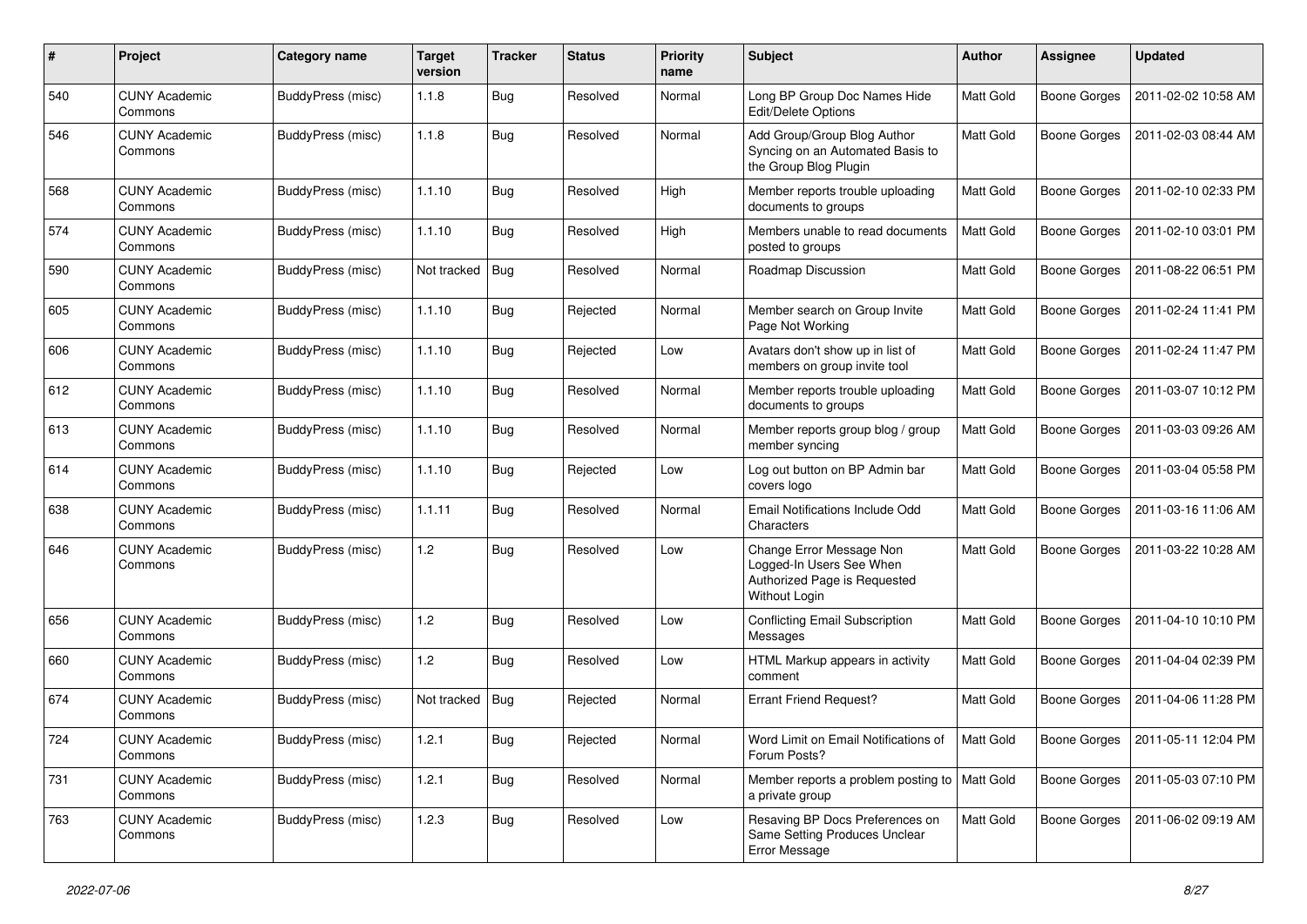| #    | Project                         | Category name            | <b>Target</b><br>version | <b>Tracker</b> | <b>Status</b> | <b>Priority</b><br>name | Subject                                                                            | Author           | <b>Assignee</b>     | <b>Updated</b>      |
|------|---------------------------------|--------------------------|--------------------------|----------------|---------------|-------------------------|------------------------------------------------------------------------------------|------------------|---------------------|---------------------|
| 778  | <b>CUNY Academic</b><br>Commons | <b>BuddyPress (misc)</b> | 1.2.2                    | Bug            | Resolved      | Normal                  | Private BP Docs Comment<br>Notification in RSS Feed                                | <b>Matt Gold</b> | <b>Boone Gorges</b> | 2011-06-02 09:29 AM |
| 783  | <b>CUNY Academic</b><br>Commons | BuddyPress (misc)        | 1.2.4                    | Bug            | Resolved      | Normal                  | <b>Broken Avatar Images</b>                                                        | <b>Matt Gold</b> | <b>Boone Gorges</b> | 2011-06-06 02:49 PM |
| 806  | <b>CUNY Academic</b><br>Commons | BuddyPress (misc)        | 1.2.4                    | Bug            | Resolved      | Normal                  | <b>BP Docs Notification Throttling</b><br><b>Issues</b>                            | <b>Matt Gold</b> | <b>Boone Gorges</b> | 2011-06-08 12:17 PM |
| 810  | <b>CUNY Academic</b><br>Commons | BuddyPress (misc)        | 1.2.4                    | Bug            | Resolved      | Normal                  | Can't see all blogs in "My Blogs"                                                  | Matt Gold        | <b>Boone Gorges</b> | 2011-07-12 10:51 PM |
| 905  | <b>CUNY Academic</b><br>Commons | BuddyPress (misc)        | 1.2.4                    | Bug            | Resolved      | Low                     | <b>BP Docs Authentication Issue</b>                                                | <b>Matt Gold</b> | <b>Boone Gorges</b> | 2011-07-12 01:39 PM |
| 908  | <b>CUNY Academic</b><br>Commons | BuddyPress (misc)        | 1.2.4                    | Bug            | Resolved      | Normal                  | Free a BP Doc from Locked Status                                                   | Matt Gold        | <b>Boone Gorges</b> | 2011-07-02 11:15 PM |
| 950  | <b>CUNY Academic</b><br>Commons | <b>BuddyPress (misc)</b> | 1.2.4                    | Bug            | Rejected      | Normal                  | Spam/Moderation Issue                                                              | Matt Gold        | <b>Boone Gorges</b> | 2011-07-11 09:15 AM |
| 992  | <b>CUNY Academic</b><br>Commons | <b>BuddyPress (misc)</b> | 1.2.5                    | Bug            | Resolved      | Normal                  | BP Docs comments show up on WP<br>Dashboard                                        | <b>Matt Gold</b> | <b>Boone Gorges</b> | 2011-07-19 02:17 PM |
| 993  | <b>CUNY Academic</b><br>Commons | BuddyPress (misc)        | 1.2.5                    | Bug            | Resolved      | Low                     | <b>BP Docs Notification Issue</b>                                                  | <b>Matt Gold</b> | <b>Boone Gorges</b> | 2011-07-20 12:10 AM |
| 1117 | <b>CUNY Academic</b><br>Commons | BuddyPress (misc)        | 1.2.5                    | Bug            | Resolved      | Normal                  | Character Display Error in Feed                                                    | Matt Gold        | <b>Boone Gorges</b> | 2011-09-12 06:29 PM |
| 1145 | <b>CUNY Academic</b><br>Commons | BuddyPress (misc)        | 1.2.5                    | Bug            | Resolved      | Low                     | Alert Box on Group Join                                                            | <b>Matt Gold</b> | <b>Boone Gorges</b> | 2011-09-12 05:56 PM |
| 1294 | <b>CUNY Academic</b><br>Commons | <b>BuddyPress</b> (misc) | Not tracked              | Bug            | Resolved      | Normal                  | Profile Field Search by College Not<br><b>Working Correctly</b>                    | <b>Matt Gold</b> | <b>Boone Gorges</b> | 2011-12-09 07:11 AM |
| 1321 | <b>CUNY Academic</b><br>Commons | BuddyPress (misc)        | 1.2.5                    | Bug            | Duplicate     | Normal                  | BP Doc Comment Doesn't Show Up<br>on Doc (but does appear in group<br>stream)      | Matt Gold        | <b>Boone Gorges</b> | 2011-11-04 08:04 AM |
| 1344 | <b>CUNY Academic</b><br>Commons | BuddyPress (misc)        | 1.3                      | Bug            | Resolved      | Normal                  | Activity Feed Items not Appearing in<br>Group                                      | <b>Matt Gold</b> | <b>Boone Gorges</b> | 2011-11-14 11:26 AM |
| 1345 | <b>CUNY Academic</b><br>Commons | BuddyPress (misc)        | 1.3                      | Bug            | Resolved      | Normal                  | <b>Consider Adding BuddyPress Group</b><br>for Community Admins and Mods<br>Plugin | Matt Gold        | <b>Boone Gorges</b> | 2011-11-28 03:17 PM |
| 1400 | <b>CUNY Academic</b><br>Commons | BuddyPress (misc)        | 1.2.7                    | Bug            | Resolved      | Normal                  | Firefox Login Caching Issue                                                        | <b>Matt Gold</b> | <b>Boone Gorges</b> | 2011-12-06 05:53 PM |
| 1412 | <b>CUNY Academic</b><br>Commons | BuddyPress (misc)        | 1.3                      | <b>Bug</b>     | Resolved      | Normal                  | Alter text on pop-up message about<br>role field                                   | Matt Gold        | <b>Boone Gorges</b> | 2011-12-08 12:58 PM |
| 1451 | <b>CUNY Academic</b><br>Commons | BuddyPress (misc)        | 1.3.1                    | <b>Bug</b>     | Resolved      | Normal                  | Social Media Profile Icons Not<br>Showing Up Automatically?                        | Matt Gold        | Boone Gorges        | 2011-12-15 07:06 PM |
| 1455 | <b>CUNY Academic</b><br>Commons | BuddyPress (misc)        | 1.3.1                    | <b>Bug</b>     | Resolved      | Normal                  | Errant error message on Groups<br>page                                             | Matt Gold        | Boone Gorges        | 2011-12-16 02:05 PM |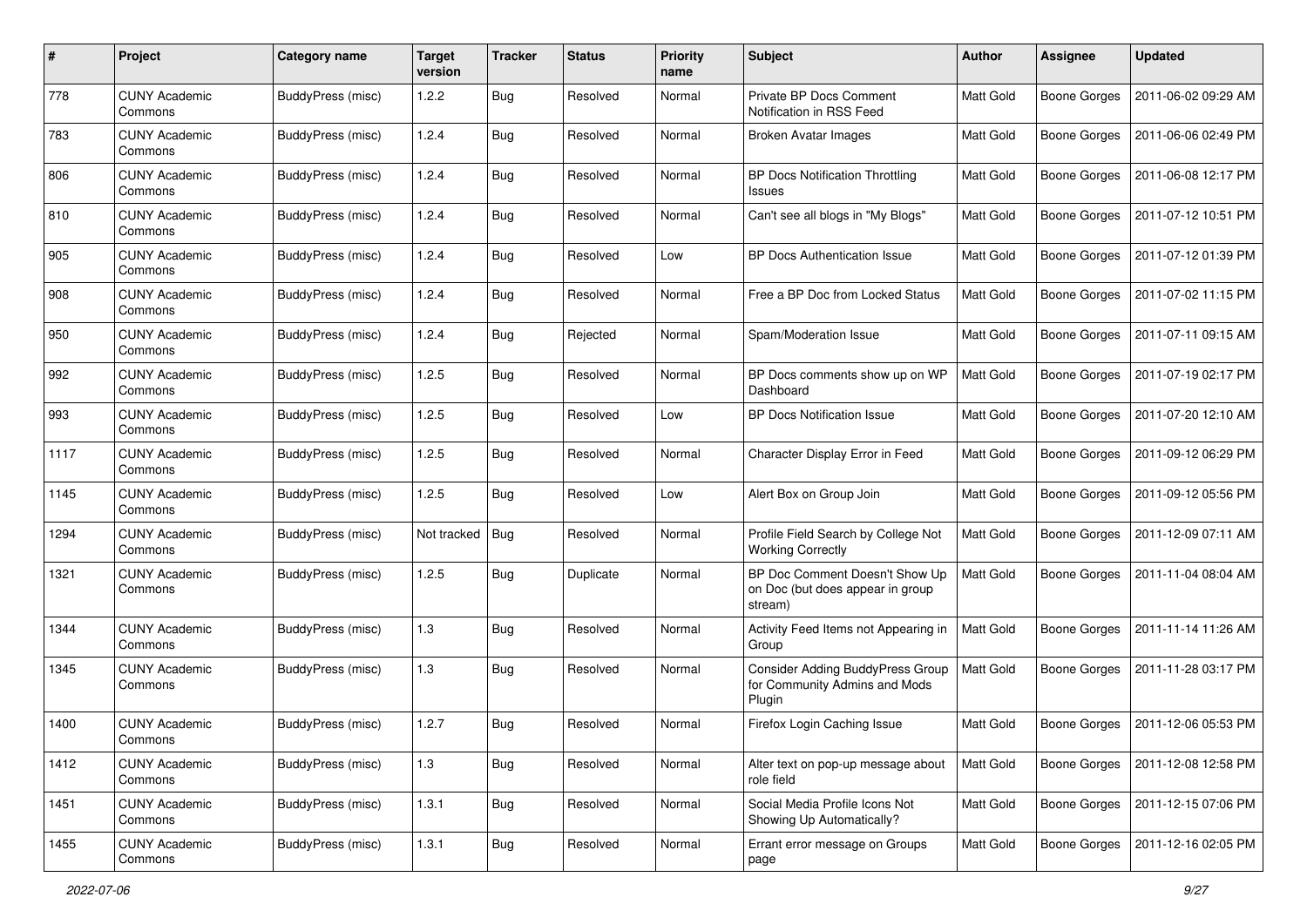| $\pmb{\#}$ | Project                         | Category name            | <b>Target</b><br>version | <b>Tracker</b> | <b>Status</b> | Priority<br>name | <b>Subject</b>                                                      | <b>Author</b> | Assignee     | <b>Updated</b>      |
|------------|---------------------------------|--------------------------|--------------------------|----------------|---------------|------------------|---------------------------------------------------------------------|---------------|--------------|---------------------|
| 1488       | <b>CUNY Academic</b><br>Commons | BuddyPress (misc)        | 1.3.3                    | <b>Bug</b>     | Resolved      | Normal           | Unable to edit forum post                                           | Matt Gold     | Boone Gorges | 2012-01-10 07:20 PM |
| 1495       | <b>CUNY Academic</b><br>Commons | BuddyPress (misc)        | 1.3.3                    | <b>Bug</b>     | Rejected      | Low              | Newest Member Filter on homepage<br>not working                     | Matt Gold     | Boone Gorges | 2011-12-22 11:29 AM |
| 1498       | <b>CUNY Academic</b><br>Commons | <b>BuddyPress (misc)</b> | 1.3.3                    | <b>Bug</b>     | Resolved      | Normal           | Non-Logged in User Redirect<br>Feature not working                  | Matt Gold     | Boone Gorges | 2012-01-11 04:57 PM |
| 1503       | <b>CUNY Academic</b><br>Commons | BuddyPress (misc)        | 1.3.3                    | <b>Bug</b>     | Resolved      | Normal           | File list not showing file descriptions                             | Matt Gold     | Boone Gorges | 2012-01-10 07:28 PM |
| 1545       | <b>CUNY Academic</b><br>Commons | BuddyPress (misc)        | 1.3.5                    | <b>Bug</b>     | Resolved      | Normal           | Problem with BP Doc Comment Edit<br>Icon in Forums                  | Matt Gold     | Boone Gorges | 2012-01-16 06:14 PM |
| 1546       | <b>CUNY Academic</b><br>Commons | BuddyPress (misc)        | 1.3.5                    | <b>Bug</b>     | Resolved      | Low              | Unable to view comparative<br>document history in BP Docs           | Matt Gold     | Boone Gorges | 2012-01-17 06:13 PM |
| 1555       | <b>CUNY Academic</b><br>Commons | BuddyPress (misc)        | 1.3.6                    | Bug            | Resolved      | Low              | Sticky forum post shows up twice in<br>post listings                | Matt Gold     | Boone Gorges | 2012-02-08 06:44 PM |
| 1558       | <b>CUNY Academic</b><br>Commons | <b>BuddyPress (misc)</b> | 1.3.6                    | <b>Bug</b>     | Resolved      | Normal           | Login Issues                                                        | Matt Gold     | Boone Gorges | 2012-02-08 06:40 PM |
| 1571       | <b>CUNY Academic</b><br>Commons | BuddyPress (misc)        | 1.3.6                    | Bug            | Resolved      | Low              | Non-CUNY Sign-Up Code Pages<br>Published                            | Matt Gold     | Boone Gorges | 2012-02-08 04:46 PM |
| 1614       | <b>CUNY Academic</b><br>Commons | BuddyPress (misc)        | 1.3.11                   | Bug            | Resolved      | Normal           | Non-CUNY Sign-Up Code<br><b>Disappears After Creation</b>           | Matt Gold     | Boone Gorges | 2012-04-05 01:50 AM |
| 1616       | <b>CUNY Academic</b><br>Commons | BuddyPress (misc)        | 1.3.7                    | <b>Bug</b>     | Resolved      | Low              | BP Docs timeout issue                                               | Matt Gold     | Boone Gorges | 2012-02-21 03:23 PM |
| 1672       | <b>CUNY Academic</b><br>Commons | <b>BuddyPress (misc)</b> | 1.3.11                   | Bug            | Resolved      | Normal           | Activity replies in groups                                          | Matt Gold     | Boone Gorges | 2012-04-04 09:37 AM |
| 1784       | <b>CUNY Academic</b><br>Commons | BuddyPress (misc)        | 1.3.11                   | Bug            | Resolved      | Normal           | Date/Content Problems on Forum<br>digest emails                     | Matt Gold     | Boone Gorges | 2012-04-03 08:28 PM |
| 1794       | <b>CUNY Academic</b><br>Commons | BuddyPress (misc)        | 1.3.10                   | <b>Bug</b>     | Resolved      | Normal           | Remove "Notice anything new"<br>notification                        | Matt Gold     | Boone Gorges | 2012-03-29 09:45 PM |
| 1859       | <b>CUNY Academic</b><br>Commons | BuddyPress (misc)        | 1.3.13                   | Bug            | Resolved      | Low              | Orthographical error on page in the<br>sign-up process              | Matt Gold     | Boone Gorges | 2012-05-02 11:43 AM |
| 1881       | <b>CUNY Academic</b><br>Commons | BuddyPress (misc)        | 1.3.13                   | <b>Bug</b>     | Resolved      | Low              | Double forum notification received                                  | Matt Gold     | Boone Gorges | 2012-05-22 02:51 PM |
| 1953       | <b>CUNY Academic</b><br>Commons | <b>BuddyPress (misc)</b> | 1.3.15                   | <b>Bug</b>     | Resolved      | Normal           | Email forum notification formatting<br>issue                        | Matt Gold     | Boone Gorges | 2012-06-21 03:32 PM |
| 1979       | <b>CUNY Academic</b><br>Commons | BuddyPress (misc)        | 1.4                      | <b>Bug</b>     | Rejected      | Normal           | Received two notifications of an<br>activity update                 | Matt Gold     | Boone Gorges | 2012-07-12 10:43 AM |
| 1990       | <b>CUNY Academic</b><br>Commons | BuddyPress (misc)        | 1.3.17                   | Bug            | Resolved      | Low              | In Forum post list, member avatar<br>partially obscures member name | Matt Gold     | Boone Gorges | 2012-07-29 08:42 PM |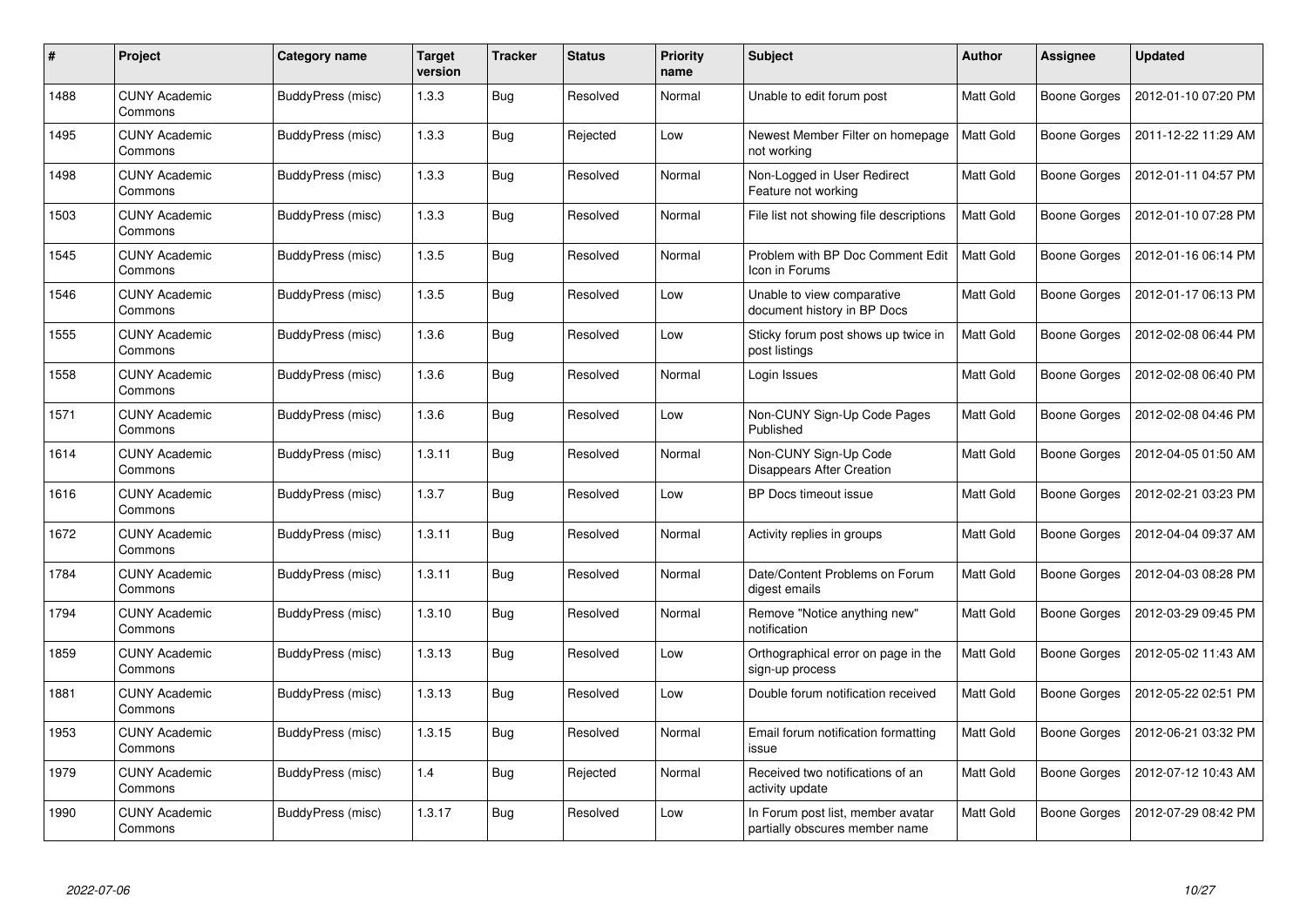| #    | Project                         | Category name            | Target<br>version | <b>Tracker</b> | <b>Status</b> | <b>Priority</b><br>name | <b>Subject</b>                                                                      | <b>Author</b>    | Assignee            | <b>Updated</b>      |
|------|---------------------------------|--------------------------|-------------------|----------------|---------------|-------------------------|-------------------------------------------------------------------------------------|------------------|---------------------|---------------------|
| 1997 | <b>CUNY Academic</b><br>Commons | <b>BuddyPress (misc)</b> | 1.4.6             | <b>Bug</b>     | Resolved      | Normal                  | Forum post notification didn't indicate  <br>image attachments                      | <b>Matt Gold</b> | Boone Gorges        | 2012-09-23 05:03 PM |
| 2040 | <b>CUNY Academic</b><br>Commons | <b>BuddyPress (misc)</b> | 1.4.2             | Bug            | Resolved      | Normal                  | RBE on BP Docs Edits?                                                               | Matt Gold        | Boone Gorges        | 2012-08-14 08:13 AM |
| 2041 | <b>CUNY Academic</b><br>Commons | BuddyPress (misc)        | 1.4.2             | Bug            | Resolved      | Low                     | Vertical Alignment on BP Doc<br>"delete" hoverlink                                  | Matt Gold        | Boone Gorges        | 2012-08-13 10:54 PM |
| 2045 | <b>CUNY Academic</b><br>Commons | BuddyPress (misc)        |                   | <b>Bug</b>     | Duplicate     | Normal                  | Double Post/RBE Notification                                                        | Matt Gold        | Boone Gorges        | 2012-08-15 08:53 AM |
| 2052 | <b>CUNY Academic</b><br>Commons | <b>BuddyPress (misc)</b> |                   | Bug            | Rejected      | Normal                  | <b>RBE Not Enabled?</b>                                                             | Matt Gold        | Boone Gorges        | 2012-08-18 09:16 PM |
| 2057 | <b>CUNY Academic</b><br>Commons | <b>BuddyPress (misc)</b> | 1.4.3             | <b>Bug</b>     | Resolved      | Normal                  | Newest/Active/Popular Filters Not<br>working on Homepage List of<br>Groups, Members | Matt Gold        | Boone Gorges        | 2012-08-23 03:18 PM |
| 2121 | <b>CUNY Academic</b><br>Commons | BuddyPress (misc)        | 1.4.6             | Bug            | Resolved      | Low                     | Email notification of forum post omits<br>hyperlinked word                          | <b>Matt Gold</b> | Boone Gorges        | 2012-09-30 09:05 AM |
| 2129 | <b>CUNY Academic</b><br>Commons | <b>BuddyPress (misc)</b> | 1.4.6             | <b>Bug</b>     | Resolved      | Low                     | […]                                                                                 | Matt Gold        | Boone Gorges        | 2012-09-30 09:53 AM |
| 2221 | <b>CUNY Academic</b><br>Commons | BuddyPress (misc)        |                   | Bug            | Duplicate     | Low                     | Spacing error on BP Doc comments                                                    | Matt Gold        | Boone Gorges        | 2012-10-30 10:03 AM |
| 2251 | <b>CUNY Academic</b><br>Commons | <b>BuddyPress (misc)</b> | 1.4.13            | Bug            | Resolved      | Low                     | From address of forum notifications                                                 | Matt Gold        | Boone Gorges        | 2013-02-03 01:56 PM |
| 2385 | <b>CUNY Academic</b><br>Commons | <b>BuddyPress (misc)</b> | 1.4.18            | <b>Bug</b>     | Resolved      | Normal                  | Sitewide nav bar not appearing                                                      | Matt Gold        | Boone Gorges        | 2013-01-24 10:21 AM |
| 2387 | <b>CUNY Academic</b><br>Commons | BuddyPress (misc)        | 1.4.19            | Bug            | Resolved      | Low                     | File upload notifications contain<br>escape characters                              | Matt Gold        | Boone Gorges        | 2013-02-11 02:21 PM |
| 2415 | <b>CUNY Academic</b><br>Commons | <b>BuddyPress (misc)</b> | 1.4.19            | <b>Bug</b>     | Resolved      | Normal                  | Remove "Popular" link on homepage<br>members widget                                 | Matt Gold        | Boone Gorges        | 2013-02-12 10:05 PM |
| 2519 | <b>CUNY Academic</b><br>Commons | BuddyPress (misc)        |                   | Bug            | Rejected      | Low                     | User doesn't show up in site search                                                 | Matt Gold        | Boone Gorges        | 2014-05-01 08:33 PM |
| 2595 | <b>CUNY Academic</b><br>Commons | BuddyPress (misc)        | 1.4.29            | Bug            | Resolved      | Low                     | Group invitation script                                                             | Matt Gold        | Boone Gorges        | 2013-06-02 04:06 PM |
| 2596 | <b>CUNY Academic</b><br>Commons | BuddyPress (misc)        |                   | <b>Bug</b>     | Rejected      | Normal                  | Homepage Recent blog posts widget<br>display                                        | <b>Matt Gold</b> | Boone Gorges        | 2013-05-23 10:50 PM |
| 2706 | <b>CUNY Academic</b><br>Commons | BuddyPress (misc)        | 1.6.4             | Bug            | Resolved      | Normal                  | Problem sending group invitations                                                   | Matt Gold        | <b>Boone Gorges</b> | 2014-05-18 11:36 AM |
| 2712 | <b>CUNY Academic</b><br>Commons | BuddyPress (misc)        | 1.5.0.1           | <b>Bug</b>     | Resolved      | Normal                  | Font Size in BP Profile Menu Should<br>be Larger                                    | Matt Gold        | Boone Gorges        | 2013-08-23 04:36 PM |
| 2714 | <b>CUNY Academic</b><br>Commons | <b>BuddyPress (misc)</b> | 1.5.0.1           | <b>Bug</b>     | Resolved      | Normal                  | Font and Font Size Inconsistent in<br><b>Commons Profile</b>                        | Matt Gold        | Boone Gorges        | 2013-08-23 04:17 PM |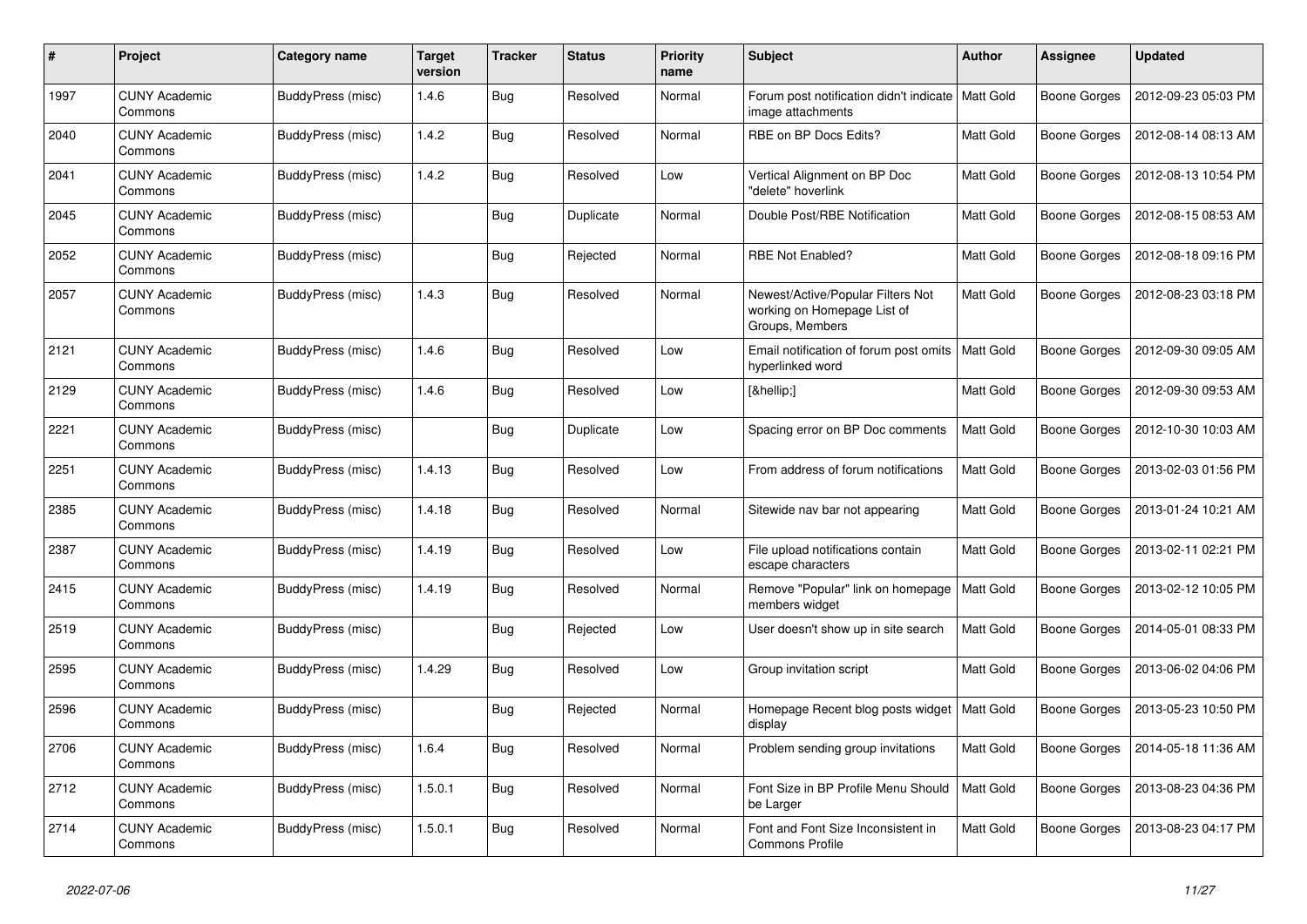| #    | Project                         | Category name            | Target<br>version | <b>Tracker</b> | <b>Status</b> | <b>Priority</b><br>name | <b>Subject</b>                                                                   | <b>Author</b>    | Assignee            | <b>Updated</b>      |
|------|---------------------------------|--------------------------|-------------------|----------------|---------------|-------------------------|----------------------------------------------------------------------------------|------------------|---------------------|---------------------|
| 2729 | <b>CUNY Academic</b><br>Commons | <b>BuddyPress (misc)</b> | 1.5.0.2           | <b>Bug</b>     | Resolved      | Urgent                  | <b>Update Positions to Include Missing</b><br>Colleges                           | Matt Gold        | <b>Boone Gorges</b> | 2013-08-26 09:54 AM |
| 2730 | <b>CUNY Academic</b><br>Commons | BuddyPress (misc)        |                   | Bug            | Duplicate     | Normal                  | Limits on Publications Entry Field                                               | Matt Gold        | <b>Boone Gorges</b> | 2013-08-29 09:36 AM |
| 2735 | <b>CUNY Academic</b><br>Commons | <b>BuddyPress (misc)</b> | 1.5.1             | Bug            | Resolved      | Normal                  | Profile Incorrectly Shortens About<br>You Field                                  | Matt Gold        | Boone Gorges        | 2013-08-28 11:36 AM |
| 2737 | <b>CUNY Academic</b><br>Commons | BuddyPress (misc)        | 1.5.0.2           | Bug            | Resolved      | Urgent                  | CAC Not allowing CUNY Addresses<br>to Register                                   | Matt Gold        | Boone Gorges        | 2013-08-26 05:43 PM |
| 2738 | <b>CUNY Academic</b><br>Commons | <b>BuddyPress (misc)</b> | 1.5.0.2           | <b>Bug</b>     | Resolved      | High                    | Users Unable to Change Email<br><b>Address in Settings</b>                       | Matt Gold        | Boone Gorges        | 2013-08-28 09:05 PM |
| 2755 | <b>CUNY Academic</b><br>Commons | <b>BuddyPress (misc)</b> | 1.5.1             | Bug            | Resolved      | Normal                  | Alphabetize list of colleges in<br>positions drop-down                           | Matt Gold        | Boone Gorges        | 2013-08-29 09:30 AM |
| 2763 | <b>CUNY Academic</b><br>Commons | BuddyPress (misc)        |                   | Bug            | Rejected      | Normal                  | Send Invites Page Hang                                                           | Matt Gold        | Boone Gorges        | 2013-08-29 09:33 AM |
| 2775 | <b>CUNY Academic</b><br>Commons | <b>BuddyPress (misc)</b> | 1.5.1.1           | Bug            | Resolved      | High                    | Add Lehman College to List of<br><b>Colleges in Profiles</b>                     | Matt Gold        | Boone Gorges        | 2013-09-06 04:40 PM |
| 2776 | CUNY Academic<br>Commons        | BuddyPress (misc)        | 1.5.2             | Bug            | Resolved      | Normal                  | Change Name of SPS in College list                                               | Matt Gold        | <b>Boone Gorges</b> | 2013-09-11 08:19 PM |
| 2785 | <b>CUNY Academic</b><br>Commons | BuddyPress (misc)        | Not tracked       | Bug            | Resolved      | Normal                  | Don't see cuny.is shortlink for myself                                           | Matt Gold        | Boone Gorges        | 2013-09-12 10:56 AM |
| 2786 | <b>CUNY Academic</b><br>Commons | BuddyPress (misc)        | 1.5.3             | Bug            | Resolved      | Normal                  | Move position of close window<br>checkbox on overlay                             | Matt Gold        | Boone Gorges        | 2013-09-19 12:07 PM |
| 2845 | <b>CUNY Academic</b><br>Commons | BuddyPress (misc)        | 1.5.7             | <b>Bug</b>     | Resolved      | Normal                  | Anchor errors with bp activity items<br>created from associated blog<br>postings | Matt Gold        | Boone Gorges        | 2013-11-01 08:15 PM |
| 2857 | <b>CUNY Academic</b><br>Commons | BuddyPress (misc)        | Not tracked       | Bug            | Resolved      | Normal                  | Double posting via RBE                                                           | <b>Matt Gold</b> | Boone Gorges        | 2013-11-01 02:55 PM |
| 2858 | <b>CUNY Academic</b><br>Commons | <b>BuddyPress (misc)</b> | 1.5.7             | <b>Bug</b>     | Resolved      | Normal                  | […] redux                                                                        | Matt Gold        | Boone Gorges        | 2013-10-30 10:08 PM |
| 2892 | <b>CUNY Academic</b><br>Commons | <b>BuddyPress (misc)</b> |                   | <b>Bug</b>     | Rejected      | High                    | Commons homepage - blog column                                                   | Matt Gold        | Boone Gorges        | 2013-11-14 01:00 PM |
| 2906 | <b>CUNY Academic</b><br>Commons | <b>BuddyPress (misc)</b> | 1.5.10            | Bug            | Resolved      | Normal                  | Unable to delete file attachment from<br>forum post                              | Matt Gold        | Boone Gorges        | 2013-12-01 09:35 PM |
| 2922 | <b>CUNY Academic</b><br>Commons | <b>BuddyPress (misc)</b> |                   | Bug            | Rejected      | Normal                  | Unconfirmed Plugin error - user<br>could not be activated                        | Matt Gold        | Boone Gorges        | 2013-12-10 04:47 PM |
| 2944 | <b>CUNY Academic</b><br>Commons | BuddyPress (misc)        | 1.5.13            | Bug            | Resolved      | Normal                  | Long load time on send invites group<br>pages                                    | Matt Gold        | Boone Gorges        | 2014-01-02 02:50 PM |
| 2979 | <b>CUNY Academic</b><br>Commons | BuddyPress (misc)        |                   | Bug            | Resolved      | Normal                  | Frame error in Invite Anyone                                                     | Matt Gold        | Boone Gorges        | 2014-01-29 03:53 PM |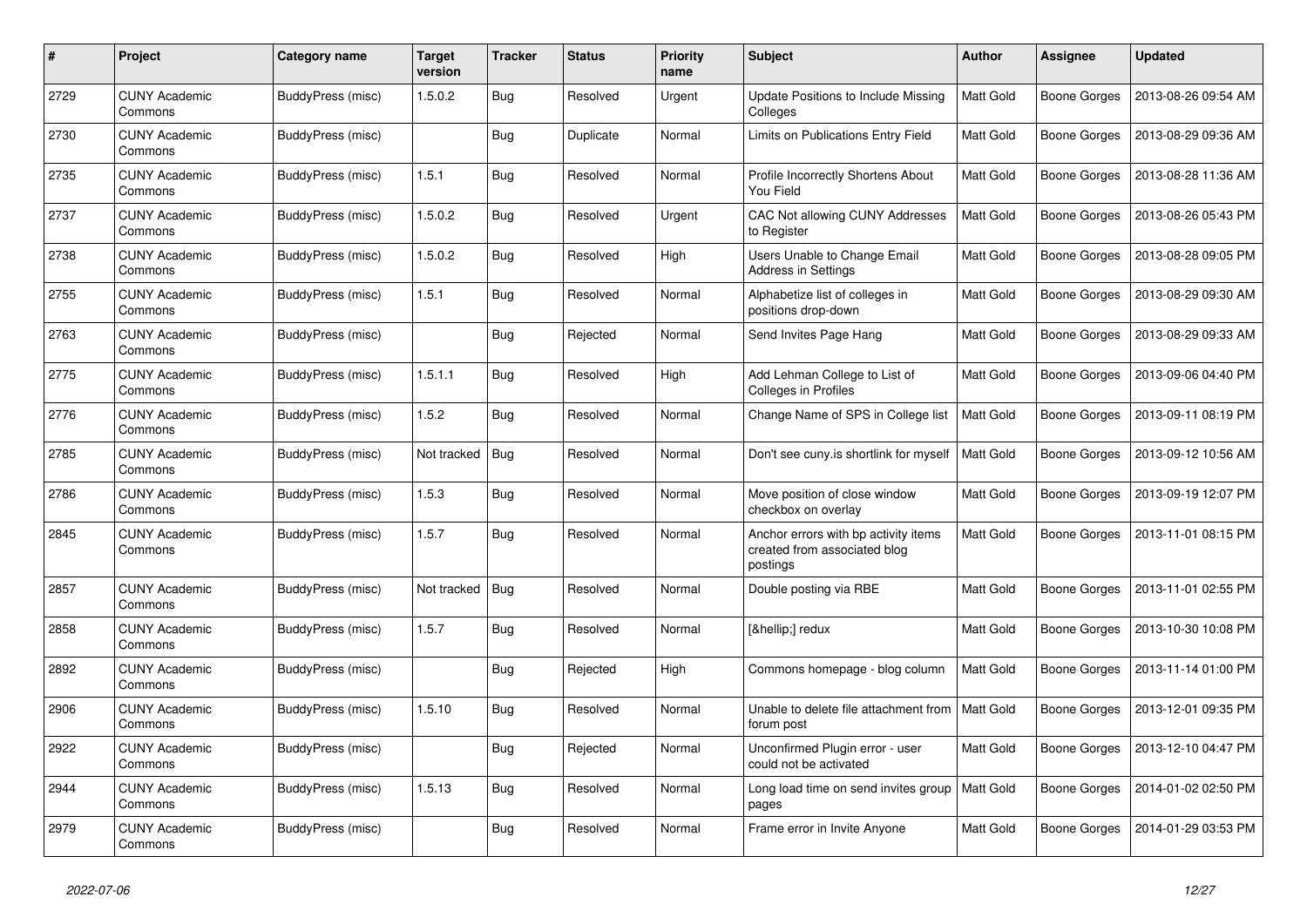| #     | Project                         | Category name            | Target<br>version | <b>Tracker</b> | <b>Status</b> | <b>Priority</b><br>name | <b>Subject</b>                                                                                                    | <b>Author</b> | <b>Assignee</b>     | <b>Updated</b>      |
|-------|---------------------------------|--------------------------|-------------------|----------------|---------------|-------------------------|-------------------------------------------------------------------------------------------------------------------|---------------|---------------------|---------------------|
| 3058  | <b>CUNY Academic</b><br>Commons | BuddyPress (misc)        | 1.5.18.1          | <b>Bug</b>     | Resolved      | Urgent                  | Main navigation bar not working                                                                                   | Matt Gold     | Boone Gorges        | 2014-02-21 09:28 AM |
| 3190  | <b>CUNY Academic</b><br>Commons | BuddyPress (misc)        | 1.6.3             | <b>Bug</b>     | Resolved      | Normal                  | Mention link on Member Profile<br>Leads to SiteWide activity stream                                               | Matt Gold     | Boone Gorges        | 2014-05-12 02:53 PM |
| 3293  | <b>CUNY Academic</b><br>Commons | BuddyPress (misc)        |                   | Bug            | Rejected      | Normal                  | Page Not Found' Message Received   Matt Gold<br>After Clicking on View/Reply Link in<br><b>Email Notification</b> |               | <b>Boone Gorges</b> | 2014-07-02 08:47 PM |
| 3343  | <b>CUNY Academic</b><br>Commons | <b>BuddyPress (misc)</b> | 1.6.11            | <b>Bug</b>     | Resolved      | Low                     | Minor Email display error                                                                                         | Matt Gold     | Boone Gorges        | 2014-08-01 10:01 AM |
| 3995  | <b>CUNY Academic</b><br>Commons | BuddyPress (misc)        | Not tracked       | Bug            | Resolved      | Normal                  | Possible People Page filter error                                                                                 | Matt Gold     | Boone Gorges        | 2015-04-16 07:51 AM |
| 12353 | <b>CUNY Academic</b><br>Commons | BuddyPress (misc)        | Not tracked       | Bug            | Abandoned     | Normal                  | Member filtering not working                                                                                      | Matt Gold     | Boone Gorges        | 2020-03-10 11:14 AM |
| 1542  | <b>CUNY Academic</b><br>Commons | <b>BuddyPress Docs</b>   | 1.6               | Bug            | Resolved      | Normal                  | Group Docs Locked                                                                                                 | Matt Gold     | Boone Gorges        | 2014-03-21 03:38 PM |
| 3581  | <b>CUNY Academic</b><br>Commons | <b>BuddyPress Docs</b>   | 1.7.1             | Bug            | Resolved      | Normal                  | <b>BuddyPress Docs Line Break issue</b>                                                                           | Matt Gold     | Boone Gorges        | 2014-10-20 02:56 PM |
| 3599  | <b>CUNY Academic</b><br>Commons | <b>BuddyPress Docs</b>   | 1.7.2             | Bug            | Resolved      | Normal                  | Silent BP Docs edits                                                                                              | Matt Gold     | Boone Gorges        | 2014-11-01 02:20 PM |
| 3688  | <b>CUNY Academic</b><br>Commons | <b>BuddyPress Docs</b>   | 1.7.6             | Bug            | Resolved      | Normal                  | Doc creation didn't create email<br>notification                                                                  | Matt Gold     | Boone Gorges        | 2014-12-12 08:57 AM |
| 4057  | <b>CUNY Academic</b><br>Commons | <b>BuddyPress Docs</b>   | 1.8.1             | Bug            | Resolved      | Normal                  | Canceling edit mode of BP Doc<br>reloads editing screen                                                           | Matt Gold     | Boone Gorges        | 2015-06-01 03:08 PM |
| 4722  | <b>CUNY Academic</b><br>Commons | <b>BuddyPress Docs</b>   | Not tracked       | Bug            | Rejected      | Normal                  | Doc listing overflow issue                                                                                        | Matt Gold     | Boone Gorges        | 2015-10-11 10:09 PM |
| 5486  | <b>CUNY Academic</b><br>Commons | <b>BuddyPress Docs</b>   | 1.9.15            | <b>Bug</b>     | Resolved      | Low                     | Doc history not showing up                                                                                        | Matt Gold     | Boone Gorges        | 2016-04-24 11:50 AM |
| 9105  | <b>CUNY Academic</b><br>Commons | <b>BuddyPress Docs</b>   | 1.12.7            | <b>Bug</b>     | Resolved      | Urgent                  | BP doc titles/dates messed up                                                                                     | Matt Gold     | Boone Gorges        | 2018-01-23 11:00 AM |
| 9149  | <b>CUNY Academic</b><br>Commons | <b>BuddyPress Docs</b>   | 1.12.8            | Bug            | Resolved      | Normal                  | Doc listing layout issue                                                                                          | Matt Gold     | Boone Gorges        | 2018-02-13 10:36 AM |
| 3205  | <b>CUNY Academic</b><br>Commons | <b>Commons Profile</b>   | 1.6.3             | Bug            | Resolved      | High                    | Email profile field not showing up                                                                                | Matt Gold     | Boone Gorges        | 2014-05-12 02:18 PM |
| 5890  | CUNY Academic<br>Commons        | <b>Commons Profile</b>   | 1.9.24            | Bug            | Resolved      | Normal                  | Commons user profile erroneously<br>indicates a group for a member                                                | Matt Gold     | Boone Gorges        | 2016-08-11 11:53 PM |
| 2231  | <b>CUNY Academic</b><br>Commons | commonsinabox.org        | Not tracked       | Bug            | Resolved      | Normal                  | Fix Header issue on<br>Commonsinabox.org                                                                          | Matt Gold     | Boone Gorges        | 2014-05-01 07:51 PM |
| 2264  | <b>CUNY Academic</b><br>Commons | commonsinabox.org        |                   | <b>Bug</b>     | Rejected      | Normal                  | Update CBOX logo on welcome<br>message                                                                            | Matt Gold     | Boone Gorges        | 2012-11-19 02:46 AM |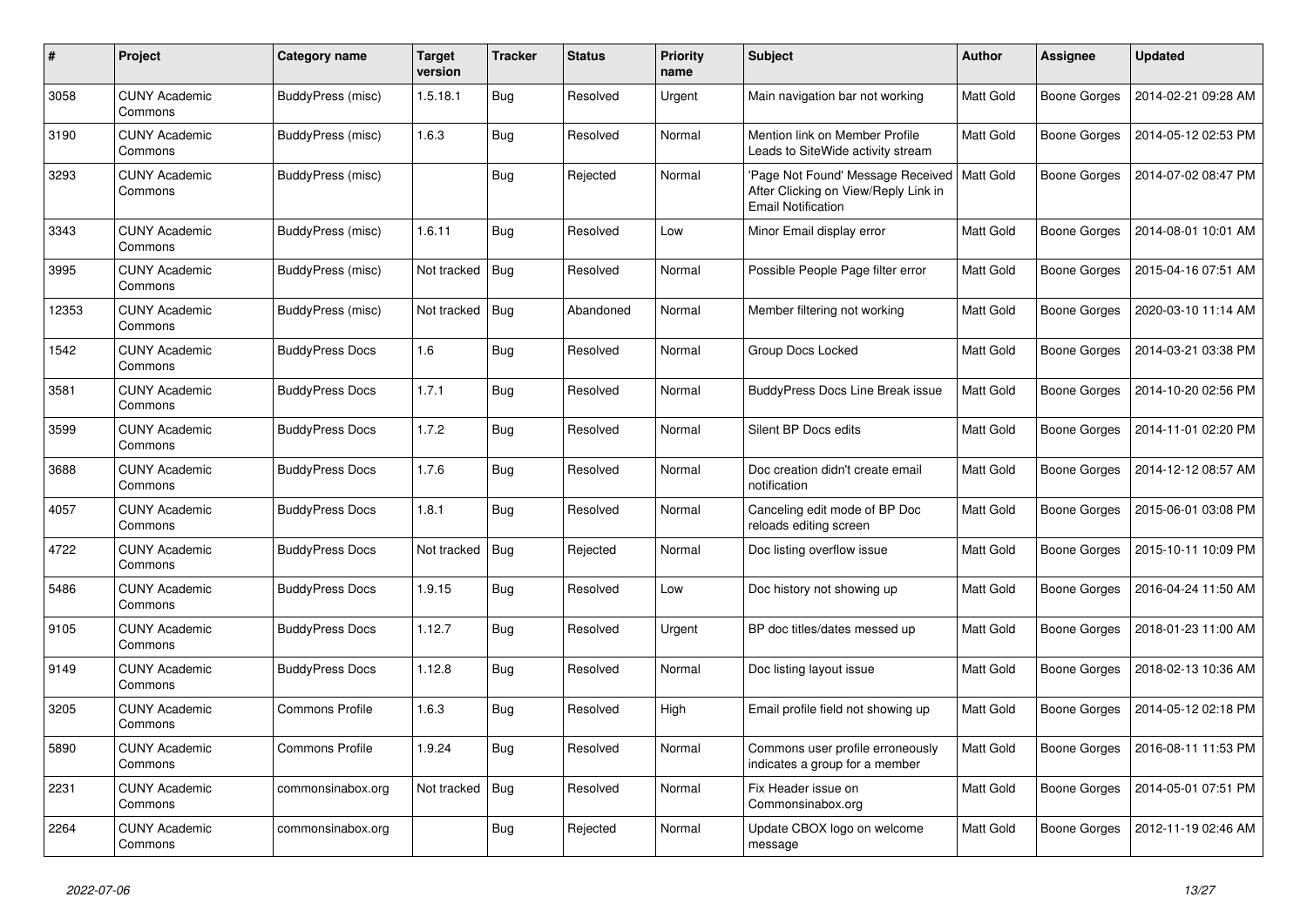| #     | <b>Project</b>                  | Category name     | Target<br>version | <b>Tracker</b> | <b>Status</b> | <b>Priority</b><br>name | <b>Subject</b>                                           | <b>Author</b> | Assignee            | <b>Updated</b>      |
|-------|---------------------------------|-------------------|-------------------|----------------|---------------|-------------------------|----------------------------------------------------------|---------------|---------------------|---------------------|
| 2266  | <b>CUNY Academic</b><br>Commons | commonsinabox.org |                   | <b>Bug</b>     | Resolved      | Normal                  | Demo slider                                              | Matt Gold     | Boone Gorges        | 2012-11-18 11:26 PM |
| 2269  | <b>CUNY Academic</b><br>Commons | commonsinabox.org | Not tracked       | Bug            | Rejected      | Normal                  | Replace Default CBOX Icon for<br>Groups                  | Matt Gold     | Boone Gorges        | 2012-11-20 01:53 PM |
| 2270  | <b>CUNY Academic</b><br>Commons | commonsinabox.org | Not tracked       | Bug            | Rejected      | Normal                  | CBOX group sign up - default email<br>setting            | Matt Gold     | <b>Boone Gorges</b> | 2012-11-20 03:51 PM |
| 2274  | <b>CUNY Academic</b><br>Commons | commonsinabox.org | Not tracked       | Bug            | Rejected      | Normal                  | CBOX - group names on group<br>pages                     | Matt Gold     | Boone Gorges        | 2012-11-20 02:05 PM |
| 2275  | <b>CUNY Academic</b><br>Commons | commonsinabox.org | Not tracked       | Bug            | Resolved      | Normal                  | <b>CBOX</b> support requests                             | Matt Gold     | Boone Gorges        | 2012-11-20 02:05 PM |
| 2279  | <b>CUNY Academic</b><br>Commons | commonsinabox.org | Not tracked       | Bug            | Resolved      | Low                     | CBOX mention system rewrites<br>twitter links            | Matt Gold     | Boone Gorges        | 2012-11-20 07:41 PM |
| 2280  | <b>CUNY Academic</b><br>Commons | commonsinabox.org | Not tracked       | <b>Bug</b>     | Resolved      | High                    | Forum links not working                                  | Matt Gold     | Boone Gorges        | 2012-11-20 12:33 PM |
| 2284  | <b>CUNY Academic</b><br>Commons | commonsinabox.org |                   | <b>Bug</b>     | Rejected      | Normal                  | cbox.org forum link error from profile<br>page           | Matt Gold     | Boone Gorges        | 2012-11-20 08:02 PM |
| 2288  | <b>CUNY Academic</b><br>Commons | commonsinabox.org |                   | Bug            | Rejected      | Normal                  | […] issue occurring on<br>commonsinabox.org              | Matt Gold     | Boone Gorges        | 2012-12-11 01:17 AM |
| 2295  | <b>CUNY Academic</b><br>Commons | commonsinabox.org |                   | Bug            | Rejected      | Normal                  | Glitch in CBOX Logo                                      | Matt Gold     | Boone Gorges        | 2012-12-11 01:08 AM |
| 2343  | <b>CUNY Academic</b><br>Commons | commonsinabox.org | Not tracked       | <b>Bug</b>     | Rejected      | Normal                  | Double Notifications from<br>commonsinabox.org           | Matt Gold     | <b>Boone Gorges</b> | 2013-03-20 01:45 PM |
| 2349  | <b>CUNY Academic</b><br>Commons | commonsinabox.org |                   | <b>Bug</b>     | Resolved      | High                    | CBOX header image position off                           | Matt Gold     | <b>Boone Gorges</b> | 2012-12-15 10:21 PM |
| 2380  | <b>CUNY Academic</b><br>Commons | commonsinabox.org |                   | Bug            | Resolved      | High                    | Add search to Commonsinabox.org                          | Matt Gold     | Boone Gorges        | 2013-03-20 11:41 AM |
| 2654  | <b>CUNY Academic</b><br>Commons | commonsinabox.org | Not tracked       | Bug            | Resolved      | Normal                  | Forum creation step in group setup<br>doesn't stick      | Matt Gold     | Boone Gorges        | 2013-08-11 11:51 AM |
| 2903  | <b>CUNY Academic</b><br>Commons | commonsinabox.org | Not tracked       | <b>Bug</b>     | Resolved      | Normal                  | Turning off activity commenting on<br>commonsinabox.org? | Matt Gold     | Boone Gorges        | 2013-11-29 03:43 PM |
| 2950  | <b>CUNY Academic</b><br>Commons | commonsinabox.org | Not tracked       | Bug            | Resolved      | Normal                  | Layout broken on<br>commonsinabox.org forum 404          | Matt Gold     | Boone Gorges        | 2014-05-06 02:59 PM |
| 3823  | <b>CUNY Academic</b><br>Commons | commonsinabox.org | Not tracked       | Bug            | Resolved      | Normal                  | CBOX styling issue                                       | Matt Gold     | Boone Gorges        | 2015-02-23 03:33 PM |
| 14450 | <b>CUNY Academic</b><br>Commons | Courses           | Not tracked       | <b>Bug</b>     | Rejected      | Low                     | Misclassified site                                       | Matt Gold     | Boone Gorges        | 2021-09-15 10:53 PM |
| 3046  | <b>CUNY Academic</b><br>Commons | cuny.is           | Not tracked       | <b>Bug</b>     | Resolved      | Urgent                  | Create CUNY.IS                                           | Matt Gold     | Boone Gorges        | 2014-02-18 06:55 PM |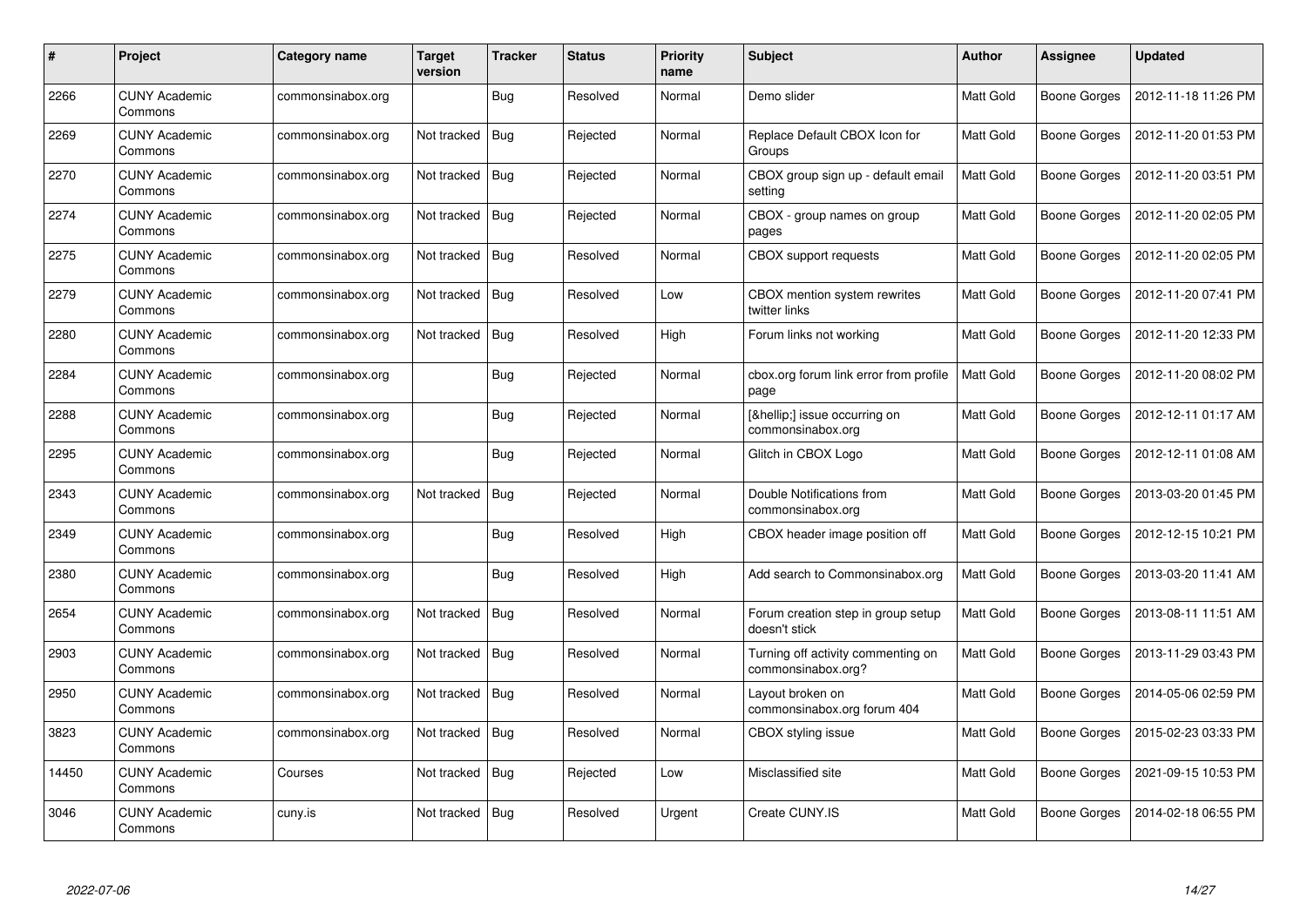| #     | Project                         | Category name      | Target<br>version | <b>Tracker</b> | <b>Status</b> | <b>Priority</b><br>name | <b>Subject</b>                                                                   | Author           | Assignee            | <b>Updated</b>      |
|-------|---------------------------------|--------------------|-------------------|----------------|---------------|-------------------------|----------------------------------------------------------------------------------|------------------|---------------------|---------------------|
| 3079  | <b>CUNY Academic</b><br>Commons | cuny.is            | Not tracked       | <b>Bug</b>     | Resolved      | Urgent                  | cuny.is request                                                                  | Matt Gold        | Boone Gorges        | 2014-02-26 07:47 PM |
| 3648  | <b>CUNY Academic</b><br>Commons | cuny.is            | Not tracked       | <b>Bug</b>     | Resolved      | High                    | cuny.is request                                                                  | Matt Gold        | Boone Gorges        | 2014-11-11 06:54 PM |
| 3788  | <b>CUNY Academic</b><br>Commons | cuny.is            | 1.8.11            | Bug            | Resolved      | Normal                  | CUNY.is default links?                                                           | Matt Gold        | Boone Gorges        | 2015-09-25 12:53 AM |
| 3799  | <b>CUNY Academic</b><br>Commons | cuny.is            | 1.7.12            | Bug            | Resolved      | Normal                  | cuny.is issue                                                                    | Matt Gold        | Boone Gorges        | 2015-02-10 09:07 PM |
| 5442  | <b>CUNY Academic</b><br>Commons | cuny.is            | 1.9.14            | Bug            | Resolved      | Normal                  | Shortlink creation problem                                                       | Matt Gold        | Boone Gorges        | 2016-04-12 11:03 PM |
| 10597 | <b>CUNY Academic</b><br>Commons | cuny.is            | Not tracked       | <b>Bug</b>     | Resolved      | Normal                  | cuny.is admin unavailable                                                        | Matt Gold        | Boone Gorges        | 2018-10-25 01:44 PM |
| 12335 | <b>CUNY Academic</b><br>Commons | cuny.is            |                   | Bug            | Rejected      | Normal                  | cuny.is issue                                                                    | Matt Gold        | Boone Gorges        | 2020-01-30 12:47 AM |
| 12581 | <b>CUNY Academic</b><br>Commons | cuny.is            | Not tracked       | Bug            | Rejected      | High                    | YOURLS shortlinks not working                                                    | Matt Gold        | Boone Gorges        | 2020-03-27 10:25 AM |
| 13242 | <b>CUNY Academic</b><br>Commons | cuny.is            |                   | Bug            | Rejected      | Normal                  | Unable to edit a cuny is shortlink                                               | Matt Gold        | <b>Boone Gorges</b> | 2020-08-26 01:30 AM |
| 13934 | <b>CUNY Academic</b><br>Commons | cuny.is            | 1.18.4            | <b>Bug</b>     | Resolved      | Low                     | Error message on group settings<br>change                                        | Matt Gold        | Boone Gorges        | 2021-02-09 11:05 AM |
| 3124  | <b>CUNY Academic</b><br>Commons | Design             | 1.6               | Bug            | Resolved      | Normal                  | Create small version of horizontal<br>logo image to include in HTML<br>Emails    | Matt Gold        | Boone Gorges        | 2014-04-01 03:40 PM |
| 3865  | <b>CUNY Academic</b><br>Commons | Design             | 1.7.15            | <b>Bug</b>     | Resolved      | Normal                  | DiRT Tools listing in Group ><br>Manage                                          | Matt Gold        | Boone Gorges        | 2015-03-12 10:35 AM |
| 11121 | <b>CUNY Academic</b><br>Commons | Design             | 1.15              | Bug            | Resolved      | Low                     | Overlapping elements on mobile<br>view of CAC                                    | Matt Gold        | Boone Gorges        | 2019-04-23 03:55 PM |
| 13739 | <b>CUNY Academic</b><br>Commons | <b>Directories</b> | 2.0.0             | <b>Bug</b>     | Resolved      | Normal                  | My Sites and My Groups take user to<br>the profile page                          | Matt Gold        | Boone Gorges        | 2022-05-26 11:36 AM |
| 3864  | <b>CUNY Academic</b><br>Commons | DiRT Integration   | 1.7.15            | <b>Bug</b>     | Resolved      | Normal                  | DiRT Tools Group sidebar label<br>display                                        | Matt Gold        | Boone Gorges        | 2015-03-11 09:30 PM |
| 3933  | <b>CUNY Academic</b><br>Commons | DiRT Integration   | Not tracked       | <b>Bug</b>     | Rejected      | Normal                  | DiRT Directory 'tool' directory shows<br>blank page                              | <b>Matt Gold</b> | Boone Gorges        | 2015-03-20 08:47 AM |
| 4367  | <b>CUNY Academic</b><br>Commons | DiRT Integration   | 1.8.6             | Bug            | Resolved      | Normal                  | Thumbnail images broken on DiRT<br>tool listing                                  | Matt Gold        | Boone Gorges        | 2015-08-02 12:55 AM |
| 4798  | <b>CUNY Academic</b><br>Commons | DiRT Integration   | Not tracked       | Bug            | Resolved      | Normal                  | DiRT plugin seems to have<br>disappeared                                         | Matt Gold        | Boone Gorges        | 2015-10-20 10:05 PM |
| 13669 | <b>CUNY Academic</b><br>Commons | DiRT Integration   | 1.18.1            | <b>Bug</b>     | Resolved      | Normal                  | Digital Research Tools showing up in   Matt Gold<br>top nav for logged out users |                  | Boone Gorges        | 2020-12-08 05:11 PM |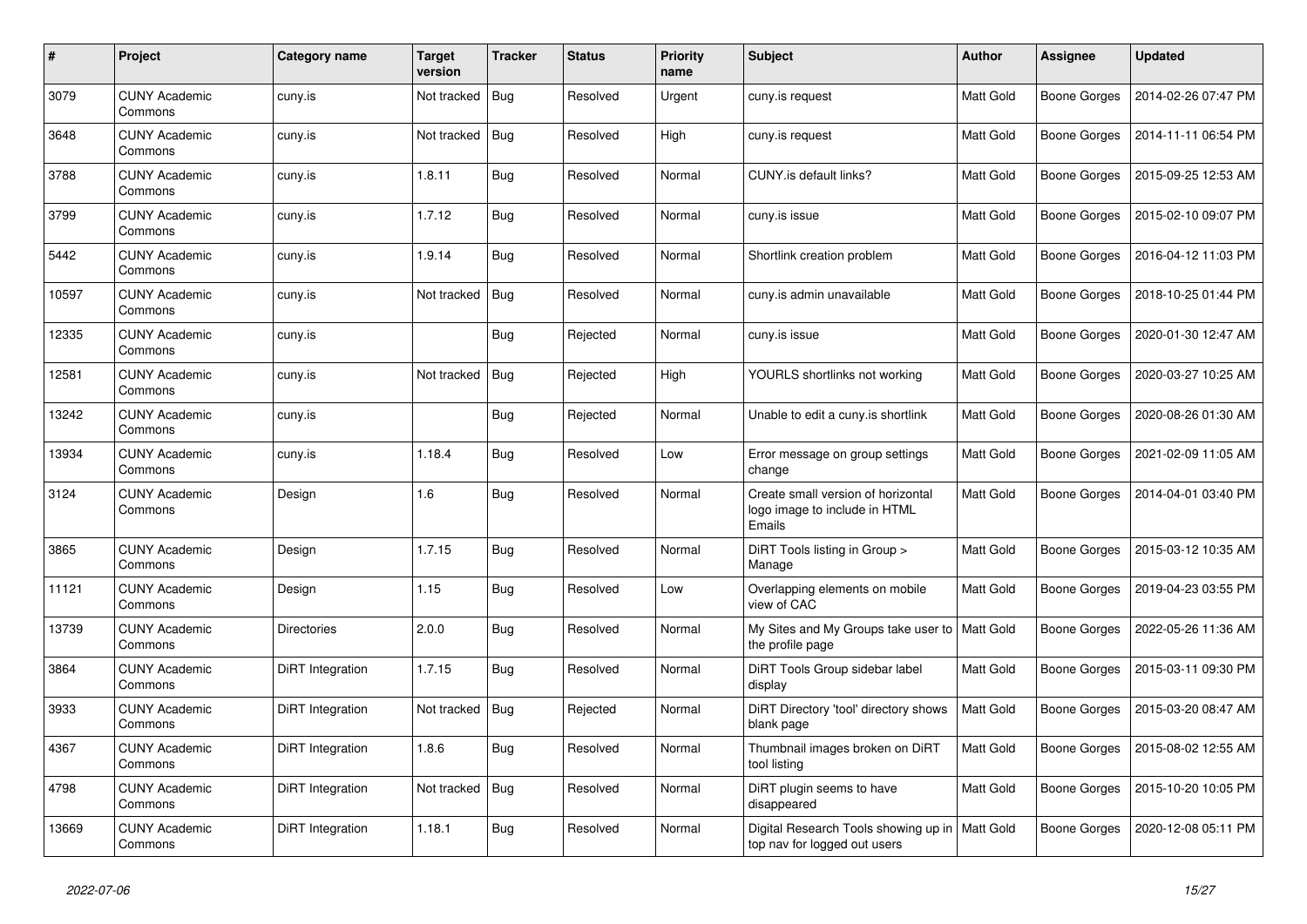| #     | Project                         | Category name              | Target<br>version | <b>Tracker</b> | <b>Status</b>        | Priority<br>name | <b>Subject</b>                                                                                  | <b>Author</b> | <b>Assignee</b> | <b>Updated</b>      |
|-------|---------------------------------|----------------------------|-------------------|----------------|----------------------|------------------|-------------------------------------------------------------------------------------------------|---------------|-----------------|---------------------|
| 2059  | <b>CUNY Academic</b><br>Commons | Domain Mapping             | 1.9.6             | Bug            | Resolved             | Low              | Domain Mapping Issue                                                                            | Matt Gold     | Boone Gorges    | 2016-01-25 11:54 PM |
| 3165  | <b>CUNY Academic</b><br>Commons | <b>Email Notifications</b> |                   | <b>Bug</b>     | Rejected             | Normal           | HTML notification of post with<br>attachments didn't include mention<br>of/links to attachments | Matt Gold     | Boone Gorges    | 2015-03-21 09:05 PM |
| 3342  | <b>CUNY Academic</b><br>Commons | <b>Email Notifications</b> |                   | <b>Bug</b>     | Duplicate            | Normal           | <b>Group Invitation Email Links</b><br>Incorrect/Non-Working                                    | Matt Gold     | Boone Gorges    | 2015-04-01 09:04 PM |
| 3420  | <b>CUNY Academic</b><br>Commons | <b>Email Notifications</b> | 1.6.14            | <b>Bug</b>     | Resolved             | Normal           | Membership approval link in email<br>notifications                                              | Matt Gold     | Boone Gorges    | 2014-09-01 09:31 PM |
| 3427  | <b>CUNY Academic</b><br>Commons | <b>Email Notifications</b> |                   | <b>Bug</b>     | Rejected             | Normal           | Multiple email notifications received                                                           | Matt Gold     | Boone Gorges    | 2014-08-30 05:02 PM |
| 3866  | <b>CUNY Academic</b><br>Commons | <b>Email Notifications</b> | 1.7.15            | <b>Bug</b>     | Resolved             | Normal           | Email notification does not indicate<br>presence of an attachment                               | Matt Gold     | Boone Gorges    | 2015-03-12 10:35 AM |
| 4760  | <b>CUNY Academic</b><br>Commons | <b>Email Notifications</b> | Not tracked       | Bug            | Rejected             | Normal           | email notification contains broken<br>image                                                     | Matt Gold     | Boone Gorges    | 2015-10-11 10:24 PM |
| 9979  | <b>CUNY Academic</b><br>Commons | <b>Email Notifications</b> | Not tracked       | <b>Bug</b>     | Reporter<br>Feedback | Normal           | Reports of slow email activation<br>emails                                                      | Matt Gold     | Boone Gorges    | 2018-08-29 09:40 PM |
| 10789 | <b>CUNY Academic</b><br>Commons | <b>Email Notifications</b> | 1.14.2            | <b>Bug</b>     | Resolved             | High             | Forum Posts not generating email<br>notifications                                               | Matt Gold     | Boone Gorges    | 2018-12-10 07:19 PM |
| 12351 | <b>CUNY Academic</b><br>Commons | <b>Email Notifications</b> | 1.16.5            | Bug            | Resolved             | Normal           | No email notification for forum post                                                            | Matt Gold     | Boone Gorges    | 2020-02-03 02:33 PM |
| 4660  | <b>CUNY Academic</b><br>Commons | Events                     | Not tracked       | <b>Bug</b>     | Resolved             | High             | Creating new event leads to<br>whitescreen                                                      | Matt Gold     | Boone Gorges    | 2015-09-22 05:56 PM |
| 5878  | <b>CUNY Academic</b><br>Commons | Group Blogs                | 1.10              | Bug            | Resolved             | Normal           | Group Blog creation improvements                                                                | Matt Gold     | Boone Gorges    | 2016-08-10 09:36 PM |
| 8183  | <b>CUNY Academic</b><br>Commons | Group Blogs                | 1.11.2            | Bug            | Resolved             | Normal           | Edit of Post creates notification<br>emails                                                     | Matt Gold     | Boone Gorges    | 2017-08-15 05:14 PM |
| 9319  | <b>CUNY Academic</b><br>Commons | Group Blogs                |                   | Bug            | Duplicate            | Normal           | Question about group/site<br>connections                                                        | Matt Gold     | Boone Gorges    | 2018-02-28 01:45 PM |
| 2833  | <b>CUNY Academic</b><br>Commons | <b>Group Files</b>         | 1.6               | <b>Bug</b>     | Resolved             | Normal           | Allow silent file deletions                                                                     | Matt Gold     | Boone Gorges    | 2014-03-21 03:50 PM |
| 3180  | <b>CUNY Academic</b><br>Commons | Group Files                | 1.6.2             | Bug            | Resolved             | Normal           | Silent Edit of File Title Produces<br><b>Email Notification</b>                                 | Matt Gold     | Boone Gorges    | 2014-05-01 11:19 PM |
| 3544  | <b>CUNY Academic</b><br>Commons | Group Files                | 1.7               | Bug            | Resolved             | Normal           | Files list upload button placement<br>after upload                                              | Matt Gold     | Boone Gorges    | 2014-10-10 09:09 AM |
| 6872  | <b>CUNY Academic</b><br>Commons | <b>Group Files</b>         | Not tracked       | <b>Bug</b>     | Resolved             | Normal           | Seeing a red PHP warning                                                                        | Matt Gold     | Boone Gorges    | 2016-11-29 02:39 PM |
| 10553 | <b>CUNY Academic</b><br>Commons | Group Files                | 1.13.12           | <b>Bug</b>     | Resolved             | Normal           | File category view persists after<br>clicking away                                              | Matt Gold     | Boone Gorges    | 2018-10-23 11:47 AM |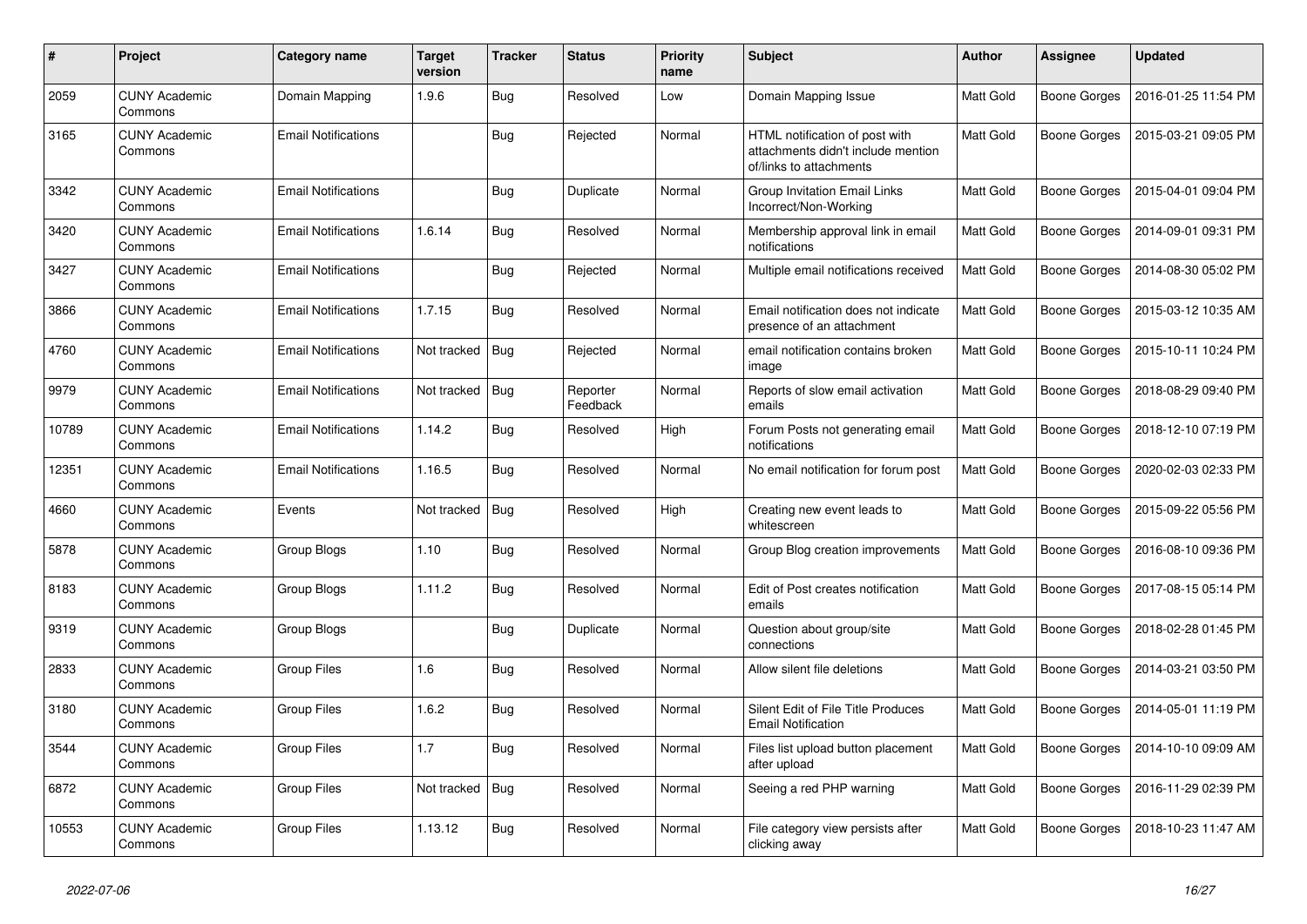| #     | Project                         | Category name     | <b>Target</b><br>version | <b>Tracker</b> | <b>Status</b> | <b>Priority</b><br>name | <b>Subject</b>                                                                      | <b>Author</b>    | Assignee            | <b>Updated</b>      |
|-------|---------------------------------|-------------------|--------------------------|----------------|---------------|-------------------------|-------------------------------------------------------------------------------------|------------------|---------------------|---------------------|
| 12136 | <b>CUNY Academic</b><br>Commons | Group Files       | 1.18.0                   | <b>Bug</b>     | Resolved      | Normal                  | "You must login" group file warning<br>shows after log in                           | Matt Gold        | <b>Boone Gorges</b> | 2020-12-08 11:31 AM |
| 22    | <b>CUNY Academic</b><br>Commons | Group Forums      |                          | <b>Bug</b>     | Resolved      | Low                     | New BP Groups Created under the<br>Help Category in BBPress                         | Matt Gold        | <b>Boone Gorges</b> | 2009-09-19 01:09 PM |
| 25    | <b>CUNY Academic</b><br>Commons | Group Forums      |                          | Bug            | Resolved      | Low                     | Group Page "Active Forum Topics"<br>not displaying                                  | Matt Gold        | <b>Boone Gorges</b> | 2009-09-28 05:25 PM |
| 29    | <b>CUNY Academic</b><br>Commons | Group Forums      |                          | <b>Bug</b>     | Resolved      | Low                     | Change user name display on<br><b>BbPress</b>                                       | Matt Gold        | <b>Boone Gorges</b> | 2009-10-19 03:27 PM |
| 33    | <b>CUNY Academic</b><br>Commons | Group Forums      |                          | <b>Bug</b>     | Resolved      | Low                     | New Groups Added to Help<br>Category                                                | Matt Gold        | Boone Gorges        | 2009-10-19 04:06 PM |
| 35    | <b>CUNY Academic</b><br>Commons | Group Forums      |                          | Bug            | Resolved      | Normal                  | 404 Email Notification Settings Links                                               | Matt Gold        | <b>Boone Gorges</b> | 2009-12-10 09:24 PM |
| 48    | <b>CUNY Academic</b><br>Commons | Group Forums      |                          | <b>Bug</b>     | Resolved      | High                    | Unsubscribed Users Receiving<br>Commons Forum Posts via Email                       | Matt Gold        | <b>Boone Gorges</b> | 2009-10-17 07:01 PM |
| 71    | <b>CUNY Academic</b><br>Commons | Group Forums      |                          | Bug            | Resolved      | Urgent                  | Forum of Private Group Not Hidden                                                   | Matt Gold        | Boone Gorges        | 2009-11-24 10:15 PM |
| 147   | <b>CUNY Academic</b><br>Commons | Group Forums      |                          | Bug            | Resolved      | Normal                  | <b>Character Limit on Forum Post Titles</b>                                         | Matt Gold        | <b>Boone Gorges</b> | 2009-12-22 10:38 PM |
| 3150  | <b>CUNY Academic</b><br>Commons | Group Forums      | 1.6.1                    | <b>Bug</b>     | Resolved      | Low                     | "Post New Topic" Button Shows Up<br>for Non-Logged in Users on Group<br>Forum Pages | Matt Gold        | <b>Boone Gorges</b> | 2014-04-21 04:49 PM |
| 3654  | <b>CUNY Academic</b><br>Commons | Group Forums      | 1.7.4                    | Bug            | Resolved      | Normal                  | can only attached one file to a forum<br>post                                       | Matt Gold        | <b>Boone Gorges</b> | 2014-11-21 10:42 AM |
| 3655  | <b>CUNY Academic</b><br>Commons | Group Forums      | Not tracked              | Bug            | Resolved      | High                    | xlsx attachments not allowed in<br>forums                                           | Matt Gold        | <b>Boone Gorges</b> | 2014-11-21 10:41 AM |
| 3859  | <b>CUNY Academic</b><br>Commons | Group Forums      | 1.7.14                   | Bug            | Resolved      | Normal                  | Group Forum Button Layout                                                           | <b>Matt Gold</b> | <b>Boone Gorges</b> | 2015-03-05 10:57 AM |
| 4155  | <b>CUNY Academic</b><br>Commons | Group Forums      |                          | Bug            | Duplicate     | Normal                  | Don't see forum search                                                              | Matt Gold        | <b>Boone Gorges</b> | 2015-06-16 12:32 PM |
| 4765  | <b>CUNY Academic</b><br>Commons | Group Forums      | 1.8.13                   | Bug            | Resolved      | Normal                  | Forum preview not showing HTML<br>tags                                              | Matt Gold        | <b>Boone Gorges</b> | 2015-10-11 10:30 PM |
| 5738  | <b>CUNY Academic</b><br>Commons | Group Forums      |                          | Bug            | Rejected      | Normal                  | Forum post list formatting didn't<br>come through                                   | Matt Gold        | <b>Boone Gorges</b> | 2016-07-02 01:09 PM |
| 10164 | <b>CUNY Academic</b><br>Commons | Group Forums      | 1.13.8                   | Bug            | Resolved      | Normal                  | A few oddities related to a<br>cross-posted forum post                              | Matt Gold        | Boone Gorges        | 2018-08-17 10:12 AM |
| 15087 | <b>CUNY Academic</b><br>Commons | Group Forums      | 1.18.24                  | Bug            | Resolved      | Normal                  | Forum file limit                                                                    | Matt Gold        | Boone Gorges        | 2021-12-14 11:39 AM |
| 3307  | <b>CUNY Academic</b><br>Commons | Group Invitations |                          | <b>Bug</b>     | Rejected      | Normal                  | Group Invites Sent before clicking<br>"send invites"                                | Matt Gold        | Boone Gorges        | 2014-07-14 11:09 AM |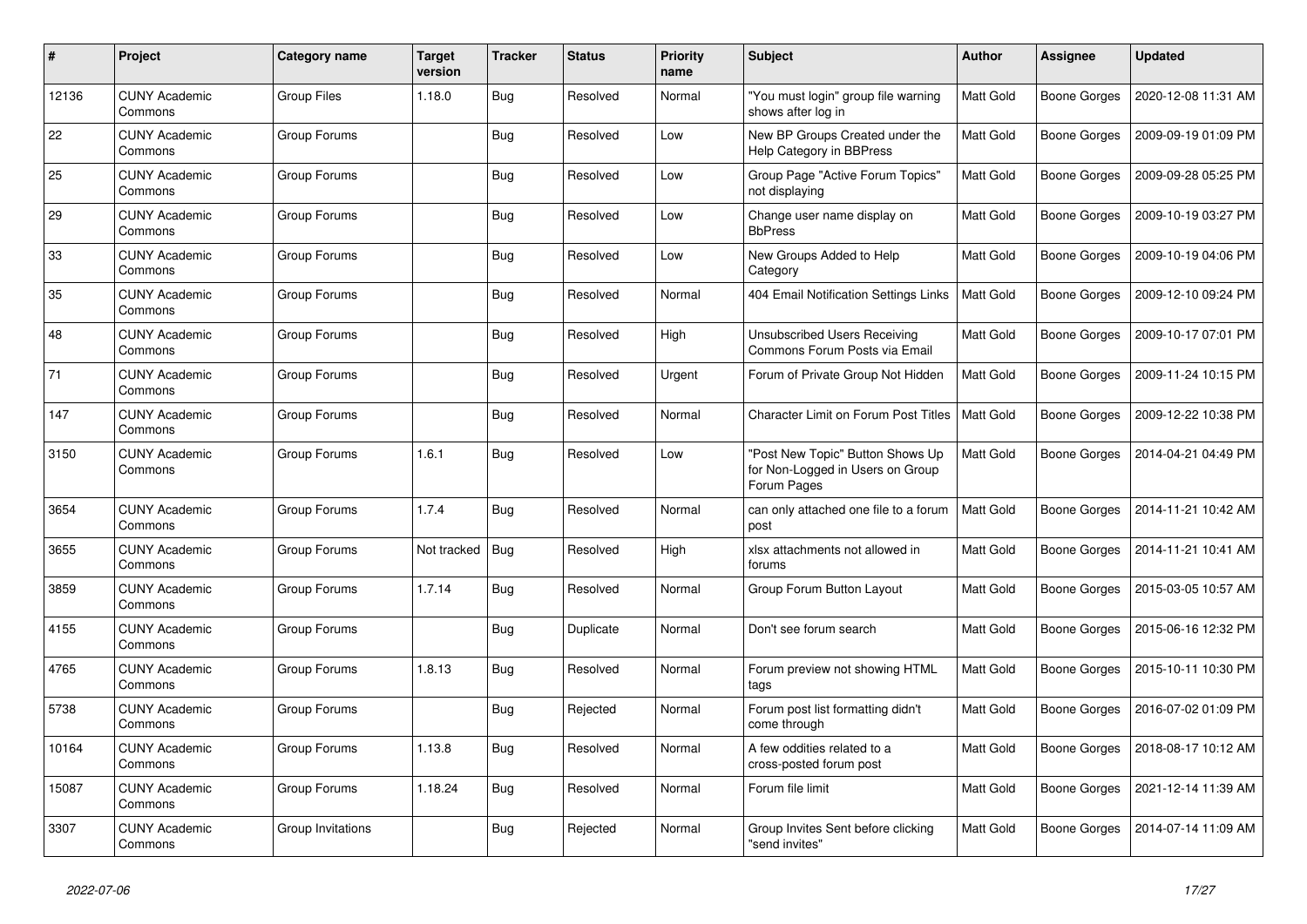| #     | Project                         | Category name     | <b>Target</b><br>version | <b>Tracker</b> | <b>Status</b>       | <b>Priority</b><br>name | <b>Subject</b>                                                                | <b>Author</b> | Assignee            | <b>Updated</b>      |
|-------|---------------------------------|-------------------|--------------------------|----------------|---------------------|-------------------------|-------------------------------------------------------------------------------|---------------|---------------------|---------------------|
| 3419  | <b>CUNY Academic</b><br>Commons | Group Invitations | 1.6.14                   | <b>Bug</b>     | Testing<br>Required | Normal                  | Neatening the display of messages<br>on group requests                        | Matt Gold     | <b>Boone Gorges</b> | 2014-09-01 09:29 PM |
| 3589  | <b>CUNY Academic</b><br>Commons | Group Invitations | 1.7.2                    | Bug            | Resolved            | Normal                  | User not appearing in group<br>invitation autocomplete                        | Matt Gold     | <b>Boone Gorges</b> | 2014-11-01 02:58 PM |
| 4816  | <b>CUNY Academic</b><br>Commons | Group Invitations | 1.8.15                   | <b>Bug</b>     | Resolved            | High                    | Group invite email notifications not<br>received                              | Matt Gold     | <b>Boone Gorges</b> | 2015-10-26 11:56 AM |
| 6686  | <b>CUNY Academic</b><br>Commons | Group Invitations | 1.10.3                   | Bug            | Resolved            | Normal                  | Problems with auto-complete on<br>Send Invites tab                            | Matt Gold     | Boone Gorges        | 2016-12-01 03:14 PM |
| 3097  | <b>CUNY Academic</b><br>Commons | Groups (misc)     | Future<br>release        | <b>Bug</b>     | Rejected            | Normal                  | Page not found error encountered<br>after requesting membership in a<br>group | Matt Gold     | <b>Boone Gorges</b> | 2014-03-19 03:03 PM |
| 3226  | <b>CUNY Academic</b><br>Commons | Groups (misc)     | 1.6.4.1                  | Bug            | Resolved            | Normal                  | Group home: content pushed below<br>sidebar                                   | Matt Gold     | <b>Boone Gorges</b> | 2014-05-23 09:55 AM |
| 3449  | <b>CUNY Academic</b><br>Commons | Groups (misc)     | 1.7                      | <b>Bug</b>     | Resolved            | Normal                  | Make Default Option for "Create<br>Forum" in Group Creation Process<br>"Yes"  | Matt Gold     | Boone Gorges        | 2014-09-22 08:39 PM |
| 3588  | <b>CUNY Academic</b><br>Commons | Groups (misc)     | 1.7.2                    | Bug            | Resolved            | Normal                  | Hidden group not appearing in<br>search results                               | Matt Gold     | <b>Boone Gorges</b> | 2014-11-01 02:57 PM |
| 3717  | <b>CUNY Academic</b><br>Commons | Groups (misc)     | 1.7.7                    | Bug            | Resolved            | Normal                  | Member invitations to Group<br>Members error alert                            | Matt Gold     | <b>Boone Gorges</b> | 2014-12-22 02:25 PM |
| 5881  | <b>CUNY Academic</b><br>Commons | Groups (misc)     | 1.9.24                   | <b>Bug</b>     | Resolved            | Normal                  | shown "Request membership" button<br>when admin/creator of group              | Matt Gold     | Boone Gorges        | 2016-08-11 10:56 PM |
| 9782  | <b>CUNY Academic</b><br>Commons | Groups (misc)     | 1.13.2                   | Bug            | Resolved            | Normal                  | Site loads/skips last step of group<br>creation                               | Matt Gold     | <b>Boone Gorges</b> | 2018-05-22 10:45 AM |
| 11800 | <b>CUNY Academic</b><br>Commons | Groups (misc)     | 1.15.9                   | <b>Bug</b>     | Resolved            | Normal                  | 'CUNY-wide' Campus option not<br>saving on groups/sites                       | Matt Gold     | Boone Gorges        | 2019-08-27 04:17 PM |
| 13913 | <b>CUNY Academic</b><br>Commons | Groups (misc)     |                          | <b>Bug</b>     | Rejected            | Normal                  | Group Avatar lost after group<br>creation process                             | Matt Gold     | <b>Boone Gorges</b> | 2021-02-23 10:45 AM |
| 3614  | <b>CUNY Academic</b><br>Commons | Home Page         | 1.7.2                    | <b>Bug</b>     | Resolved            | Normal                  | Homepage member widget filter<br>feature not working                          | Matt Gold     | <b>Boone Gorges</b> | 2014-11-01 02:24 PM |
| 3910  | <b>CUNY Academic</b><br>Commons | Home Page         | 1.7.15.2                 | Bug            | Resolved            | High                    | Home Page Display Errors                                                      | Matt Gold     | Boone Gorges        | 2015-03-17 10:21 AM |
| 4639  | <b>CUNY Academic</b><br>Commons | Home Page         | Not tracked              | <b>Bug</b>     | Resolved            | Urgent                  | Front page slider stopped working                                             | Matt Gold     | Boone Gorges        | 2015-09-21 03:44 PM |
| 9114  | <b>CUNY Academic</b><br>Commons | Home Page         | 1.12.8                   | <b>Bug</b>     | Resolved            | Normal                  | group with long name messes up<br>homepage layout                             | Matt Gold     | Boone Gorges        | 2018-01-24 05:17 PM |
| 8702  | <b>CUNY Academic</b><br>Commons | Homepage Slides   | 1.11.13                  | Bug            | Resolved            | Normal                  | Homepage slider doesn't offer option   Matt Gold<br>to move through slides    |               | Boone Gorges        | 2017-09-14 11:37 PM |
| 3344  | <b>CUNY Academic</b><br>Commons | Layout            | 1.6.11                   | <b>Bug</b>     | Resolved            | Normal                  | Double display of menu on profile<br>settings                                 | Matt Gold     | <b>Boone Gorges</b> | 2014-08-01 09:58 AM |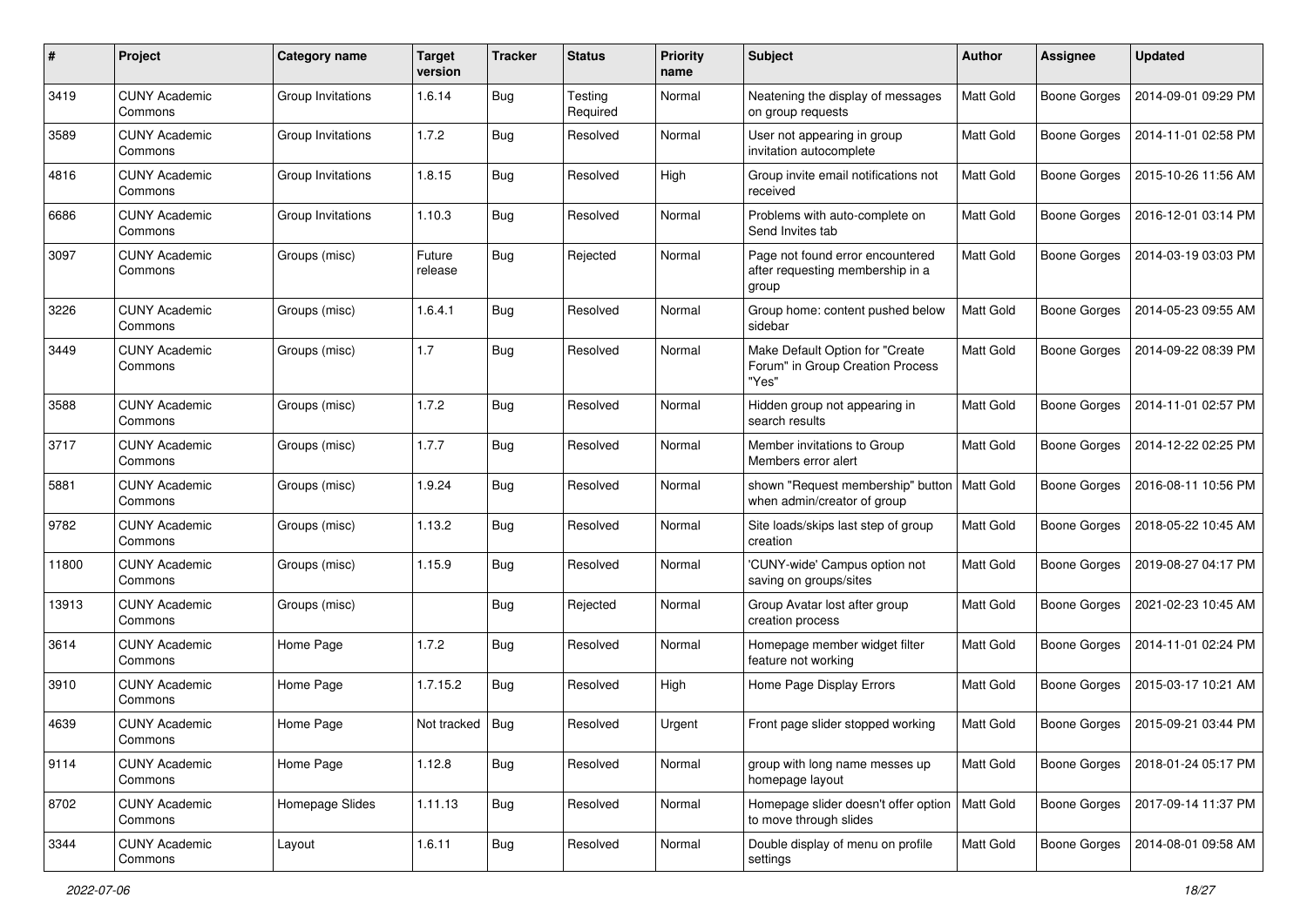| $\#$  | Project                         | Category name             | <b>Target</b><br>version | <b>Tracker</b> | <b>Status</b> | <b>Priority</b><br>name | Subject                                                                            | <b>Author</b> | Assignee            | <b>Updated</b>      |
|-------|---------------------------------|---------------------------|--------------------------|----------------|---------------|-------------------------|------------------------------------------------------------------------------------|---------------|---------------------|---------------------|
| 3345  | <b>CUNY Academic</b><br>Commons | Layout                    | 1.6.11                   | <b>Bug</b>     | Resolved      | Normal                  | Text/Icon Styling Error/Overlap on<br>Profile pages                                | Matt Gold     | <b>Boone Gorges</b> | 2014-08-01 09:05 AM |
| 9875  | <b>CUNY Academic</b><br>Commons | Messages                  | 1.13.3                   | Bug            | Resolved      | Low                     | Can't mark message as read                                                         | Matt Gold     | <b>Boone Gorges</b> | 2018-06-01 07:54 PM |
| 9876  | <b>CUNY Academic</b><br>Commons | Messages                  | 1.13.3                   | Bug            | Resolved      | Normal                  | System erroneously indicates<br>super-admin is part of private<br>message exchange | Matt Gold     | <b>Boone Gorges</b> | 2018-06-01 07:36 PM |
| 11808 | <b>CUNY Academic</b><br>Commons | Messages                  | 1.15.9                   | <b>Bug</b>     | Resolved      | Normal                  | Search function on messages not<br>working                                         | Matt Gold     | <b>Boone Gorges</b> | 2019-08-30 11:03 AM |
| 3557  | <b>CUNY Academic</b><br>Commons | My Commons                | 1.7.1                    | <b>Bug</b>     | Resolved      | Urgent                  | Fix typo on My Commons overlay                                                     | Matt Gold     | <b>Boone Gorges</b> | 2014-10-15 11:02 PM |
| 3587  | <b>CUNY Academic</b><br>Commons | My Commons                | 1.8.1                    | Bug            | Resolved      | Normal                  | Force SSL issue                                                                    | Matt Gold     | Boone Gorges        | 2015-06-01 11:39 AM |
| 9107  | <b>CUNY Academic</b><br>Commons | Non-CUNY sign up<br>codes | 1.12.7                   | Bug            | Resolved      | Normal                  | Can't add group to non-CUNY<br>sign-up code                                        | Matt Gold     | Boone Gorges        | 2018-01-23 04:15 PM |
| 9749  | <b>CUNY Academic</b><br>Commons | Onboarding                | 1.13.2                   | Bug            | Resolved      | Normal                  | New invitation message mentions<br>username as opposed to First/Last<br>Name       | Matt Gold     | <b>Boone Gorges</b> | 2018-05-22 10:49 AM |
| 9894  | <b>CUNY Academic</b><br>Commons | Onboarding                |                          | Bug            | Rejected      | Normal                  | Super Admin can't add user to site                                                 | Matt Gold     | <b>Boone Gorges</b> | 2018-09-11 09:57 AM |
| 10210 | <b>CUNY Academic</b><br>Commons | Onboarding                | 1.13.8                   | <b>Bug</b>     | Resolved      | Normal                  | Spacing wonky on invite screen                                                     | Matt Gold     | Boone Gorges        | 2018-08-29 05:39 PM |
| 10357 | <b>CUNY Academic</b><br>Commons | Onboarding                |                          | Bug            | Rejected      | Normal                  | Invitation snafu                                                                   | Matt Gold     | <b>Boone Gorges</b> | 2018-09-20 02:14 PM |
| 3217  | <b>CUNY Academic</b><br>Commons | Public Portfolio          |                          | Bug            | Resolved      | Normal                  | Issue with Link button on Profile<br>Fields                                        | Matt Gold     | Boone Gorges        | 2014-05-21 10:29 PM |
| 3223  | <b>CUNY Academic</b><br>Commons | Public Portfolio          | 1.7                      | <b>Bug</b>     | Resolved      | Low                     | Alter Profile Editing Unsaved Text<br><b>Warning Feature</b>                       | Matt Gold     | <b>Boone Gorges</b> | 2014-09-22 09:18 PM |
| 3324  | <b>CUNY Academic</b><br>Commons | <b>Public Portfolio</b>   | 1.6.10                   | <b>Bug</b>     | Resolved      | Normal                  | Incorrect display of send<br>message/mention on portfolio page                     | Matt Gold     | Boone Gorges        | 2014-07-22 09:06 PM |
| 3362  | <b>CUNY Academic</b><br>Commons | <b>Public Portfolio</b>   | 1.7.1                    | Bug            | Resolved      | Normal                  | Default display of profiles with no<br>info added                                  | Matt Gold     | Boone Gorges        | 2014-10-21 02:44 PM |
| 3769  | <b>CUNY Academic</b><br>Commons | <b>Public Portfolio</b>   | 1.7.12                   | Bug            | Resolved      | Normal                  | Completion mouseover on editing<br>version of profile is blank                     | Matt Gold     | Boone Gorges        | 2015-02-12 09:13 AM |
| 4403  | <b>CUNY Academic</b><br>Commons | Public Portfolio          |                          | Bug            | Duplicate     | Normal                  | Redesign social media accounts<br>section of portfolio editing interface           | Matt Gold     | Boone Gorges        | 2015-08-10 04:08 PM |
| 4405  | <b>CUNY Academic</b><br>Commons | Public Portfolio          | 1.9.12                   | <b>Bug</b>     | Resolved      | Normal                  | New portfolio text not saving                                                      | Matt Gold     | <b>Boone Gorges</b> | 2016-04-04 02:12 PM |
| 4472  | <b>CUNY Academic</b><br>Commons | Public Portfolio          | 1.8.9                    | <b>Bug</b>     | Resolved      | Normal                  | Search links showing up on profiles                                                | Matt Gold     | <b>Boone Gorges</b> | 2015-08-24 04:06 PM |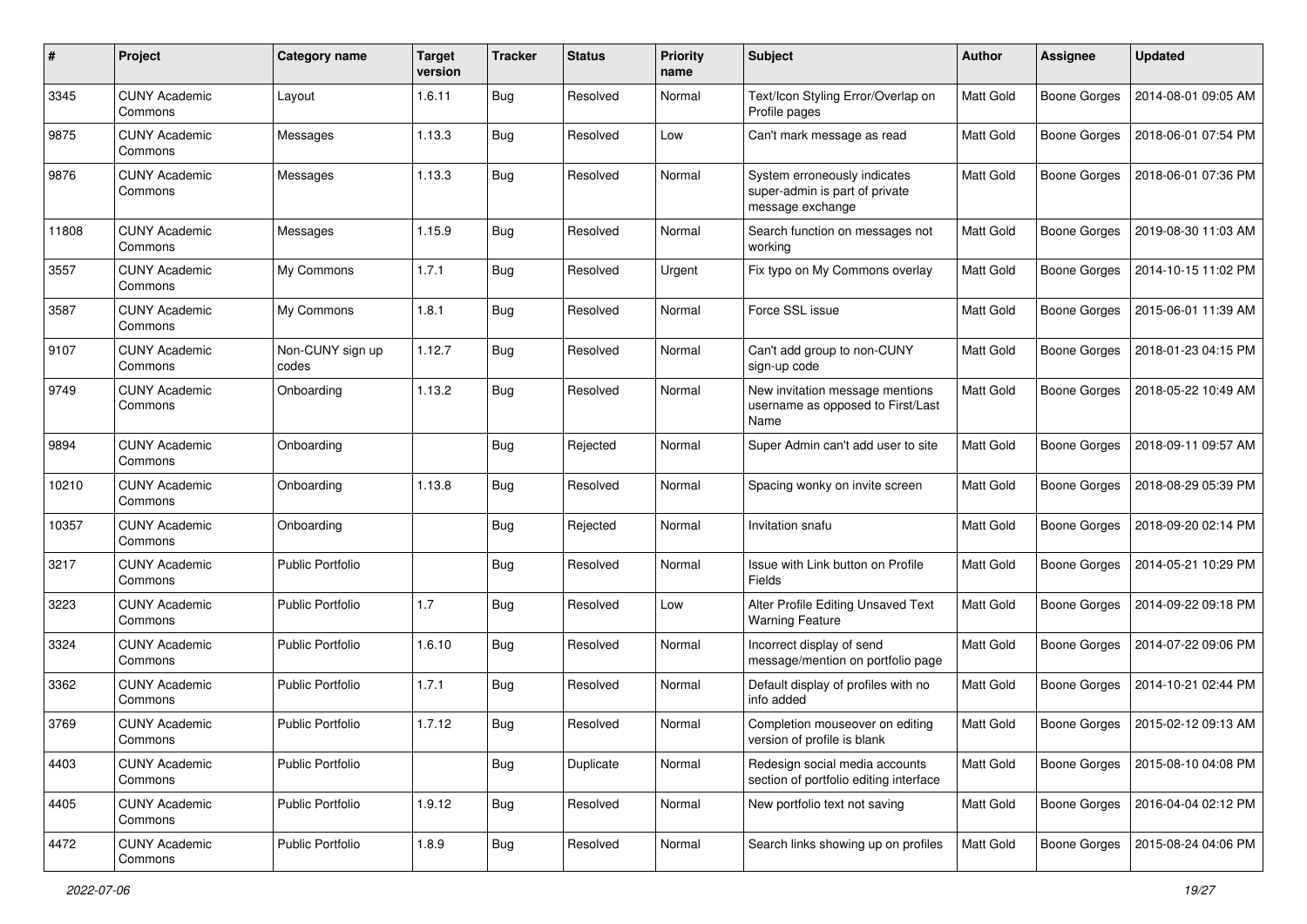| $\#$  | <b>Project</b>                  | Category name           | Target<br>version | <b>Tracker</b> | <b>Status</b> | <b>Priority</b><br>name | <b>Subject</b>                                                 | <b>Author</b> | Assignee            | <b>Updated</b>      |
|-------|---------------------------------|-------------------------|-------------------|----------------|---------------|-------------------------|----------------------------------------------------------------|---------------|---------------------|---------------------|
| 7723  | <b>CUNY Academic</b><br>Commons | <b>Public Portfolio</b> |                   | <b>Bug</b>     | Rejected      | Normal                  | Profile brackets                                               | Matt Gold     | Boone Gorges        | 2017-02-27 04:00 PM |
| 8510  | <b>CUNY Academic</b><br>Commons | <b>Public Portfolio</b> | 1.11.10           | <b>Bug</b>     | Resolved      | Normal                  | Social media icons crowded on<br>mobile view of Portfolio      | Matt Gold     | Boone Gorges        | 2017-08-22 05:31 PM |
| 10531 | <b>CUNY Academic</b><br>Commons | Reckoning               | Not tracked       | Bug            | Rejected      | Normal                  | Problem with the Reckoning plugin                              | Matt Gold     | <b>Boone Gorges</b> | 2019-10-04 02:31 PM |
| 3057  | <b>CUNY Academic</b><br>Commons | Reply By Email          | Not tracked       | Bug            | Resolved      | Urgent                  | Double RBE Posts                                               | Matt Gold     | Boone Gorges        | 2014-02-20 10:14 PM |
| 3131  | <b>CUNY Academic</b><br>Commons | Reply By Email          | Not tracked       | <b>Bug</b>     | Resolved      | Normal                  | Deactivated/Reactivated RBE                                    | Matt Gold     | Boone Gorges        | 2014-03-25 01:11 PM |
| 3249  | <b>CUNY Academic</b><br>Commons | Reply By Email          | Not tracked       | <b>Bug</b>     | Resolved      | Normal                  | Restart reply by email                                         | Matt Gold     | Boone Gorges        | 2014-06-04 03:50 PM |
| 3563  | <b>CUNY Academic</b><br>Commons | Reply By Email          | Not tracked       | <b>Bug</b>     | Resolved      | High                    | RBE posting lags                                               | Matt Gold     | Boone Gorges        | 2014-10-21 11:33 AM |
| 3598  | <b>CUNY Academic</b><br>Commons | Reply By Email          |                   | Bug            | Resolved      | Urgent                  | RBE message not posted                                         | Matt Gold     | Boone Gorges        | 2014-10-27 09:34 PM |
| 14719 | <b>CUNY Academic</b><br>Commons | Responsive Design       |                   | <b>Bug</b>     | Abandoned     | Normal                  | Overlapping text in mobile views                               | Matt Gold     | Boone Gorges        | 2022-04-27 04:30 PM |
| 15137 | <b>CUNY Academic</b><br>Commons | Search                  | Not tracked       | Bug            | Resolved      | Normal                  | Google search not working?                                     | Matt Gold     | Boone Gorges        | 2022-01-04 04:17 PM |
| 3075  | <b>CUNY Academic</b><br>Commons | Server                  | Not tracked       | Bug            | Rejected      | Normal                  | Commons running slow?                                          | Matt Gold     | <b>Boone Gorges</b> | 2014-05-06 01:45 PM |
| 4564  | <b>CUNY Academic</b><br>Commons | Server                  |                   | <b>Bug</b>     | Rejected      | Low                     | Registration page blocked on private<br>browser windows        | Matt Gold     | Boone Gorges        | 2015-09-06 05:02 PM |
| 5014  | <b>CUNY Academic</b><br>Commons | Social Paper            | 1.9.1             | <b>Bug</b>     | Resolved      | Normal                  | Slow loading of new SP papers                                  | Matt Gold     | Boone Gorges        | 2015-12-14 10:08 AM |
| 5017  | <b>CUNY Academic</b><br>Commons | Social Paper            | 1.9.1             | <b>Bug</b>     | Resolved      | Normal                  | Paper Hub styling issue                                        | Matt Gold     | Boone Gorges        | 2015-12-11 03:36 PM |
| 5516  | <b>CUNY Academic</b><br>Commons | Social Paper            | 1.9.19            | Bug            | Rejected      | Normal                  | Adding a link to Social Paper jumps<br>position to top of page | Matt Gold     | Boone Gorges        | 2016-06-21 09:54 PM |
| 1543  | <b>CUNY Academic</b><br>Commons | Toolbar                 |                   | Bug            | Rejected      | Normal                  | Spacing on "My Groups" Dropdown                                | Matt Gold     | Boone Gorges        | 2014-05-01 03:28 PM |
| 2765  | <b>CUNY Academic</b><br>Commons | Toolbar                 | 1.8               | <b>Bug</b>     | Resolved      | Normal                  | Scrolling/layer issue on admin bar                             | Matt Gold     | Boone Gorges        | 2015-05-05 03:48 PM |
| 3991  | <b>CUNY Academic</b><br>Commons | Toolbar                 | 1.7.19            | <b>Bug</b>     | Resolved      | Normal                  | WP-Admin Bar positioning error on<br>mobile devices            | Matt Gold     | Boone Gorges        | 2015-04-21 02:30 PM |
| 15135 | <b>CUNY Academic</b><br>Commons | Toolbar                 | 1.19.1            | Bug            | Resolved      | High                    | Header design spacing                                          | Matt Gold     | Boone Gorges        | 2022-01-11 04:41 PM |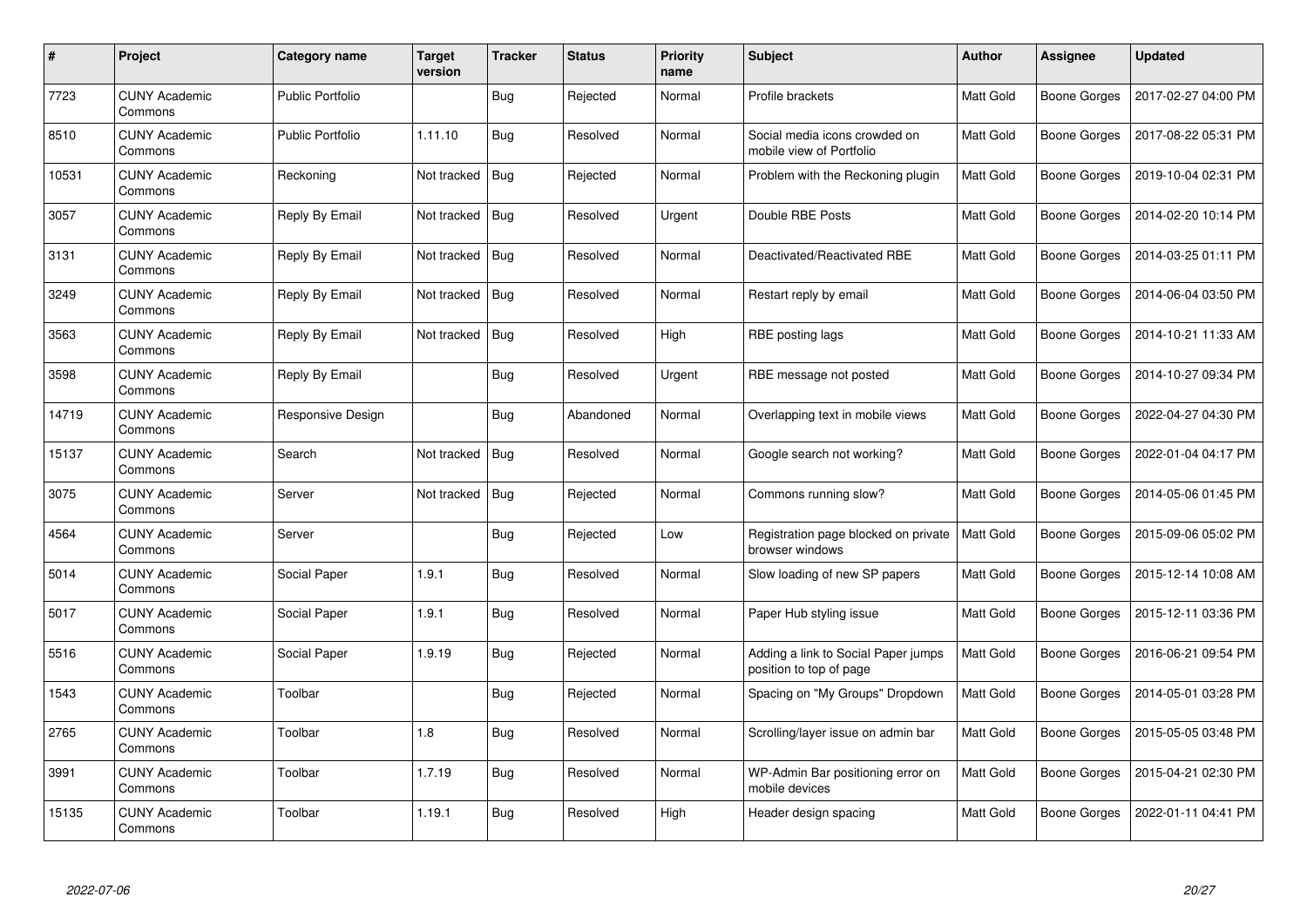| $\pmb{\#}$ | Project                         | Category name | Target<br>version | <b>Tracker</b> | <b>Status</b> | <b>Priority</b><br>name | <b>Subject</b>                                                           | Author           | Assignee            | <b>Updated</b>      |
|------------|---------------------------------|---------------|-------------------|----------------|---------------|-------------------------|--------------------------------------------------------------------------|------------------|---------------------|---------------------|
| 86         | <b>CUNY Academic</b><br>Commons | Upgrades      |                   | <b>Bug</b>     | Resolved      | Normal                  | Fix width of feed column on news<br>page                                 | <b>Matt Gold</b> | <b>Boone Gorges</b> | 2009-12-09 12:26 PM |
| 87         | <b>CUNY Academic</b><br>Commons | Upgrades      |                   | Bug            | Resolved      | High                    | Upgrade MediaWiki Skin                                                   | Matt Gold        | <b>Boone Gorges</b> | 2009-12-03 08:24 AM |
| 89         | <b>CUNY Academic</b><br>Commons | Upgrades      |                   | <b>Bug</b>     | Resolved      | Normal                  | Document Core Changes                                                    | Matt Gold        | Boone Gorges        | 2010-05-11 04:41 PM |
| 95         | <b>CUNY Academic</b><br>Commons | Upgrades      |                   | Bug            | Resolved      | Normal                  | Add News/Dev Blog feeds to News<br>Page                                  | Matt Gold        | Boone Gorges        | 2009-12-09 12:23 PM |
| 99         | <b>CUNY Academic</b><br>Commons | Upgrades      |                   | Bug            | Resolved      | Normal                  | <b>Wiki Fixes</b>                                                        | Matt Gold        | <b>Boone Gorges</b> | 2009-12-03 09:31 AM |
| 100        | <b>CUNY Academic</b><br>Commons | Upgrades      |                   | Bug            | Resolved      | High                    | Unclickable title links on group forum                                   | Matt Gold        | <b>Boone Gorges</b> | 2009-12-03 09:19 AM |
| 103        | <b>CUNY Academic</b><br>Commons | Upgrades      |                   | Bug            | Resolved      | Normal                  | Repeat Forum Pagination at bottom                                        | Matt Gold        | <b>Boone Gorges</b> | 2010-03-02 08:08 PM |
| 104        | <b>CUNY Academic</b><br>Commons | Upgrades      |                   | <b>Bug</b>     | Resolved      | Low                     | Forum Tag Cloud Problems                                                 | Matt Gold        | Boone Gorges        | 2010-05-11 04:32 PM |
| 106        | <b>CUNY Academic</b><br>Commons | Upgrades      |                   | Bug            | Resolved      | High                    | <b>ITPF09 Forum Issue</b>                                                | Matt Gold        | Boone Gorges        | 2009-12-03 04:49 PM |
| 107        | <b>CUNY Academic</b><br>Commons | Upgrades      |                   | Bug            | Resolved      | High                    | Log In Problem                                                           | Matt Gold        | <b>Boone Gorges</b> | 2009-12-04 12:02 AM |
| 109        | <b>CUNY Academic</b><br>Commons | Upgrades      |                   | <b>Bug</b>     | Resolved      | Normal                  | BP Admin Bar doesn't appear on<br>login screen                           | Matt Gold        | Boone Gorges        | 2010-05-11 05:21 PM |
| 110        | <b>CUNY Academic</b><br>Commons | Upgrades      |                   | Bug            | Resolved      | Normal                  | New Password through BP Settings<br>Not Taking                           | Matt Gold        | <b>Boone Gorges</b> | 2010-03-02 08:12 PM |
| 111        | <b>CUNY Academic</b><br>Commons | Upgrades      |                   | Bug            | Resolved      | High                    | More Privacy Options and BP Feed                                         | Matt Gold        | <b>Boone Gorges</b> | 2010-02-25 12:24 PM |
| 115        | <b>CUNY Academic</b><br>Commons | Upgrades      |                   | Bug            | Resolved      | High                    | Alliw spreadsheet attachments on<br>forum posts                          | Matt Gold        | Boone Gorges        | 2009-12-06 12:13 AM |
| 116        | <b>CUNY Academic</b><br>Commons | Upgrades      |                   | <b>Bug</b>     | Resolved      | Low                     | Comment Out Popular Listing of<br>Members on Homepage                    | Matt Gold        | <b>Boone Gorges</b> | 2009-12-09 12:51 PM |
| 124        | <b>CUNY Academic</b><br>Commons | Upgrades      |                   | <b>Bug</b>     | Resolved      | Low                     | Mulitple Wiki Edits Showing Up in<br>News Feed                           | Matt Gold        | <b>Boone Gorges</b> | 2009-12-13 06:25 PM |
| 126        | <b>CUNY Academic</b><br>Commons | Upgrades      |                   | Bug            | Resolved      | Urgent                  | Report of Lost Forum Attachments<br>after Upgrade                        | Matt Gold        | <b>Boone Gorges</b> | 2009-12-09 03:23 PM |
| 137        | <b>CUNY Academic</b><br>Commons | Upgrades      |                   | Bug            | Resolved      | High                    | Reports of Inability to<br>Attach/Download Attachments to<br>Forum Posts | Matt Gold        | <b>Boone Gorges</b> | 2009-12-10 11:41 AM |
| 1464       | <b>CUNY Academic</b><br>Commons | Upgrades      | 1.3.1             | Bug            | Rejected      | Normal                  | UserVoice Account linked to wrong<br>account                             | Matt Gold        | Boone Gorges        | 2011-12-19 09:40 AM |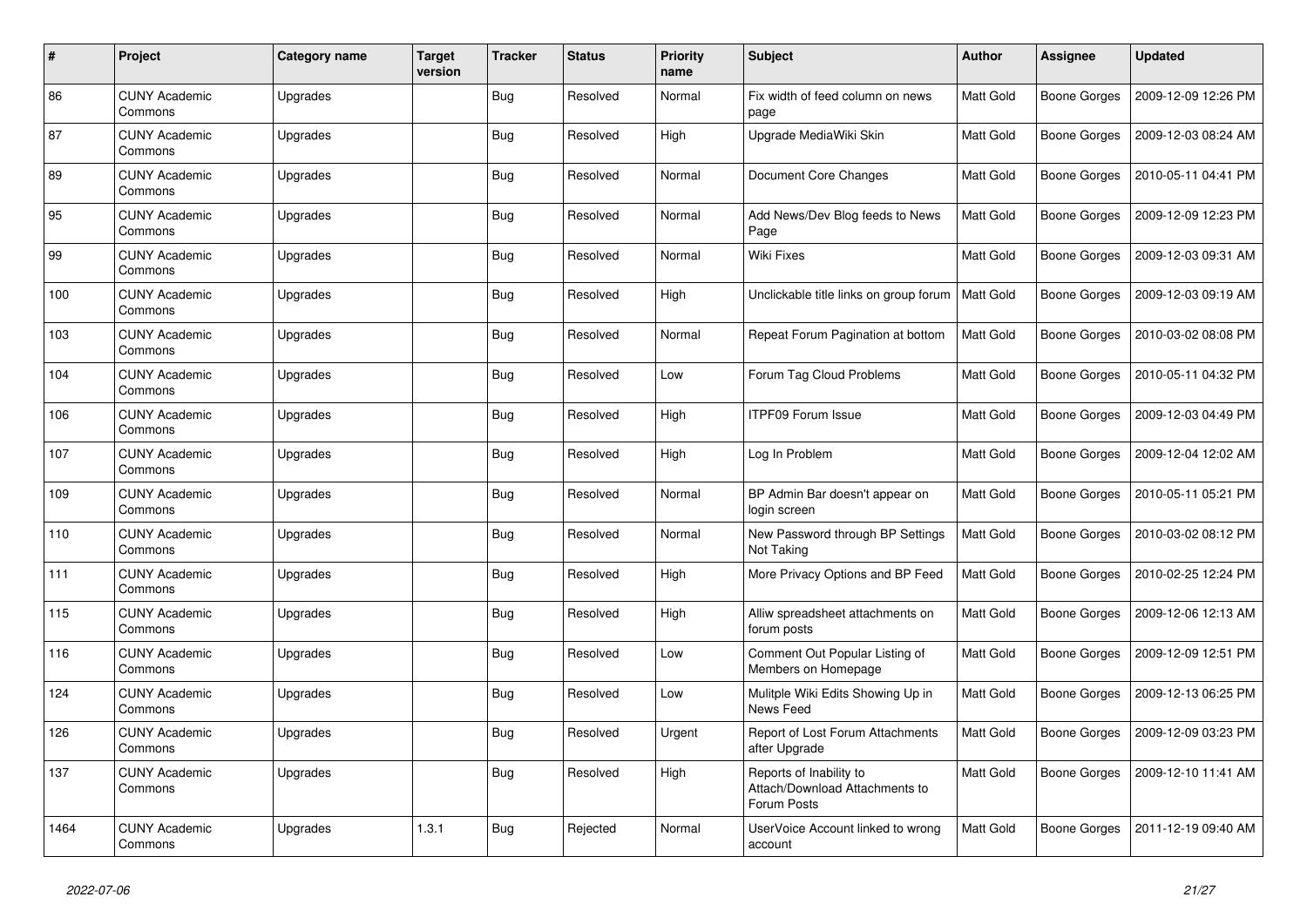| #    | Project                         | Category name          | Target<br>version | <b>Tracker</b> | <b>Status</b> | Priority<br>name | <b>Subject</b>                                                   | <b>Author</b> | Assignee            | <b>Updated</b>      |
|------|---------------------------------|------------------------|-------------------|----------------|---------------|------------------|------------------------------------------------------------------|---------------|---------------------|---------------------|
| 1467 | <b>CUNY Academic</b><br>Commons | Upgrades               |                   | <b>Bug</b>     | Rejected      | Normal           | Have UserVoice Show "Report a<br>Bug" on pop-up                  | Matt Gold     | <b>Boone Gorges</b> | 2012-08-01 03:37 PM |
| 4197 | <b>CUNY Academic</b><br>Commons | <b>User Experience</b> | 1.8.4             | Bug            | Resolved      | Normal           | Open help link in same window                                    | Matt Gold     | Boone Gorges        | 2015-06-26 03:01 PM |
| 165  | <b>CUNY Academic</b><br>Commons | Wiki                   |                   | <b>Bug</b>     | Resolved      | Urgent           | White Screen of Death on Commons<br>MediaWiki                    | Matt Gold     | Boone Gorges        | 2010-02-28 12:44 PM |
| 335  | <b>CUNY Academic</b><br>Commons | Wiki                   |                   | Bug            | Rejected      | Normal           | Link attribute on images is stripped<br>when MW pages are edited | Matt Gold     | Boone Gorges        | 2016-05-31 12:17 PM |
| 343  | <b>CUNY Academic</b><br>Commons | Wiki                   | 1.3               | Bug            | Resolved      | Low              | <b>FCKEditor Preferences</b>                                     | Matt Gold     | Boone Gorges        | 2011-11-30 11:55 AM |
| 628  | <b>CUNY Academic</b><br>Commons | Wiki                   | 1.2.1             | Bug            | Resolved      | Normal           | LaTeX support for MediaWiki                                      | Matt Gold     | Boone Gorges        | 2011-05-11 09:50 PM |
| 1418 | <b>CUNY Academic</b><br>Commons | Wiki                   | 1.3               | <b>Bug</b>     | Resolved      | High             | Don't see BP Admin Bar on cdev<br>Wiki page                      | Matt Gold     | Boone Gorges        | 2011-12-09 08:58 AM |
| 1419 | <b>CUNY Academic</b><br>Commons | Wiki                   | 1.3               | <b>Bug</b>     | Rejected      | Normal           | Ajax autosuggest on wiki tags not<br>working                     | Matt Gold     | Boone Gorges        | 2011-12-12 03:51 PM |
| 5022 | <b>CUNY Academic</b><br>Commons | Wiki                   | 1.9.1             | Bug            | Resolved      | High             | Main nav bar different on wiki page                              | Matt Gold     | Boone Gorges        | 2015-12-11 09:31 PM |
| 6126 | <b>CUNY Academic</b><br>Commons | Wiki                   | Not tracked       | Bug            | Resolved      | Normal           | <b>CUNY DHI Guide</b>                                            | Matt Gold     | Boone Gorges        | 2016-10-09 02:59 PM |
| 6413 | <b>CUNY Academic</b><br>Commons | WordPress - Media      |                   | Bug            | Duplicate     | Normal           | Images not showing up                                            | Matt Gold     | Boone Gorges        | 2016-10-24 10:16 AM |
| 163  | <b>CUNY Academic</b><br>Commons | WordPress (misc)       |                   | Bug            | Resolved      | High             | Missing plugins                                                  | Matt Gold     | Boone Gorges        | 2010-05-11 08:38 PM |
| 166  | <b>CUNY Academic</b><br>Commons | WordPress (misc)       |                   | Bug            | Resolved      | Normal           | Twitter Tools Posts Links to Tags<br><b>Blog</b>                 | Matt Gold     | Boone Gorges        | 2010-05-11 05:25 PM |
| 175  | <b>CUNY Academic</b><br>Commons | WordPress (misc)       |                   | <b>Bug</b>     | Resolved      | Normal           | Registration issues                                              | Matt Gold     | Boone Gorges        | 2010-05-20 12:38 PM |
| 219  | <b>CUNY Academic</b><br>Commons | WordPress (misc)       |                   | Bug            | Resolved      | Low              | Left Margin Padding on sign-in page                              | Matt Gold     | Boone Gorges        | 2010-05-11 05:14 PM |
| 265  | <b>CUNY Academic</b><br>Commons | WordPress (misc)       |                   | Bug            | Resolved      | Normal           | Site hanging                                                     | Matt Gold     | Boone Gorges        | 2010-07-15 05:26 PM |
| 289  | <b>CUNY Academic</b><br>Commons | WordPress (misc)       |                   | Bug            | Resolved      | Normal           | User encounters Blank Screen after<br>changing theme             | Matt Gold     | Boone Gorges        | 2010-07-28 07:24 AM |
| 295  | <b>CUNY Academic</b><br>Commons | WordPress (misc)       | 1.0               | <b>Bug</b>     | Resolved      | Normal           | Unable to change Featured Post                                   | Matt Gold     | Boone Gorges        | 2010-08-18 05:37 PM |
| 305  | CUNY Academic<br>Commons        | WordPress (misc)       | Not tracked       | <b>Bug</b>     | Resolved      | Normal           | Confirmation emails not received                                 | Matt Gold     | Boone Gorges        | 2010-09-08 11:00 AM |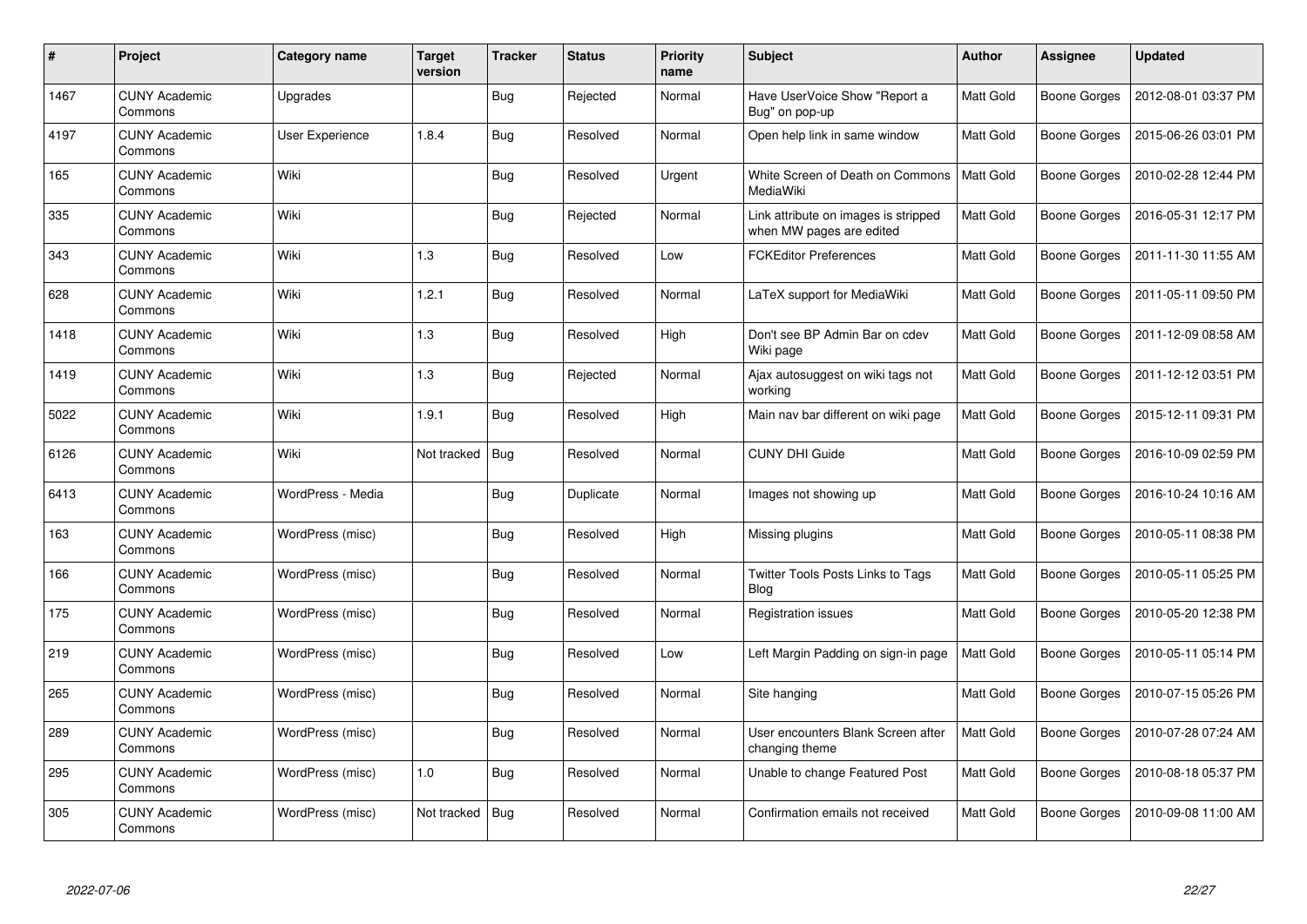| #   | Project                         | Category name    | Target<br>version | <b>Tracker</b> | <b>Status</b> | <b>Priority</b><br>name | <b>Subject</b>                                                | <b>Author</b> | Assignee            | <b>Updated</b>      |
|-----|---------------------------------|------------------|-------------------|----------------|---------------|-------------------------|---------------------------------------------------------------|---------------|---------------------|---------------------|
| 315 | <b>CUNY Academic</b><br>Commons | WordPress (misc) | 1.0.3             | <b>Bug</b>     | Resolved      | Normal                  | Can't upload images to gallery                                | Matt Gold     | Boone Gorges        | 2010-09-08 02:24 PM |
| 345 | CUNY Academic<br>Commons        | WordPress (misc) | 1.1               | Bug            | Resolved      | Low                     | Order of Comments in Carrington<br>Theme                      | Matt Gold     | Boone Gorges        | 2010-11-16 04:31 PM |
| 376 | <b>CUNY Academic</b><br>Commons | WordPress (misc) | 1.1               | Bug            | Resolved      | Normal                  | Errant Subscribe2 Global Posts<br>Notification                | Matt Gold     | <b>Boone Gorges</b> | 2010-11-16 04:59 PM |
| 378 | <b>CUNY Academic</b><br>Commons | WordPress (misc) | 1.2               | <b>Bug</b>     | Duplicate     | Normal                  | New blog post notification by email<br>for private blogs      | Matt Gold     | Boone Gorges        | 2011-02-18 01:46 PM |
| 444 | <b>CUNY Academic</b><br>Commons | WordPress (misc) | 1.1.1             | <b>Bug</b>     | Resolved      | High                    | Hero Slides Not Showing Up in<br>Firefox                      | Matt Gold     | Boone Gorges        | 2010-12-08 08:41 AM |
| 452 | <b>CUNY Academic</b><br>Commons | WordPress (misc) |                   | Bug            | Rejected      | Low                     | Errors on Plugin Activation                                   | Matt Gold     | Boone Gorges        | 2012-07-12 04:25 PM |
| 453 | <b>CUNY Academic</b><br>Commons | WordPress (misc) | 1.1.4             | <b>Bug</b>     | Rejected      | Normal                  | Error with Sidebar Manager of "The<br>Station" WooTheme       | Matt Gold     | Boone Gorges        | 2010-12-18 04:51 PM |
| 455 | <b>CUNY Academic</b><br>Commons | WordPress (misc) |                   | Bug            | Resolved      | High                    | Fix errors caused by More Privacy<br><b>Options Disabling</b> | Matt Gold     | <b>Boone Gorges</b> | 2010-12-08 10:47 PM |
| 469 | <b>CUNY Academic</b><br>Commons | WordPress (misc) | Not tracked       | <b>Bug</b>     | Resolved      | High                    | Help with a blog using a deleted<br>theme                     | Matt Gold     | Boone Gorges        | 2010-12-13 05:09 PM |
| 470 | <b>CUNY Academic</b><br>Commons | WordPress (misc) | 1.0.3             | <b>Bug</b>     | Duplicate     | Normal                  | Atahualpa Theme problems following<br>site upgrade            | Matt Gold     | Boone Gorges        | 2010-12-13 10:59 AM |
| 472 | <b>CUNY Academic</b><br>Commons | WordPress (misc) | Not tracked       | Bug            | Resolved      | Normal                  | Spelling Error in Email Notification                          | Matt Gold     | Boone Gorges        | 2010-12-13 02:56 PM |
| 476 | <b>CUNY Academic</b><br>Commons | WordPress (misc) | 1.1.3             | <b>Bug</b>     | Resolved      | High                    | <b>Limited Email Domains List Empty</b><br>After Site Upgrade | Matt Gold     | Boone Gorges        | 2010-12-13 07:02 PM |
| 482 | <b>CUNY Academic</b><br>Commons | WordPress (misc) | 1.1.4             | Bug            | Resolved      | Normal                  | BP Admin Bar Display Error                                    | Matt Gold     | Boone Gorges        | 2010-12-16 08:45 AM |
| 487 | <b>CUNY Academic</b><br>Commons | WordPress (misc) | 1.3               | <b>Bug</b>     | Resolved      | Normal                  | Replace Backtype Connect with<br>something that works         | Matt Gold     | Boone Gorges        | 2011-05-26 08:47 AM |
| 503 | <b>CUNY Academic</b><br>Commons | WordPress (misc) | 1.1.6             | Bug            | Resolved      | Normal                  | <b>Explore and Possibly Remove</b><br><b>WP-Cron Reminder</b> | Matt Gold     | Boone Gorges        | 2010-12-21 11:55 AM |
| 509 | <b>CUNY Academic</b><br>Commons | WordPress (misc) | 1.1.7             | Bug            | Resolved      | Low                     | User reports problem with Google<br>Calendar widget           | Matt Gold     | Boone Gorges        | 2011-01-04 06:17 PM |
| 553 | <b>CUNY Academic</b><br>Commons | WordPress (misc) | 1.1.10            | Bug            | Rejected      | Normal                  | Wonky Hero Slide Overlays                                     | Matt Gold     | Boone Gorges        | 2011-02-28 05:44 PM |
| 657 | <b>CUNY Academic</b><br>Commons | WordPress (misc) | 1.2.1             | <b>Bug</b>     | Resolved      | Normal                  | Problems with WordPress Wiki<br>Plugin                        | Matt Gold     | Boone Gorges        | 2011-05-11 11:29 AM |
| 710 | <b>CUNY Academic</b><br>Commons | WordPress (misc) | 1.2.1             | <b>Bug</b>     | Resolved      | Normal                  | Flickr Photo Album Plugin Doesn't<br>Activate                 | Matt Gold     | Boone Gorges        | 2011-05-08 04:56 PM |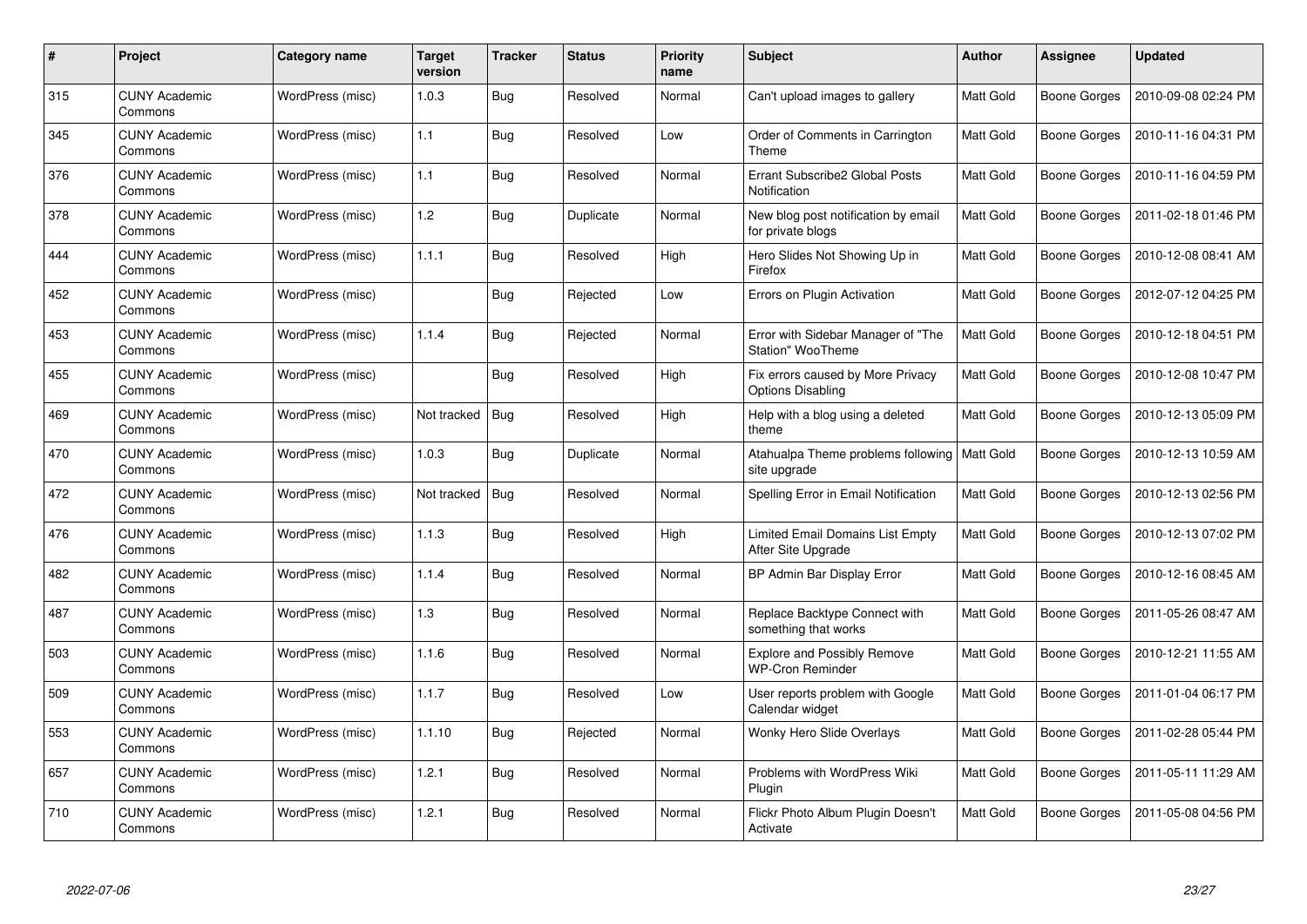| #    | Project                         | Category name    | Target<br>version | <b>Tracker</b> | <b>Status</b> | <b>Priority</b><br>name | Subject                                                              | Author           | Assignee            | <b>Updated</b>      |
|------|---------------------------------|------------------|-------------------|----------------|---------------|-------------------------|----------------------------------------------------------------------|------------------|---------------------|---------------------|
| 761  | <b>CUNY Academic</b><br>Commons | WordPress (misc) | 1.3               | <b>Bug</b>     | Resolved      | Normal                  | Implement "Send a Comment"<br>Function                               | <b>Matt Gold</b> | Boone Gorges        | 2011-06-02 04:51 PM |
| 775  | <b>CUNY Academic</b><br>Commons | WordPress (misc) | 1.2.2             | Bug            | Rejected      | Normal                  | Hit Counter Plugin Problem                                           | Matt Gold        | <b>Boone Gorges</b> | 2011-05-28 08:42 AM |
| 786  | <b>CUNY Academic</b><br>Commons | WordPress (misc) | 1.2.3             | <b>Bug</b>     | Resolved      | Normal                  | Hero Image Slider Overlay Display<br>on IE                           | Matt Gold        | <b>Boone Gorges</b> | 2011-06-06 09:51 AM |
| 789  | <b>CUNY Academic</b><br>Commons | WordPress (misc) | 1.2.3             | Bug            | Resolved      | Normal                  | Remove Sitemeter from Footer                                         | Matt Gold        | <b>Boone Gorges</b> | 2011-06-06 09:41 AM |
| 809  | <b>CUNY Academic</b><br>Commons | WordPress (misc) | 1.2.4             | Bug            | Resolved      | Low                     | Extra padding on bottom of footer                                    | Matt Gold        | <b>Boone Gorges</b> | 2011-07-12 03:23 PM |
| 842  | <b>CUNY Academic</b><br>Commons | WordPress (misc) | 1.2.4             | Bug            | Resolved      | Normal                  | Problems adding a user to a blog                                     | Matt Gold        | <b>Boone Gorges</b> | 2011-07-08 01:34 PM |
| 991  | <b>CUNY Academic</b><br>Commons | WordPress (misc) | 1.2.5             | <b>Bug</b>     | Resolved      | Normal                  | <b>Update FeedWordPress</b>                                          | Matt Gold        | Boone Gorges        | 2011-07-19 11:37 AM |
| 1067 | <b>CUNY Academic</b><br>Commons | WordPress (misc) | 1.2.5             | <b>Bug</b>     | Rejected      | Normal                  | Install Disable Trackbacks                                           | Matt Gold        | Boone Gorges        | 2011-07-22 12:05 AM |
| 1068 | <b>CUNY Academic</b><br>Commons | WordPress (misc) | 1.2.5             | Bug            | Rejected      | High                    | Notification of Update in a Private<br>Group Shows up in Public Feed | Matt Gold        | Boone Gorges        | 2011-07-21 11:27 PM |
| 1104 | <b>CUNY Academic</b><br>Commons | WordPress (misc) | 1.2.4.2           | <b>Bug</b>     | Resolved      | Normal                  | Remove WordPress Counter Plugin                                      | Matt Gold        | Boone Gorges        | 2011-10-31 11:00 AM |
| 1221 | <b>CUNY Academic</b><br>Commons | WordPress (misc) | Not tracked       | <b>Bug</b>     | Resolved      | Normal                  | <b>Update CAC Featured Content</b><br>Plugin on WP Repo              | Matt Gold        | <b>Boone Gorges</b> | 2011-10-11 09:32 AM |
| 1352 | <b>CUNY Academic</b><br>Commons | WordPress (misc) | Not tracked       | Bug            | Resolved      | Normal                  | Members listed as Authors on Main<br><b>Blog</b>                     | Matt Gold        | <b>Boone Gorges</b> | 2011-11-16 09:15 AM |
| 1380 | <b>CUNY Academic</b><br>Commons | WordPress (misc) | 1.2.7             | Bug            | Resolved      | Low                     | Page background color not set lon<br>login page                      | Matt Gold        | <b>Boone Gorges</b> | 2011-11-28 07:44 PM |
| 1481 | <b>CUNY Academic</b><br>Commons | WordPress (misc) | Future<br>release | <b>Bug</b>     | Resolved      | Low                     | Seeing nocache in URL after logging<br>in.                           | Matt Gold        | Boone Gorges        | 2012-07-16 12:58 PM |
| 1482 | <b>CUNY Academic</b><br>Commons | WordPress (misc) | 1.3.3             | Bug            | Resolved      | Normal                  | News page twitter feed error                                         | Matt Gold        | <b>Boone Gorges</b> | 2012-01-10 06:53 PM |
| 1483 | <b>CUNY Academic</b><br>Commons | WordPress (misc) | 1.3.3             | <b>Bug</b>     | Resolved      | Normal                  | News page not showing posts from<br>News blog                        | Matt Gold        | <b>Boone Gorges</b> | 2012-01-10 06:55 PM |
| 1531 | <b>CUNY Academic</b><br>Commons | WordPress (misc) | 1.3.4             | <b>Bug</b>     | Resolved      | Urgent                  | Commons Only Viewable to<br>Logged-In Viewers                        | Matt Gold        | <b>Boone Gorges</b> | 2012-01-12 12:50 AM |
| 1547 | <b>CUNY Academic</b><br>Commons | WordPress (misc) | 1.3.5             | <b>Bug</b>     | Resolved      | High                    | Spam Registrations                                                   | Matt Gold        | Boone Gorges        | 2012-01-16 08:23 PM |
| 1549 | <b>CUNY Academic</b><br>Commons | WordPress (misc) | 1.3.5             | Bug            | Resolved      | Normal                  | Add SOPA Protest Plugin                                              | Matt Gold        | Boone Gorges        | 2012-01-17 06:19 PM |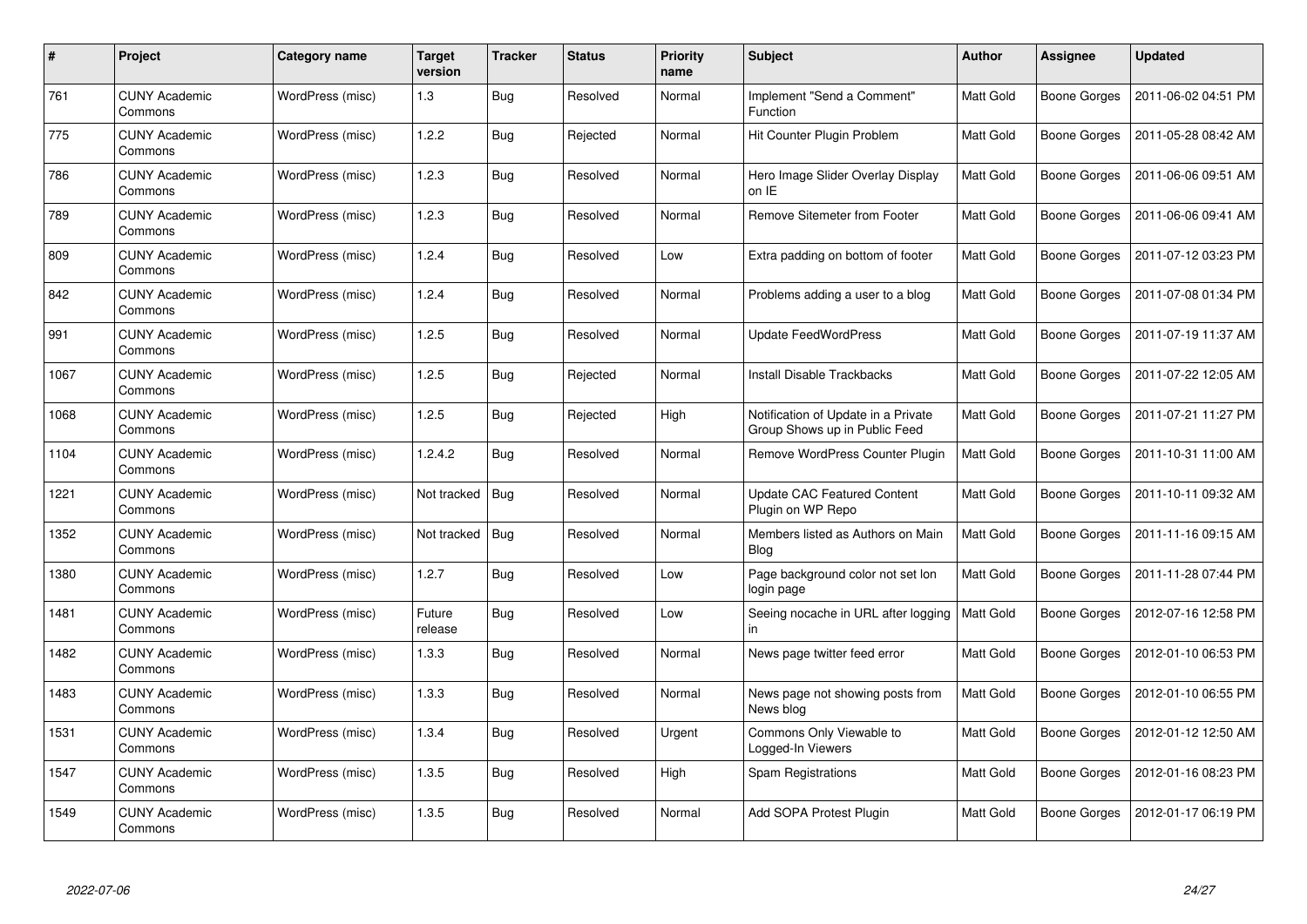| #    | Project                         | Category name    | <b>Target</b><br>version | <b>Tracker</b> | <b>Status</b> | <b>Priority</b><br>name | Subject                                                     | Author           | Assignee            | <b>Updated</b>      |
|------|---------------------------------|------------------|--------------------------|----------------|---------------|-------------------------|-------------------------------------------------------------|------------------|---------------------|---------------------|
| 1551 | <b>CUNY Academic</b><br>Commons | WordPress (misc) | 1.3.5                    | Bug            | Resolved      | Normal                  | Create Front-Page SOPA Protest<br>page                      | <b>Matt Gold</b> | Boone Gorges        | 2012-01-17 09:32 PM |
| 1554 | <b>CUNY Academic</b><br>Commons | WordPress (misc) | 1.3.6                    | Bug            | Resolved      | Normal                  | User reports infinite redirect issue on<br>blog             | <b>Matt Gold</b> | Boone Gorges        | 2012-01-19 07:58 AM |
| 1658 | <b>CUNY Academic</b><br>Commons | WordPress (misc) |                          | <b>Bug</b>     | Rejected      | Normal                  | Zeteo Journal Redirect Error                                | Matt Gold        | <b>Boone Gorges</b> | 2014-05-01 03:38 PM |
| 1754 | <b>CUNY Academic</b><br>Commons | WordPress (misc) | 1.3.10                   | Bug            | Resolved      | High                    | Members receiving dev site<br>comment spam                  | Matt Gold        | <b>Boone Gorges</b> | 2012-03-20 01:05 PM |
| 1802 | <b>CUNY Academic</b><br>Commons | WordPress (misc) | 1.3.11                   | Bug            | Resolved      | Low                     | Incorrect Page Title on Blogs Page                          | Matt Gold        | <b>Boone Gorges</b> | 2012-04-03 08:28 PM |
| 1808 | <b>CUNY Academic</b><br>Commons | WordPress (misc) | 1.3.11                   | Bug            | Resolved      | Normal                  | New title page titles                                       | Matt Gold        | <b>Boone Gorges</b> | 2012-04-04 08:39 AM |
| 1872 | <b>CUNY Academic</b><br>Commons | WordPress (misc) | 1.3.13                   | <b>Bug</b>     | Resolved      | Normal                  | Update Woo Framework                                        | Matt Gold        | <b>Boone Gorges</b> | 2012-05-22 11:36 AM |
| 1885 | <b>CUNY Academic</b><br>Commons | WordPress (misc) | 1.3.13                   | <b>Bug</b>     | Resolved      | Normal                  | TinyMCE button error                                        | Matt Gold        | Boone Gorges        | 2012-05-17 11:15 AM |
| 1886 | <b>CUNY Academic</b><br>Commons | WordPress (misc) | 1.3.13                   | Bug            | Rejected      | Low                     | Test reliability of firestats plugin                        | Matt Gold        | Boone Gorges        | 2012-05-09 09:37 PM |
| 1902 | <b>CUNY Academic</b><br>Commons | WordPress (misc) | Not tracked              | Bug            | Resolved      | Normal                  | CF access to home page slide<br>creation                    | <b>Matt Gold</b> | Boone Gorges        | 2012-05-22 09:04 AM |
| 1912 | <b>CUNY Academic</b><br>Commons | WordPress (misc) | 1.3.13                   | Bug            | Resolved      | Normal                  | Install the VéritéCo Timeline Plugin                        | Matt Gold        | <b>Boone Gorges</b> | 2012-05-23 04:13 PM |
| 1916 | <b>CUNY Academic</b><br>Commons | WordPress (misc) | 1.3.14                   | <b>Bug</b>     | Resolved      | High                    | Images Breaking on Help Blog and<br><b>Ground Control</b>   | Matt Gold        | <b>Boone Gorges</b> | 2012-05-26 07:54 PM |
| 1931 | <b>CUNY Academic</b><br>Commons | WordPress (misc) | Not tracked              | Bug            | Rejected      | Normal                  | Deleted Blog visible to admin, but<br>not to standard users | Matt Gold        | Boone Gorges        | 2012-06-12 09:14 AM |
| 1951 | <b>CUNY Academic</b><br>Commons | WordPress (misc) | Not tracked              | Bug            | Resolved      | Normal                  | Check RSS feed of GCDI site                                 | Matt Gold        | <b>Boone Gorges</b> | 2012-07-19 10:00 PM |
| 1995 | <b>CUNY Academic</b><br>Commons | WordPress (misc) | 1.3.17                   | Bug            | Rejected      | High                    | <b>Featured Content Box Only</b><br>Rendering on Login      | Matt Gold        | <b>Boone Gorges</b> | 2012-07-15 10:21 AM |
| 2018 | <b>CUNY Academic</b><br>Commons | WordPress (misc) | 1.4                      | <b>Bug</b>     | Resolved      | High                    | <b>WP Nav Bar Overflow</b>                                  | Matt Gold        | <b>Boone Gorges</b> | 2012-08-06 12:58 PM |
| 2019 | <b>CUNY Academic</b><br>Commons | WordPress (misc) | 1.4                      | Bug            | Resolved      | High                    | Unable to Add New User to Blog                              | Matt Gold        | Boone Gorges        | 2012-08-08 04:21 PM |
| 2043 | <b>CUNY Academic</b><br>Commons | WordPress (misc) | 1.4.2                    | <b>Bug</b>     | Rejected      | Low                     | Site Title Character Limit?                                 | Matt Gold        | Boone Gorges        | 2012-08-13 01:02 PM |
| 2055 | CUNY Academic<br>Commons        | WordPress (misc) | 1.4.3                    | <b>Bug</b>     | Resolved      | High                    | Non-CUNY Sign-Ups not enabled                               | Matt Gold        | Boone Gorges        | 2012-08-23 12:51 PM |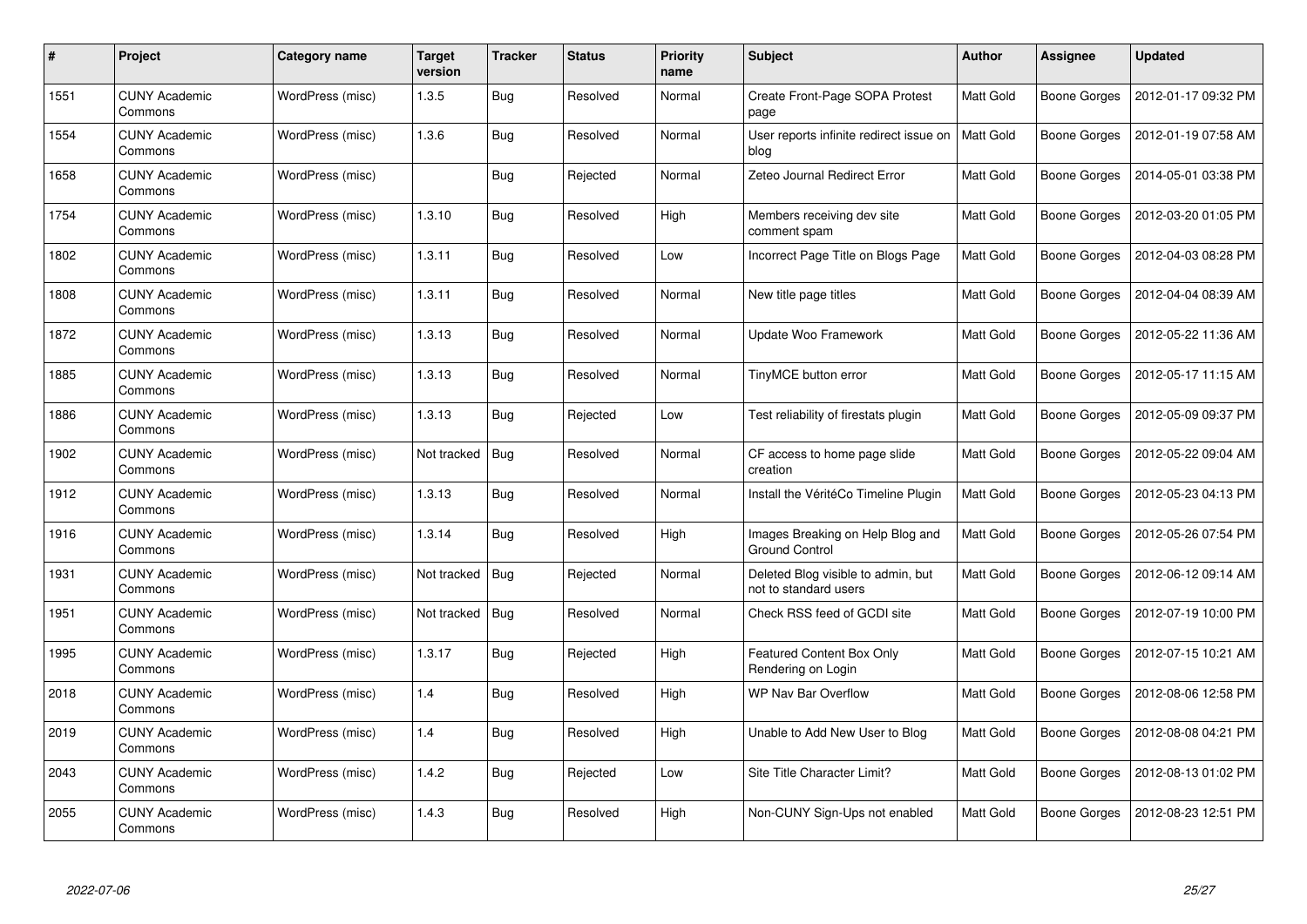| #    | Project                         | Category name    | Target<br>version | <b>Tracker</b> | <b>Status</b> | <b>Priority</b><br>name | <b>Subject</b>                                                                  | <b>Author</b> | Assignee            | <b>Updated</b>      |
|------|---------------------------------|------------------|-------------------|----------------|---------------|-------------------------|---------------------------------------------------------------------------------|---------------|---------------------|---------------------|
| 2058 | <b>CUNY Academic</b><br>Commons | WordPress (misc) | 1.4.6             | <b>Bug</b>     | Rejected      | Normal                  | Page shift on clicking Log in box                                               | Matt Gold     | Boone Gorges        | 2012-08-20 05:53 PM |
| 2089 | <b>CUNY Academic</b><br>Commons | WordPress (misc) | 1.4.13            | Bug            | Rejected      | Normal                  | Possible blog email notification issue                                          | Matt Gold     | Boone Gorges        | 2012-12-11 06:59 PM |
| 2099 | <b>CUNY Academic</b><br>Commons | WordPress (misc) | Not tracked       | Bug            | Resolved      | Normal                  | Gallery Slide Widget Reset                                                      | Matt Gold     | Boone Gorges        | 2012-09-04 06:26 PM |
| 2210 | <b>CUNY Academic</b><br>Commons | WordPress (misc) | 1.4.9             | Bug            | Resolved      | Normal                  | <b>Add Twenty Twelve Theme</b>                                                  | Matt Gold     | Boone Gorges        | 2012-11-01 10:26 AM |
| 2250 | <b>CUNY Academic</b><br>Commons | WordPress (misc) |                   | <b>Bug</b>     | Rejected      | Normal                  | Livestreaming page error                                                        | Matt Gold     | Boone Gorges        | 2012-11-15 11:35 AM |
| 2363 | <b>CUNY Academic</b><br>Commons | WordPress (misc) | 1.4.16            | <b>Bug</b>     | Resolved      | Normal                  | HTTP Error 500 (Internal Server<br>Error) on GC DSL blog                        | Matt Gold     | Boone Gorges        | 2013-01-02 10:10 AM |
| 2429 | <b>CUNY Academic</b><br>Commons | WordPress (misc) |                   | <b>Bug</b>     | Rejected      | Normal                  | Add User Switching Plugin?                                                      | Matt Gold     | Boone Gorges        | 2013-02-28 10:51 AM |
| 2517 | <b>CUNY Academic</b><br>Commons | WordPress (misc) | 1.4.22            | <b>Bug</b>     | Resolved      | Normal                  | <b>Add Constant Contact Plugin</b>                                              | Matt Gold     | Boone Gorges        | 2013-03-20 01:53 PM |
| 2520 | <b>CUNY Academic</b><br>Commons | WordPress (misc) | 1.4.22            | Bug            | Resolved      | Normal                  | Add Edit Flow Plugin                                                            | Matt Gold     | Boone Gorges        | 2013-03-20 02:01 PM |
| 2538 | <b>CUNY Academic</b><br>Commons | WordPress (misc) | 1.4.25            | Bug            | Resolved      | High                    | Add security plugins                                                            | Matt Gold     | Boone Gorges        | 2013-04-22 10:37 AM |
| 2564 | <b>CUNY Academic</b><br>Commons | WordPress (misc) | 1.4.32            | Bug            | Resolved      | High                    | Editing blog posts connected to<br>groups creates activity<br>item/notification | Matt Gold     | Boone Gorges        | 2013-07-17 08:39 AM |
| 2684 | <b>CUNY Academic</b><br>Commons | WordPress (misc) |                   | <b>Bug</b>     | Rejected      | Normal                  | Authentication/Cookie problems                                                  | Matt Gold     | Boone Gorges        | 2013-07-25 10:09 PM |
| 2761 | <b>CUNY Academic</b><br>Commons | WordPress (misc) |                   | <b>Bug</b>     | Duplicate     | Low                     | Resize profile avatar on blog<br>dashboard                                      | Matt Gold     | Boone Gorges        | 2013-08-28 08:43 AM |
| 2770 | <b>CUNY Academic</b><br>Commons | WordPress (misc) |                   | Bug            | Resolved      | Normal                  | Create Access to Network Admin<br>from new Admin Bar                            | Matt Gold     | Boone Gorges        | 2013-09-10 12:31 PM |
| 2866 | <b>CUNY Academic</b><br>Commons | WordPress (misc) |                   | <b>Bug</b>     | Resolved      | Normal                  | UserVoice Widget changes                                                        | Matt Gold     | Boone Gorges        | 2013-11-05 04:50 PM |
| 2918 | <b>CUNY Academic</b><br>Commons | WordPress (misc) | 1.5.11            | Bug            | Resolved      | Normal                  | Add Sensitive WP Theme                                                          | Matt Gold     | Boone Gorges        | 2013-12-03 03:17 PM |
| 2959 | <b>CUNY Academic</b><br>Commons | WordPress (misc) | Not tracked       | Bug            | Resolved      | Normal                  | <b>CUNY Academic Commons SEO</b><br>issues                                      | Matt Gold     | <b>Boone Gorges</b> | 2014-05-06 01:43 PM |
| 2960 | <b>CUNY Academic</b><br>Commons | WordPress (misc) | 1.5.16            | <b>Bug</b>     | Resolved      | Normal                  | Add WP Accessibility Plugin                                                     | Matt Gold     | Boone Gorges        | 2014-02-01 02:55 PM |
| 3152 | <b>CUNY Academic</b><br>Commons | WordPress (misc) |                   | <b>Bug</b>     | Rejected      | Normal                  | Cookie/Session weirdness                                                        | Matt Gold     | Boone Gorges        | 2014-04-27 02:41 PM |